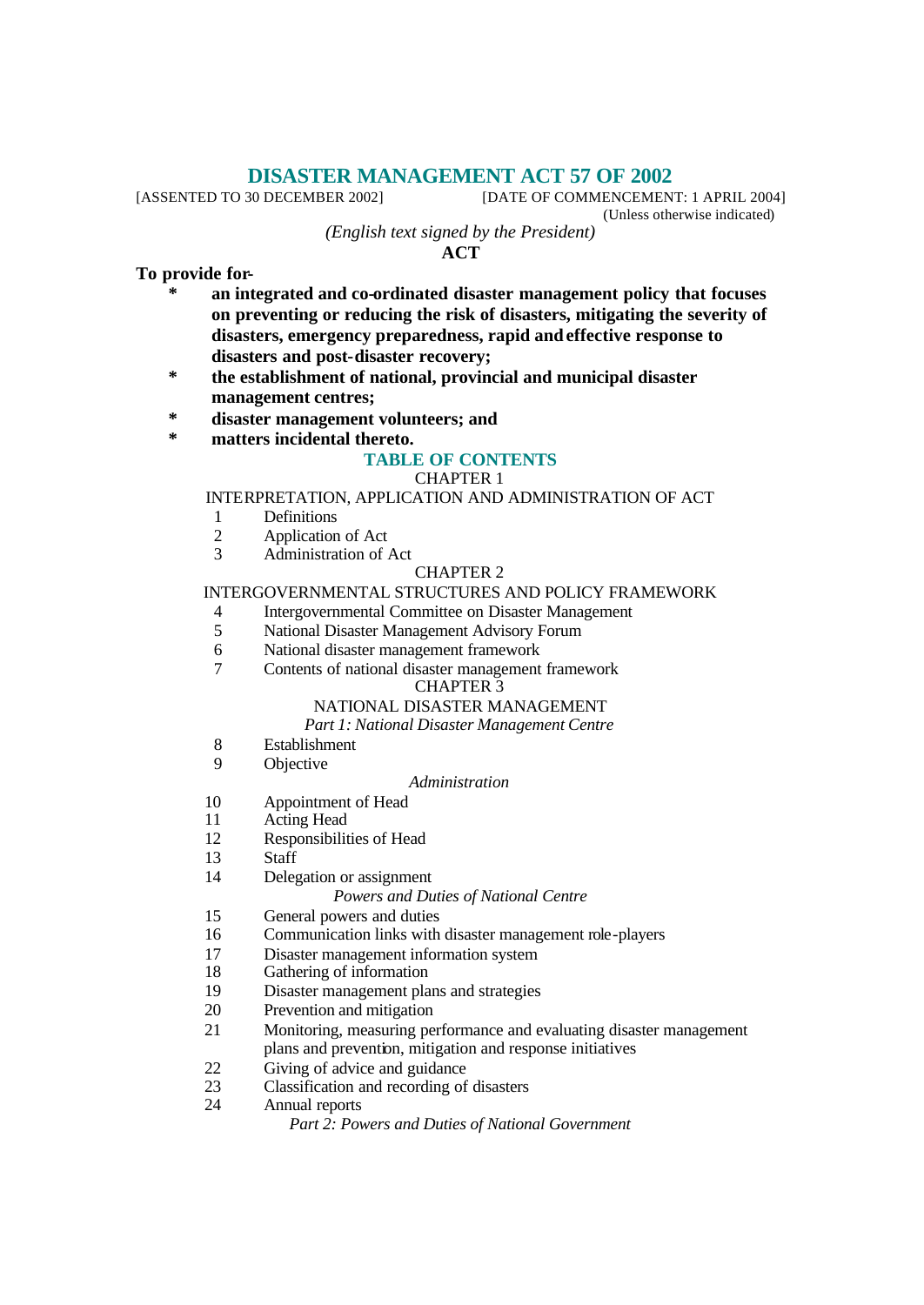| 25                                                   | Preparation of disaster management plans                                      |
|------------------------------------------------------|-------------------------------------------------------------------------------|
| 26                                                   | Responsibilities in event of national disaster                                |
| 27                                                   | Declaration of national state of disaster                                     |
|                                                      | <b>CHAPTER 4</b>                                                              |
|                                                      | PROVINCIAL DISASTER MANAGEMENT                                                |
|                                                      | Part 1: Provincial Disaster Management Framework                              |
| 28                                                   | Provincial disaster management framework                                      |
|                                                      | Part 2: Provincial Disaster Management Centres                                |
| 29                                                   | Establishment                                                                 |
| 30                                                   | Powers and duties                                                             |
| 31                                                   | Head of provincial disaster management centre                                 |
| 32                                                   | <b>Assistance to National Centre</b>                                          |
| 33                                                   | Prevention and mitigation                                                     |
| 34                                                   | Monitoring, measuring performance and evaluating disaster management          |
|                                                      | plans and prevention, mitigation and response initiatives                     |
| 35                                                   | Disasters occurring or threatening to occur in provinces                      |
| 36                                                   | Annual reports                                                                |
|                                                      | Part 3: Powers and Duties of Provincial Government                            |
| 37                                                   | Provincial disaster management advisory forum                                 |
| 38                                                   | Preparation of disaster management plans                                      |
| 39                                                   | Disaster management plans for provinces                                       |
| 40                                                   | Responsibilities in event of provincial disaster                              |
| 41                                                   | Declaration of provincial state of disaster                                   |
|                                                      | <b>CHAPTER 5</b>                                                              |
|                                                      | MUNICIPAL DISASTER MANAGEMENT                                                 |
|                                                      | Part 1: Municipal Disaster Management Framework                               |
| 42                                                   | Municipal disaster management framework                                       |
|                                                      | Part 2: Municipal Disaster Management Centres                                 |
| 43                                                   | Establishment                                                                 |
| 44                                                   | Powers and duties                                                             |
| 45                                                   | Head of municipal disaster management centre                                  |
| 46                                                   | Assistance to National Centre and provincial disaster management centre       |
| 47                                                   | Prevention and mitigation                                                     |
| 48                                                   | Monitoring, measuring performance and evaluating disaster management          |
|                                                      | plans and prevention, mitigation and response initiatives                     |
| 49                                                   | Disasters occurring or threatening to occur in municipal areas                |
| 50                                                   | Annual reports                                                                |
|                                                      | Part 3: Powers and Duties of Municipalities and Municipal Entities            |
| 51                                                   | Municipal disaster management advisory forum                                  |
| 52                                                   | Preparation of disaster management plans by municipal entities                |
| 53                                                   | Disaster management plans for municipal areas                                 |
| 54                                                   | Responsibilities in event of local disaster                                   |
| 55                                                   | Declaration of local state of disaster                                        |
|                                                      | <b>CHAPTER 6</b>                                                              |
| FUNDING OF POST-DISASTER RECOVERY AND REHABILITATION |                                                                               |
| 56                                                   | Guiding principles                                                            |
| 57                                                   | National contributions to alleviate effects of local and provincial disasters |
|                                                      | <b>CHAPTER 7</b>                                                              |
|                                                      | DISASTER MANAGEMENT VOLUNTEERS                                                |
| 58                                                   | Disaster management volunteers                                                |
|                                                      | <b>CHAPTER 8</b>                                                              |
|                                                      |                                                                               |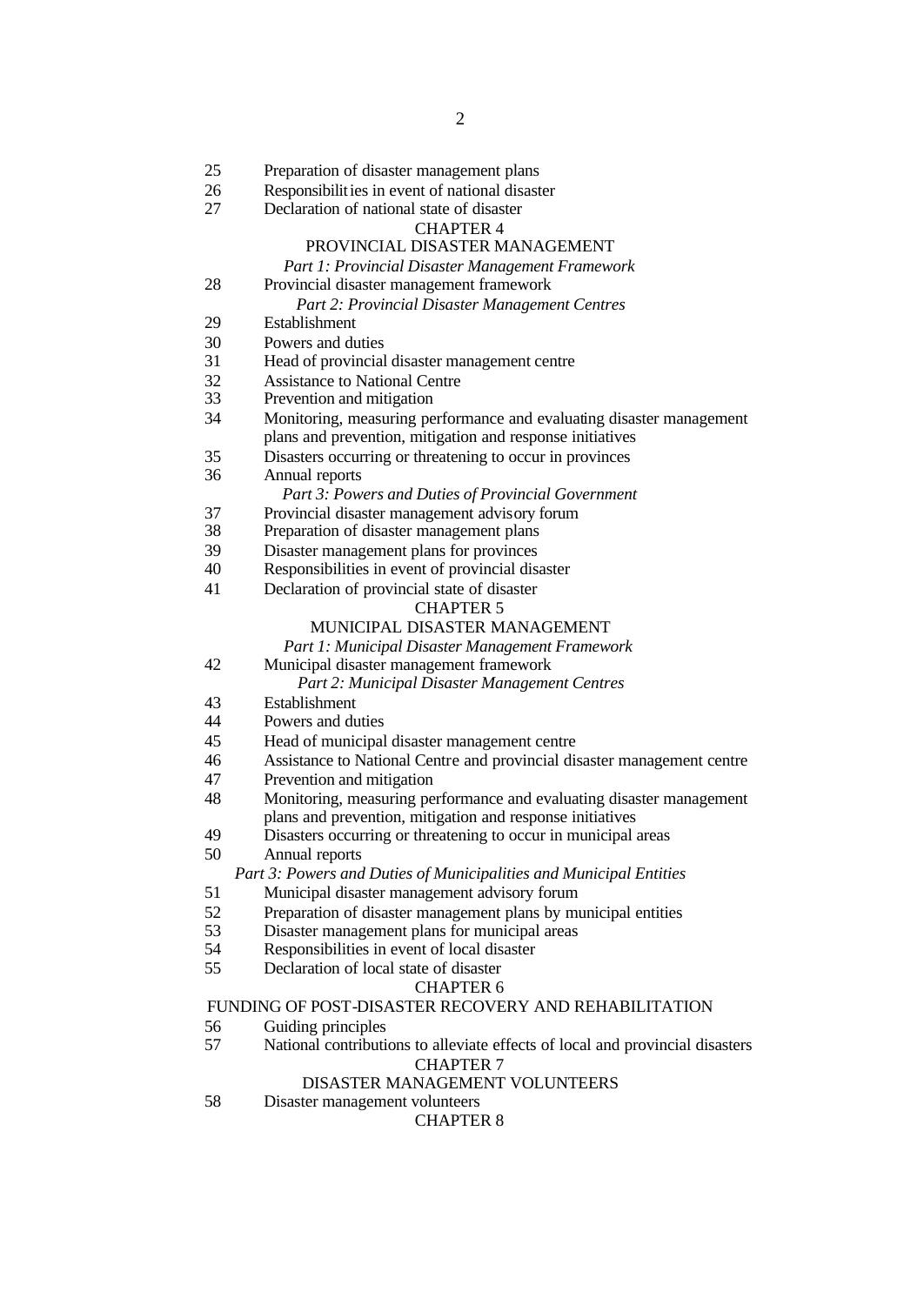#### **MISCELLANEOUS**

- 59 Regulations
- 60 Offences
- 61 Indemnity
- 62 Scope of assistance by organs of state
- 63 Phasing in of certain provisions of Act
- 64 Repeal of Act 67 of 1977
- 65 Short title and commencement

#### **CHAPTER 1**

#### **INTERPRETATION, APPLICATION AND ADMINISTRATION OF ACT (ss 1-3)**

[Date of commencement of Chapter 1 in so far as it does not relate to Chapters 2, 3 and 4: 1 July 2004.]

#### **1 Definitions**

In this Act, unless the context indicates otherwise-

**'Department'** means the department of state referred to in section 8 (2);

**'disaster'** means a progressive or sudden, widespread or localised, natural or human-caused occurrence which-

- *(a)* causes or threatens to cause-
	- (i) death, injury or disease;
	- (ii) damage to property, infrastructure or the environment; or
	- (iii) disruption of the life of a community; and
- *(b)* is of a magnitude that exceeds the ability of those affected by the disaster to cope with its effects using only their own resources;

**'disaster management'** means a continuous and integrated multi-sectoral, multidisciplinary process of planning and implementation of measures aimed at-

- *(a)* preventing or reducing the risk of disasters;
- *(b)* mitigating the severity or consequences of disasters;
- *(c)* emergency preparedness;
- *(d)* a rapid and effective response to disasters; and
- *(e)* post-disaster recovery and rehabilitation;

**'district municipality'** means a municipality that has municipal executive and legislative authority in an area that includes more than one municipality, and which is described in section 155 (1) of the Constitution as a category C municipality;

**'emergency preparedness'** means a state of readiness which enables organs of state and other institutions involved in disaster management, the private sector, communities and individuals to mobilise, organise, and provide relief measures to deal with an impending or current disaster or the effects of a disaster;

**'integrated development plan'**, in relation to a municipality, means a plan envisaged in section 25 of the Local Government: Municipal Systems Act, 2000 (Act 32 of  $2000$ ):

**'local disaster'** means a disaster classified as a local disaster in terms of section 23;

**'local municipality'** means a municipality that shares municipal executive and legislative authority in its area with a district municipality within whose area it falls, and which is described in section 155 (1) of the Constitution as a category B municipality;

**'MEC'** means a Member of the Executive Council of a province;

**'metropolitan municipality'** means a municipality that has exclusive executive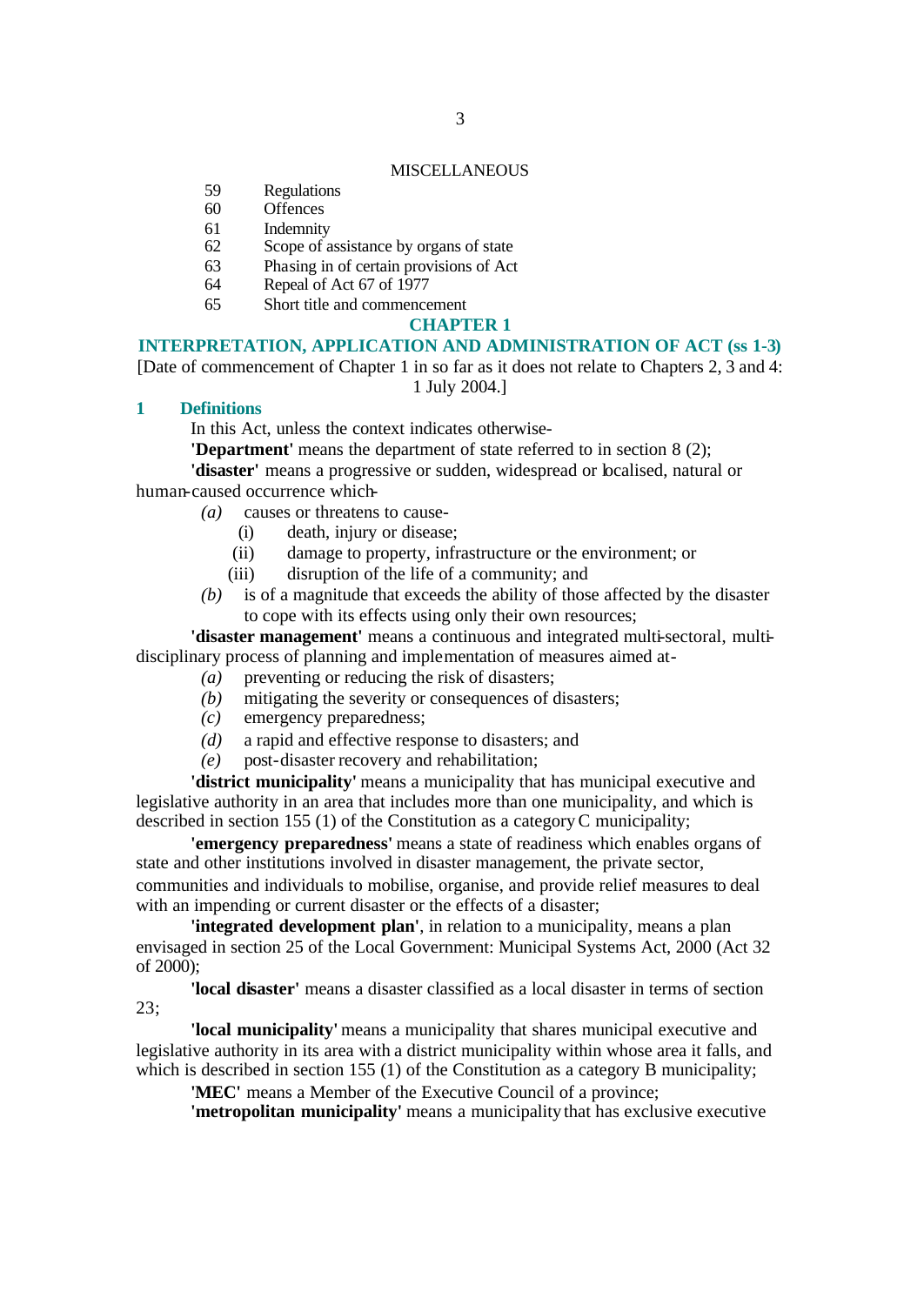and legislative authority in its area, and which is described in section 155 (1) of the Constitution as a category A municipality;

**'Minister'** means the Cabinet member designated in terms of section 3 to administer this Act;

**'mitigation'**, in relation to a disaster, means measures aimed at reducing the impact or effects of a disaster;

**'municipal disaster management centre'** means a centre established in the administration of a municipality in terms of section 43;

**'municipal entity'** means a municipal entity defined in section 1 of the Local Government: Municipal Systems Act, 2000;

**'municipal legislation'** means municipal by-laws;

**'municipal manager'** means a person appointed as such in terms of section 82 of the Local Government: Municipal Structures Act, 1998 (Act 117 of 1998);

**'municipal organ of state'** means-

- *(a)* a municipality;
- *(b)* a department or other administrative unit within the administration of a municipality, including an internal business unit referred to in se ction 76 *(a)* (ii) of the Local Government: Municipal Systems Act, 2000; or
- *(c)* a municipal entity;

**'National Centre'** means the National Disaster Management Centre established by section  $8(1)$ ;

**'national disaster'** means a disaster classified as a national disaster in terms of section 23;

**'national disaster management framework'** means the national disaster management framework prescribed in terms of section 6;

**'national organ of state'** means a national department or national public entity defined in section 1 of the Public Finance Management Act, 1999 (Act 1 of 1999);

**'organ of state'** means a national, provincial or municipal organ of state; **'post-disaster recovery and rehabilitation'** means efforts, including

development, aimed at creating a situation where-

- *(a)* normality in conditions caused by a disaster is restored;
- *(b)* the effects of a disaster are mitigated; or
- *(c)* circumstances are created that will reduce the risk of a similar disaster occurring;

**'prescribe'** means prescribe by regulation in terms of section 59;

**'prevention'**, in relation to a disaster, means measures aimed at stopping a disaster from occurring or preventing an occurrence from becoming a disaster;

**'provincial disaster'** means a disaster classified as a provincial disaster in terms of section 23;

**'provincial disaster management centre'** means a centre established in the administration of a province in terms of section 29 (1);

**'provincial organ of state'** means a provincial department or provincial public entity defined in section 1 of the Public Finance Management Act, 1999 (Act 1 of 1999);

**'response'**, in relation to a disaster, means measures taken during or immediately after a disaster in order to bring relief to people and communities affected by the disaster;

**'statutory functionary'** means a person performing a function assigned to that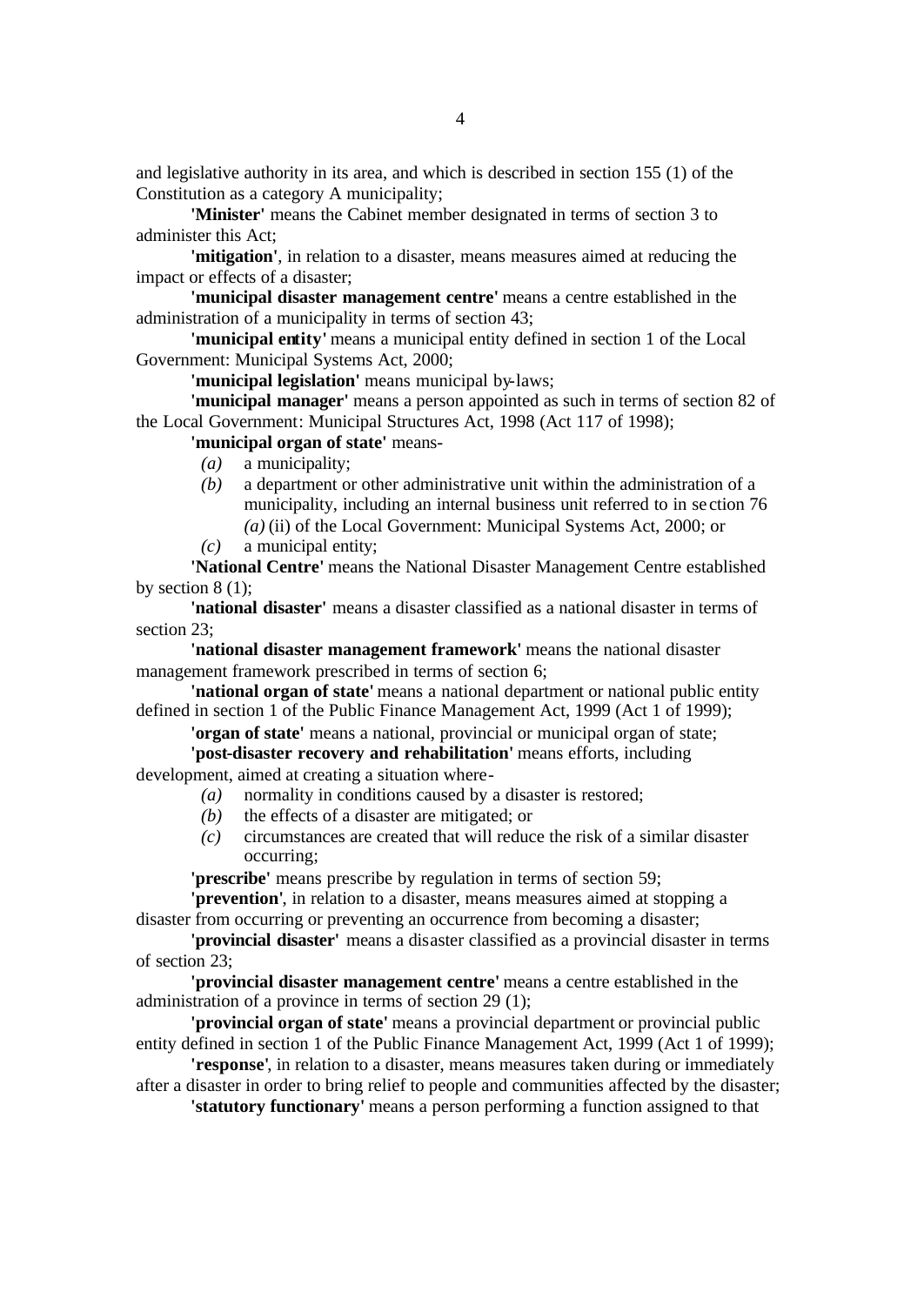person by national, provincial or municipal legislation;

**'this Act'** includes any regulations made in terms of section 59;

**'vulnerability'** means the degree to which an individual, a household, a community or an area may be adversely affected by a disaster.

[Date of commencement of s. 1 in so far as it does not relate to Chapters 2, 3 and 4: 1

July 2004.]

# **2 Application of Act**

(1) This Act does not apply to an occurrence falling within the definition of 'disaster' in section 1-

- *(a)* if, and from the date on which, a state of emergency is declared to deal with that occurrence in terms of the State of Emergency Act, 1997 (Act 64 of 1997); or
- *(b)* to the extent that that occurrence can be dealt with effectively in terms of other national legislation-
	- (i) aimed at reducing the risk, and addressing the consequences, of occurrences of that nature; and
	- (ii) identified by the Minister by notice in the *Gazette*.

(2) The Minister may, in consultation with Cabinet members responsible for the administration of national legislation referred to in subsection (1) *(b)*, issue guidelines on the application of that subsection.

(3) Where provincial legislation regulating disaster management in a province is inconsistent with this Act, this Act prevails over the provincial legislation subject to section 146 of the Constitution.

[Date of commencement of s. 2 in so far as it does not relate to Chapters 2, 3 and 4: 1 July 2004.]

# **3 Administration of Act**

This Act is administered by a Cabinet member designated by the President. [Date of commencement of s. 3 in so far as it does not relate to Chapters 2, 3 and 4: 1

# July 2004.]

# **CHAPTER 2**

#### **INTERGOVERNMENTAL STRUCTURES AND POLICY FRAMEWORK (ss 4-7) 4 Intergovernmental Committee on Disaster Management**

(1) The President must establish an Intergovernmental Committee on Disaster Management consisting of-

- *(a)* Cabinet members involved in disaster management or the administration of legislation referred to in section 2 (1) *(b)*;
- *(b)* MECs of each province involved in disaster management or the implementation of legislation referred to in section 2 (1) *(b)* in their respective provinces, selected by the Premier of the province concerned; and
- *(c)* members of municipal councils, selected by the South African Local Government Association.

(2) The Minister is the chairperson of the Committee.

- (3) The Committee-
	- *(a)* must give effect to the principles of co-operative government in Chapter 3 of the Constitution on issues relating to disaster management;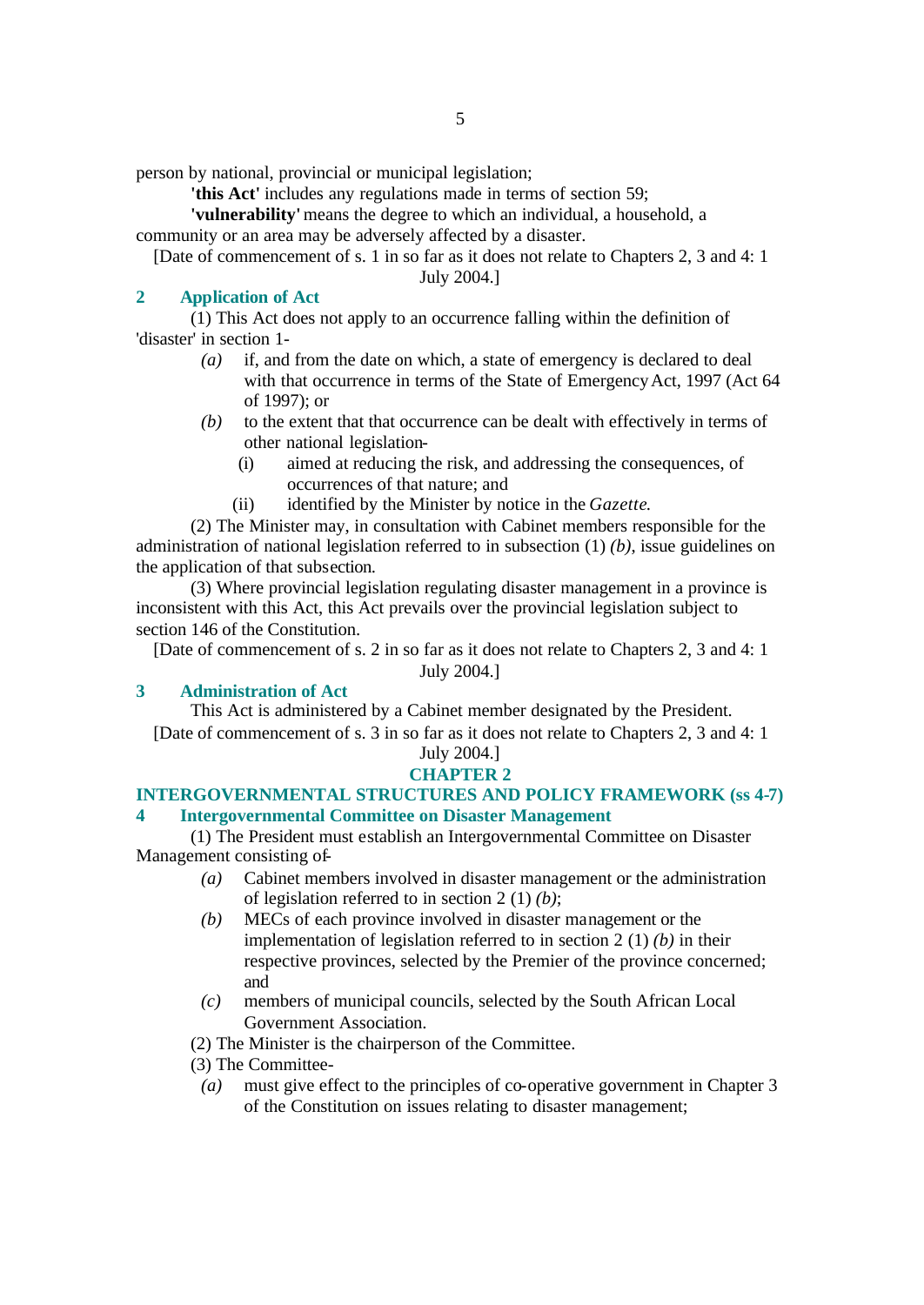- *(c)* must advise and make recommendations to Cabinet-
	- (i) on issues relating to disaster management; and
	- (ii) on the establishment of a national framework for disaster management aimed at ensuring an integrated and uniform approach to disaster management in the Republic by all national, provincial and municipal organs of state, statutory functionaries, nongovernmental institutions involved in disaster management, the private sector, communities and individuals.

#### **5 National Disaster Management Advisory Forum**

(1) The Minister must establish a National Disaster Management Advisory Forum consisting of-

- *(a)* the Head of the National Centre;
- *(b)* a senior representative of each national department whose Minister is a member of the Intergovernmental Committee on Disaster Management, designated by that Minister;
- *(c)* a senior representative of each provincial department whose MEC is a member of that Committee, designated by that MEC;
- *(d)* municipal officials selected by the South African Local Government Association;
- *(e)* representatives of other disaster management role-players designated by the Minister, which may include-
	- (i) organised business;
	- (ii) the Chamber of Mines;
	- (iii) organised labour;
	- (iv) the insurance industry;
	- (v) organised agriculture;
	- (vi) traditional leaders;
	- (vii) religious and welfare organisations;
	- (viii) medical, paramedical and hospital organisations;
	- (ix) organisations representing disaster management professions in South Africa;
	- (x) other relevant non-governmental and international organisations and relief agencies;
	- (xi) statutory bodies regulating safety standards in particular industries;
	- (xii) institutions of higher education; and
	- (xiii) institutions that can provide scientific and technological advice or support to disaster management;
- *(f)* experts in disaster management designated by the Minister; and
- *(g)* persons co-opted by the Forum for a specific period or specific discussions.
- (2) The Head of the National Centre is the chairperson of the Forum.

(3) *(a)* The Forum is a body in which national, provincial and local government and other disaster management role-players consult one another and co-ordinate their actions on matters relating to disaster management.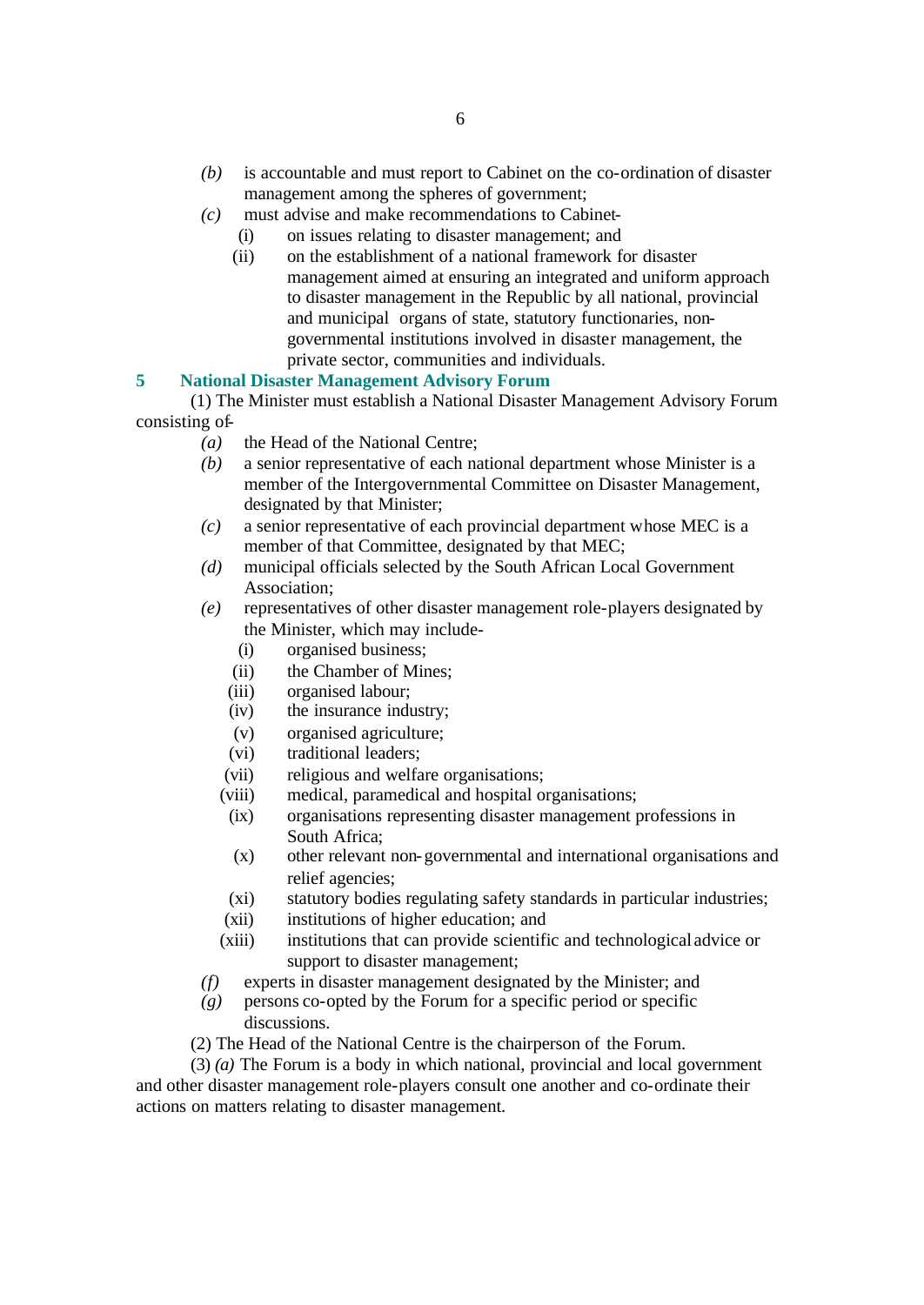- *(b)* In performing the functions referred to in paragraph *(a)*, the Forum-
- (i) must make recommendations concerning the national disaster management framework to the Intergovernmental Committee on Disaster Management; and
- (ii) may advise any organ of state, statutory functionary, non-governmental organisation or community or the private sector on any matter relating to disaster management.

#### **6 National disaster management framework**

(1) The Minister, by notice in the *Gazette*-

- *(a)* must prescribe a national disaster management framework, taking into account-
	- (i) any recommendations of the Intergovernmental Committee on Disaster Management made in terms of section 4; and
	- (ii) comments by the public submitted as a result of a publication in terms of subsection (2); and
- *(b)* may, from time to time, amend the national disaster management framework.

(2) Before prescribing or amending the national disaster management framework, the Minister must publish particulars of the proposed framework or ame ndment in the *Gazette* for public comment.

# **7 Contents of national disaster management framework**

(1) The national disaster management framework must provide a coherent, transparent and inclusive policy on disaster management appropriate for the Republic as a whole.

(2) The national disaster management framework must reflect a proportionate emphasis on disasters of different kinds, severity and magnitude that occur or may occur in southern Africa, place emphasis on measures that reduce the vulnerability of disasterprone areas, communities and households, and must-

- *(a)* guide the development and implementation of disaster management envisaged by this Act;
- *(b)* establish prevention and mitigation as the core principles of disaster management;
- *(c)* facilitate-
	- (i) South Africa's co-operation in international disaster management;
	- (ii) regional co-operation in disaster management in southern Africa; and
	- (iii) the establishment of joint standards of practice;
- *(d)* give effect to the application of co-operative governance on issues concerning disasters and disaster management among the spheres of government and-
	- (i) determine the relationship between the sphere of government exercising primary responsibility for the co-ordination and management of a disaster in terms of sections 26 (1), 40 (1) and 54 (1) or (2) and the spheres of government performing supportive roles;
	- (ii) allocate specific responsibilities in this regard to the different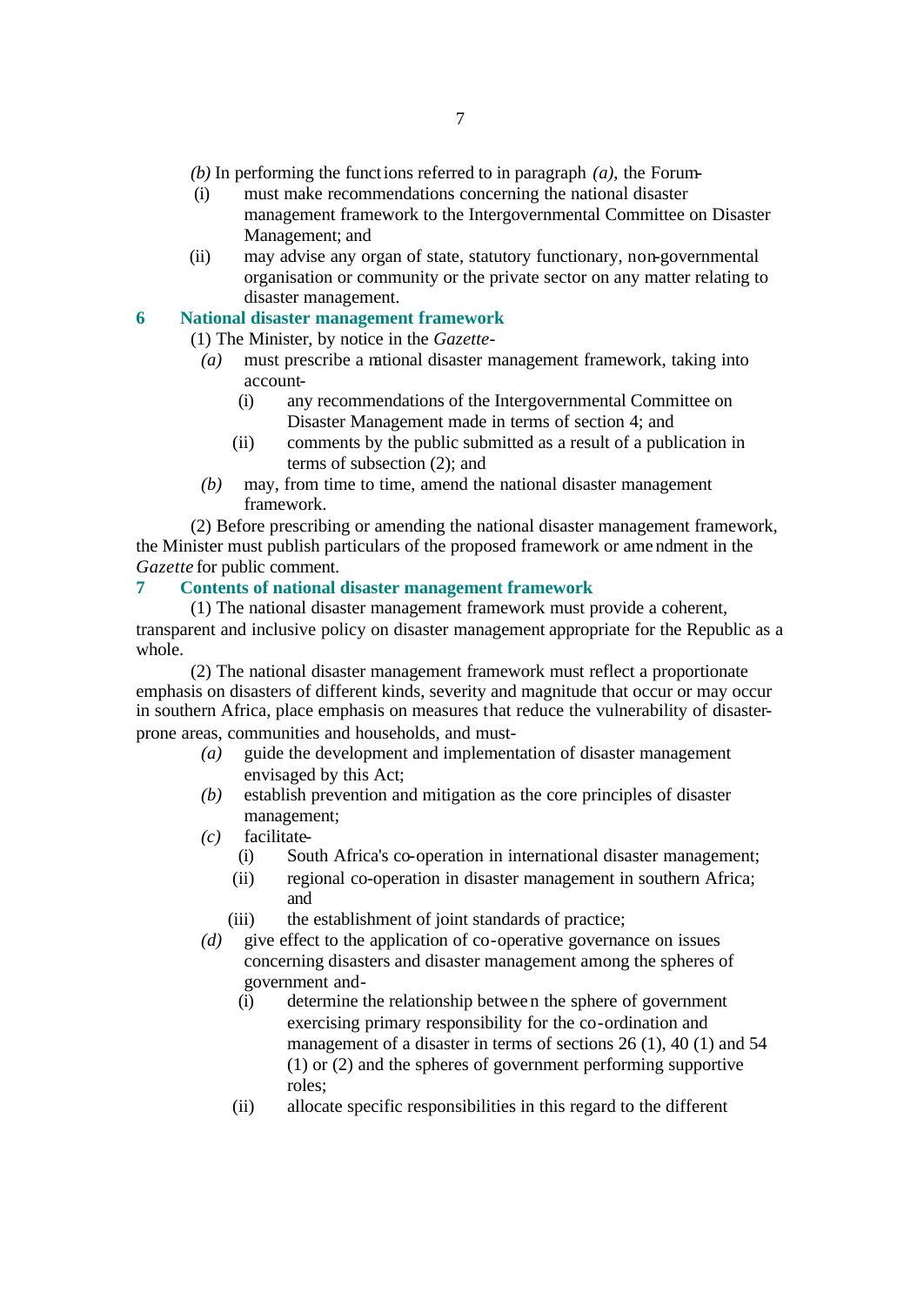spheres;

- *(e)* guide the development and implementation of disaster management within national, provincial and municipal organs of state on a cross-functional and multi-disciplinary basis and allocate responsib ilities in this regard to different organs of state;
- *(f)* facilitate-
	- (i) the involvement of the private sector, non-governmental organisations, traditional leaders, technical experts and volunteers in disaster management;
	- (ii) community participation in disaster management; and
	- (iii) partnerships for purposes of subparagraphs (i) and (ii) between organs of state and the private sector, non-governmental organisations and communities;
- *(g)* facilitate disaster management capacity building, training and education, including in schools, and provide incentives for such capacity building, training and education;
- *(h)* promote disaster management research;
- *(i)* guide the development of a comprehensive information management system;
- *(j)* take into account indigenous knowledge relating to disaster management;
- *(k)* provide a framework within which organs of state may fund disaster management with specific emphasis on preventing or reducing the risk of disasters, including grants to contribute to post-disaster recovery and rehabilitation and payment to victims of disasters and their dependants;
- *(l)* address the requirements for co-operation and co-ordination between the different spheres of government, the private sector, non-governmental organisations and communities; and
- *(m)* provide key performance indicators in respect of the various aspects of disaster management.

#### **CHAPTER 3**

# **NATIONAL DISASTER MANAGEMENT (ss 8-27)**

#### *Part 1*

## *National Disaster Management Centre* **(ss 8-24)**

### **8 Establishment**

(1) A National Disaster Management Centre is established as an institution within the public service.

(2) The National Centre forms part of, and functions within, a department of state for which the Minister is responsible.

#### **9 Objective**

The objective of the National Centre is to promote an integrated and co-ordinated system of disaster management, with special emphasis on prevention and mitigation, by national, provincial and municipal organs of state, statutory functionaries, other role players involved in disaster management and communities.

*Administration* 

#### **10 Appointment of Head**

(1) The Minister must, subject to subsection (2) and legislation governing the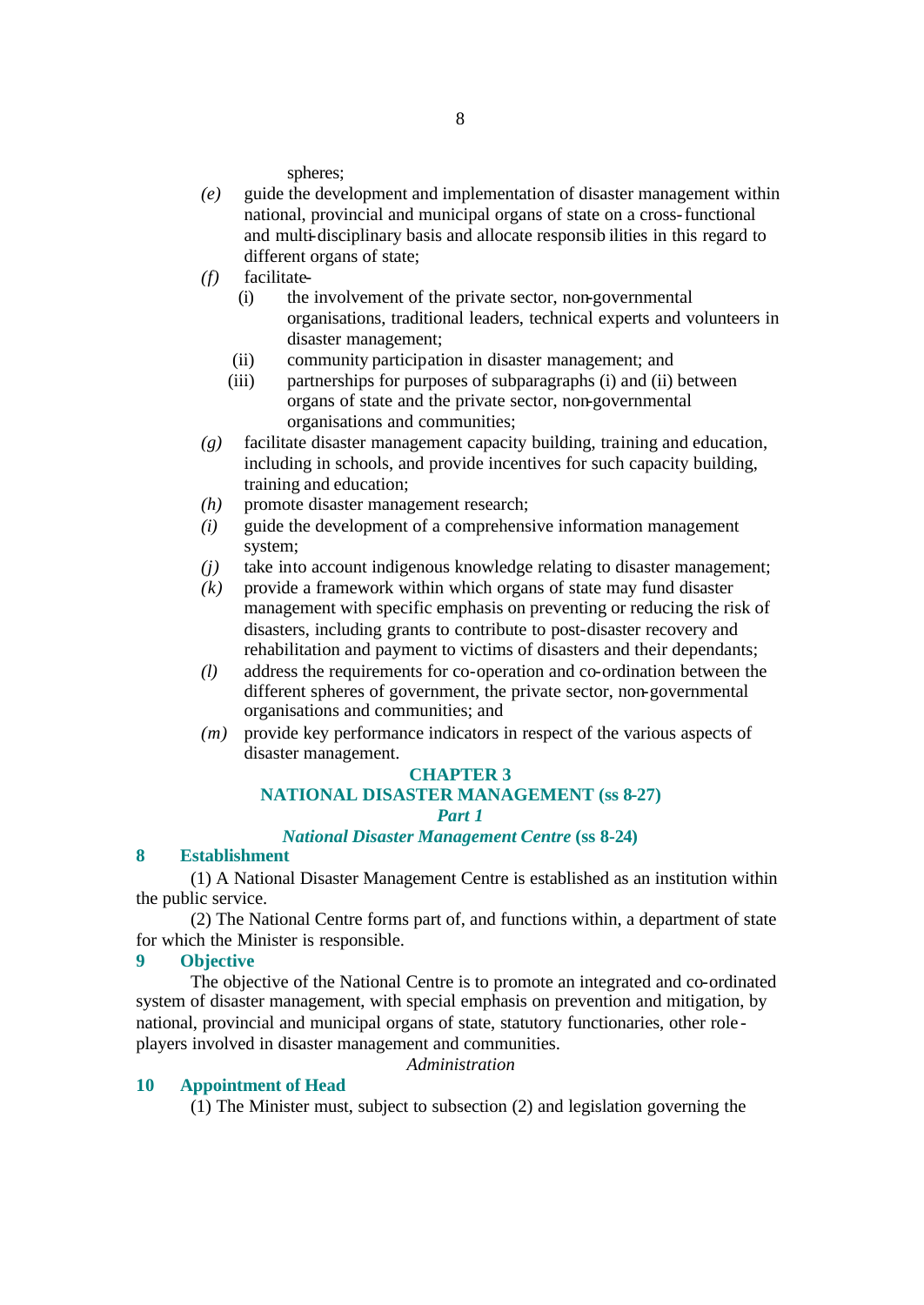public service, appoint a person as the Head of the National Centre.

(2) A person appointed as the Head of the National Centre holds office in the Department on terms and conditions set out in a written employment contract which must include terms and conditions setting performance standards.

#### **11 Acting Head**

When the Head of the National Centre is absent or otherwise unable to perform the functions of office, or during a vacancy in the office of Head of the National Centre, the Director-General of the Department may designate another person in the service of, or seconded to, the Department to act as Head of the National Centre.

#### **12 Responsibilities of Head**

(1) The Head of the National Centre-

- *(a)* is responsible for the exercise by the National Centre of its powers and the performance of its duties; and
- *(b)* takes all decisions of the National Centre in the exercise of its powers and the performance of its duties, except decisions of the National Centre taken in consequence of a delegation or assignment in terms of section 14.

(2) The Head of the National Centre performs the functions of office subject to section 15 (3).

#### **13 Staff**

(1) The staff of the National Centre consists of-

- *(a)* the Head of the National Centre; and
- *(b)* persons in the service of the Department designated by the Director-General of the Department to perform the duties of the National Centre.

(2) An employee of an organ of state or other organisation may be seconded to the National Centre by agreement between the Director-General of the Department and that organ of state or organisation.

(3) Persons seconded to the National Centre perform their functions of office subject to the control and direction of the Head of the National Centre.

#### **14 Delegation or assignment**

(1) The Head of the National Centre may, in writing, delegate any of the powers or assign any of the duties entrusted to the National Centre in terms of this Act to-

- *(a)* a member of the staff of the National Centre;
- *(b)* a provincial disaster management centre, by agreement with the MEC responsible for the department in which the centre is located; or
- *(c)* a municipal disaster management centre, by agreement with the municipality concerned.

(2) A delegation or assignment in terms of subsection (1)-

- *(a)* is subject to the limitations or conditions that the Head of the National Centre may impose; and
- *(b)* does not divest the Head of the National Centre of the responsibility concerning the exercise of the delegated power or the performance of the assigned duty.

(3) The Head of the National Centre may confirm, vary or revoke any decision taken in consequence of a delegation or assignment in terms of subsection (1), but no such variation or revocation of a decision may detract from any rights that may have accrued as a result of the decision.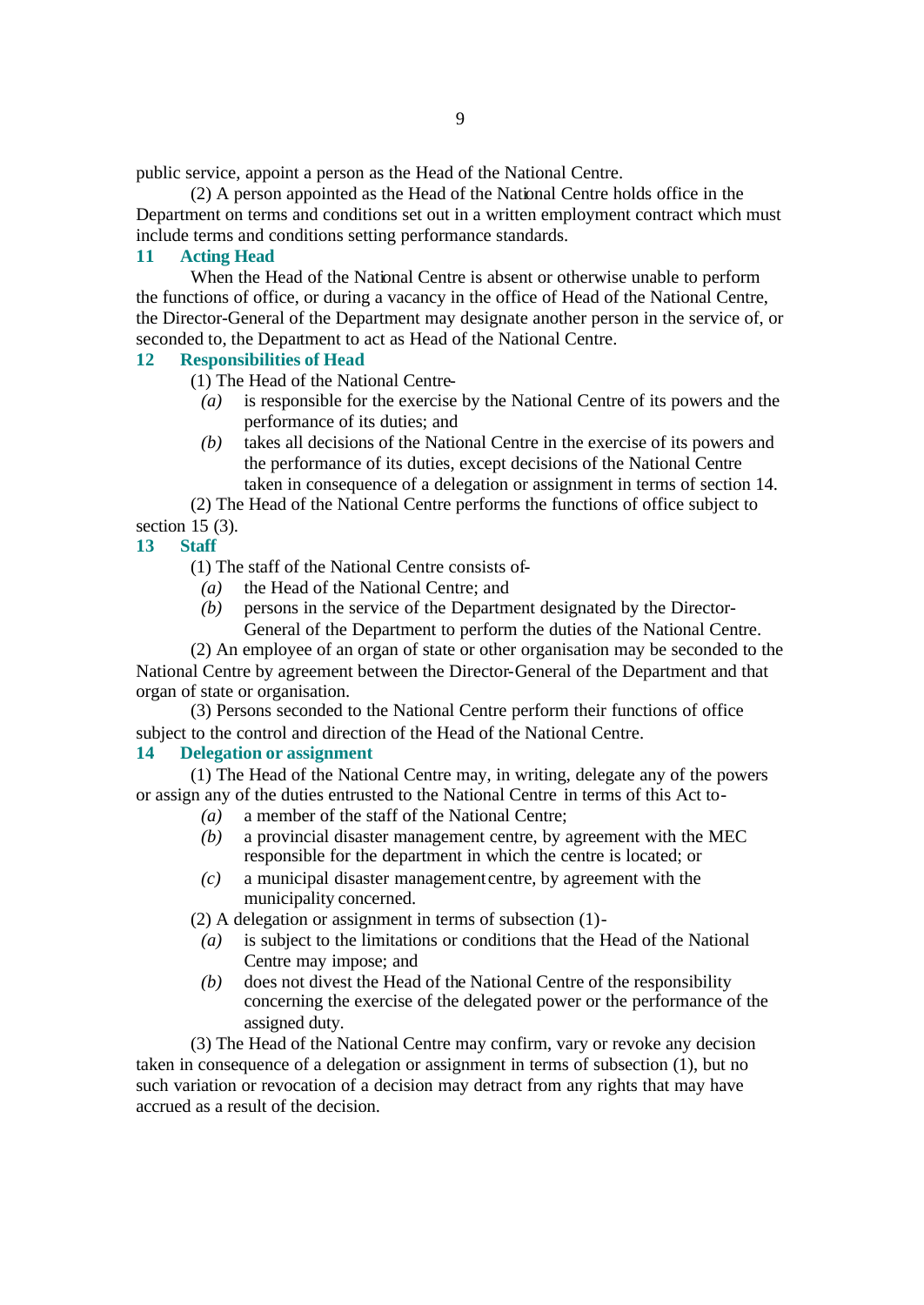#### *Powers and duties of National Centre*

#### **15 General powers and duties**

(1) The National Centre must, subject to other provisions of this Act, do all that is necessary to achieve its objective as set out in section 9, and, for this purpose-

- *(a)* must specialise in issues concerning disasters and disaster management;
- *(b)* must monitor whether organs of state and statutory functionaries comply with this Act and the national disaster management framework and must monitor progress with post-disaster recovery and rehabilitation;
- *(c)* must act as a repository of, and conduit for, information concerning disasters, impending disasters and disaster management;
- *(d)* may act as an advisory and consultative body on issues concerning disasters and disaster management to-
	- (i) organs of state and statutory functionaries;
	- (ii) the private sector and non-governmental organisations;
	- (iii) communities and individuals; and
	- (iv) other governments and institutions in southern Africa;
- *(e)* must make recommendations regarding the funding of disaster management and initiate and facilitate efforts to make such funding available;
- *(f)* must make recommendations to any relevant organ of state or statutory functionary-
	- (i) on draft legislation affecting this Act, the national disaster management frame work or any other disaster management issue;
	- (ii) on the alignment of national, provincial or municipal legislation with this Act and the national disaster management framework; or
	- (iii) in the event of a national disaster, on whether a national state of disaster should be declared in terms of section 27;
- *(g)* must promote the recruitment, training and participation of volunteers in disaster management;
- *(h)* must promote disaster management capacity building, training and education throughout the Republic, including in schools, and, to the extent that it may be appropriate, in other southern African states;
- *(i)* must promote research into all aspects of disaster management;
- *(j)* may assist in the implementation of legislation referred to in section 2 (1) *(b)* to the extent required by the administrator of such legislation and approved by the Minister; and
- *(k)* may exercise any other powers conferred on it, and must perform any other duties assigned to it in terms of this Act.

(2) The National Centre may-

- *(a)* engage in any lawful activity, whether alone or together with any other organisation in the Republic or elsewhere, aimed at promoting the effective exercise of its powers or the effective performance of its duties;
- *(b)* exchange information relevant to disaster management with institutions performing functions similar to those of the National Centre in the Republic and elsewhere.
- (3) The National Centre must exercise its powers and perform its duties-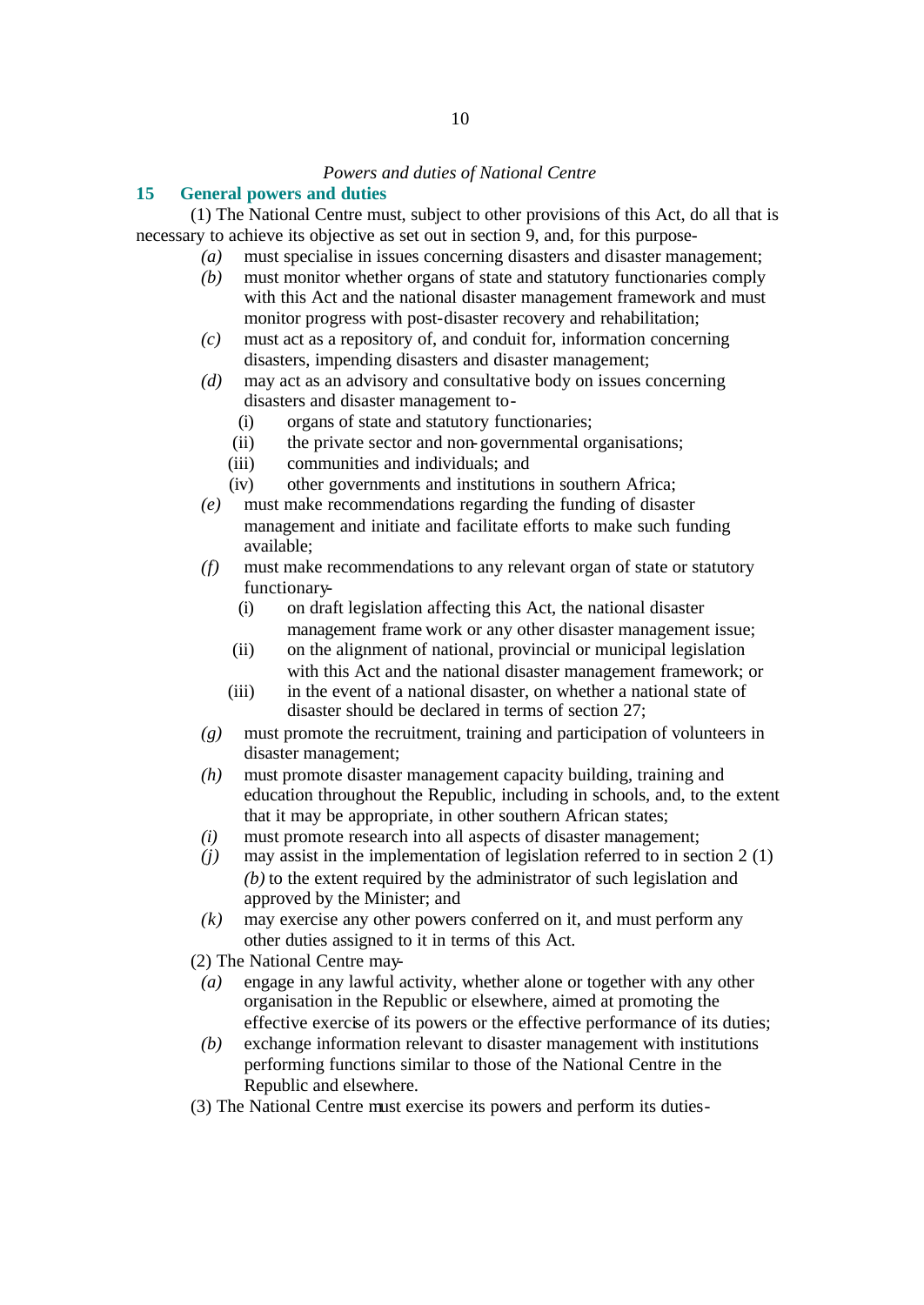- *(b)* subject to the directions of the Minister;
- *(c)* in accordance with the administrative instructions of the Director-General of the Department; and
- *(d)* subject to the Public Finance Management Act, 1999 (Act 1 of 1999).

(4) The National Centre must liaise and co-ordinate its activities with the provincial and municipal disaster management centres.

#### **16 Communication links with disaster management role-players**

- (1) The National Centre must-
	- *(a)* develop and maintain a directory of institutional role-players that are or should be involved in disaster management in southern Africa showing-
		- (i) their names, telephone and fax numbers and physical, postal and electronic addresses;
		- (ii) particulars of their involvement in disaster management; and
		- (iii) the nature, capacity and location of emergency and relief services under their control; and
	- *(b)* establish effective communication links with contact persons identified by those role-players.

(2) The directory must include particulars of-

- *(a)* all national, provincial and municipal organs of state and statutory functionaries involved in disaster management;
- *(b)* non-governmental organisations involved in disaster management;
- *(c)* disaster management experts in South Africa;
- *(d)* private sector organisations with specialised equipment, skills or knowledge relevant to disaster management;
- *(e)* private sector voluntary agencies involved in disaster management; and
- *(f)* foreign non-governmental organisations and international organisations involved in disaster management in southern Africa.

(3) The National Centre must establish communication links with foreign disaster management agencies, including institutions performing functions similar to those performed by the National Centre, to exchange information and to have access to international expertise in and assistance in respect of disaster management.

# **17 Disaster management information system**

(1) The National Centre must act as a repository of, and conduit for, information concerning disasters and disaster management, and, must for this purpose-

- *(a)* collect information on all aspects of disasters and disaster management;
- *(b)* process and analyse such information;
- *(c)* develop and maintain an electronic database envisaged in subsection (2); and
- *(d)* take steps to disseminate such information, especially to communities that are vulnerable to disasters.

(2) The electronic database developed by the National Centre must contain extensive information concerning disasters that occur or may occur in southern Africa and disaster management issues, including information on-

> *(a)* phenomena, occurrences, activities and circumstances that cause or aggravate disasters;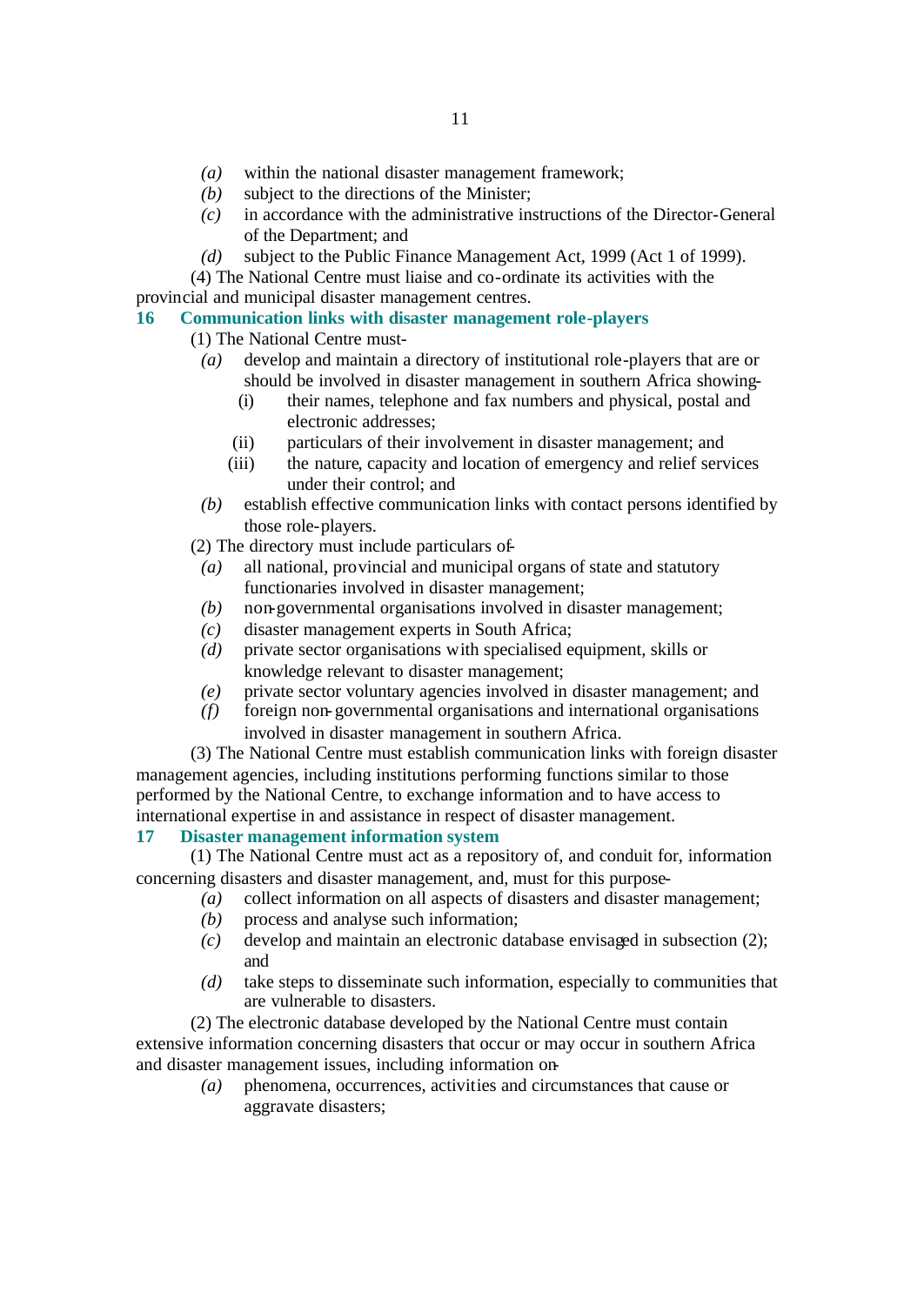- *(b)* risk factors underlying disasters and ways and means to reduce such risks;
- *(c)* recurring occurrences that result in loss, but which are not classified as disasters in terms of this Act;
- *(d)* prevention and mitigation;
- *(e)* early warning systems;
- *(f)* areas and communities that are particularly vulnerable to disasters;
- *(g)* indigenous knowledge relating to disaster management;
- *(h)* the directory of role-players referred to in section 16 and the names and particulars of their respective contact persons;
- *(i)* emergency response resources and capacity in the national, provincial and local spheres of government and in the non-government sectors, including the location and size of, and other relevant information relating to-
	- (i) police stations;
	- (ii) hospitals, clinics and other health institutions;
	- (iii) emergency medical services;
	- (iv) school, church and public buildings and other facilities that could be used as emergency shelters or hospitals in the event of a disaster;
	- (v) fire-fighting services; and
	- (vi) airports, airstrips, harbours, seaports and railway stations;
- *(j)* emergency response resources and capacity in neighbouring states and relevant international relief agencies;
- *(k)* emergency preparedness in the different spheres of government;
- *(l)* each disaster classified by the National Centre in terms of section 23, including the assessment of the National Centre of the disaster and the information recorded in the register referred to in subsection (1) *(c)* of that section; and
- *(m)* research and training facilities for disaster management disciplines.

(3) The National Centre must take reasonable steps to ensure that the database is electronically accessible to any person free of charge.

(4) Subsection (3) does not prevent the National Centre from-

- *(a)* establishing security safeguards to protect the database from abuse; and
- *(b)* classifying parts of the database as restricted areas in consultation with the Minister, and limiting access to those parts to persons authorised by the Minister.

#### **18 Gathering of information**

(1) The National Centre may, in writing, request any organ of state or person in possession of information reasonably required by the National Centre for the purpose of section 16 or 17, to provide such information to the National Centre within a reasonable period determined by the National Centre.

(2) If an organ of state fails to comply with a request, the National Centre must report the failure to the Minister, who must take such steps as may be necessary to secure compliance with the request, including reporting the failure to Parliament.

# **19 Disaster management plans and strategies**

The National Centre must-

*(a)* develop guidelines for the preparation, and regular review and updating, of disaster management plans and strategies by organs of state and other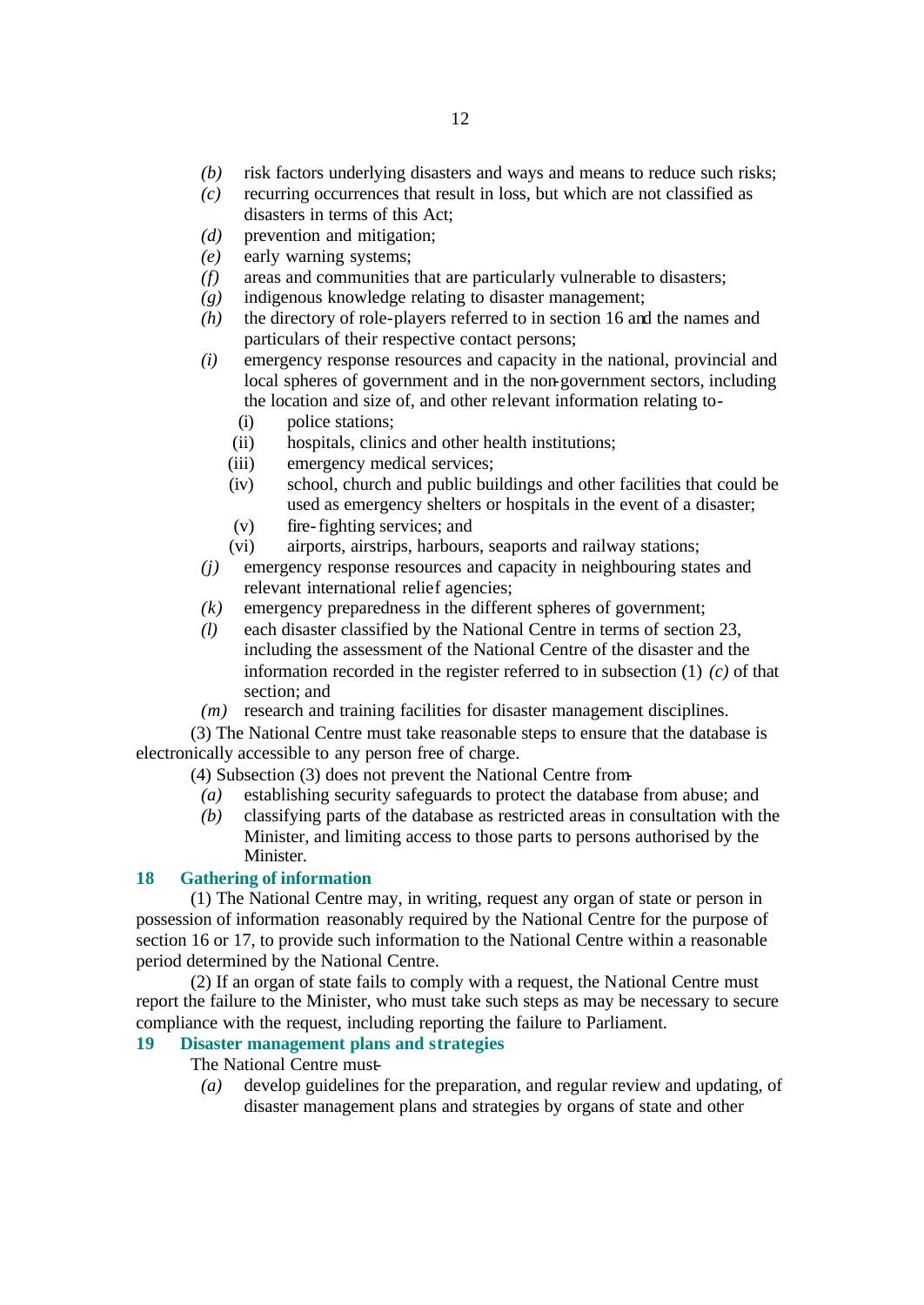institutional role-players involved in disaster management;

- *(b)* support and assist in the preparation, and regular review and updating, of these plans and strategies by organs of state and other institutional roleplayers involved in disaster management;
- *(c)* assist in aligning these plans and strategies;
- *(d)* assist in co-ordinating the implementation of these plans and strategies by the respective organs of state and other role-players;
- *(e)* develop guidelines for the integration of the concept and principles of disaster management, and particularly strategies on prevention and mitigation, with national, provincial and municipal development plans, programmes and initiatives; and
- *(f)* support and assist in the integration referred to in paragraph *(e)*.

#### **20 Prevention and mitigation**

(1) The National Centre, to the extent that it has the capacity, must give guidance to organs of state, the private sector, non-governmental organisations, communities and individuals to assess and prevent or reduce the risk of disasters, including-

- *(a)* ways and means of-
	- (i) determining levels of risk;
	- (ii) assessing the vulnerability of communities and households to disasters that may occur;
	- (iii) increasing the capacity of communities and households to minimise the risk and impact of disasters that may occur; and
	- (iv) monitoring the likelihood of, and the state of alertness to, disasters that may occur;
- *(b)* the development and implementation of appropriate prevention and mitigation methodologies;
- *(c)* the integration of prevention and mitigation methodologies with development plans, programmes and initiatives; and
- *(d)* the management of high-risk developments.

(2) The National Centre must promote formal and informal initiatives that encourage risk-avoidance behaviour by organs of state, the private sector, nongovernmental organisations, communities and individuals.

# **21 Monitoring, measuring performance and evaluating disaster management plans and prevention, mitigation and response initiatives**

The National Centre must-

- *(a)* monitor-
	- (i) progress with the preparation and regular updating in terms of sections 25, 38, 39, 52 and 53 of disaster management plans and strategies by organs of state involved in disaster management;
	- (ii) formal and informal prevention, mitigation and response initiatives by organs of state, the private sector, non-governmental organisations and communities, including the integration of these initiatives with development plans; and
	- (iii) compliance with key performance indicators envisaged by section 7 (2) *(m)*; and
- *(b)* from time to time, measure performance and evaluate such progress and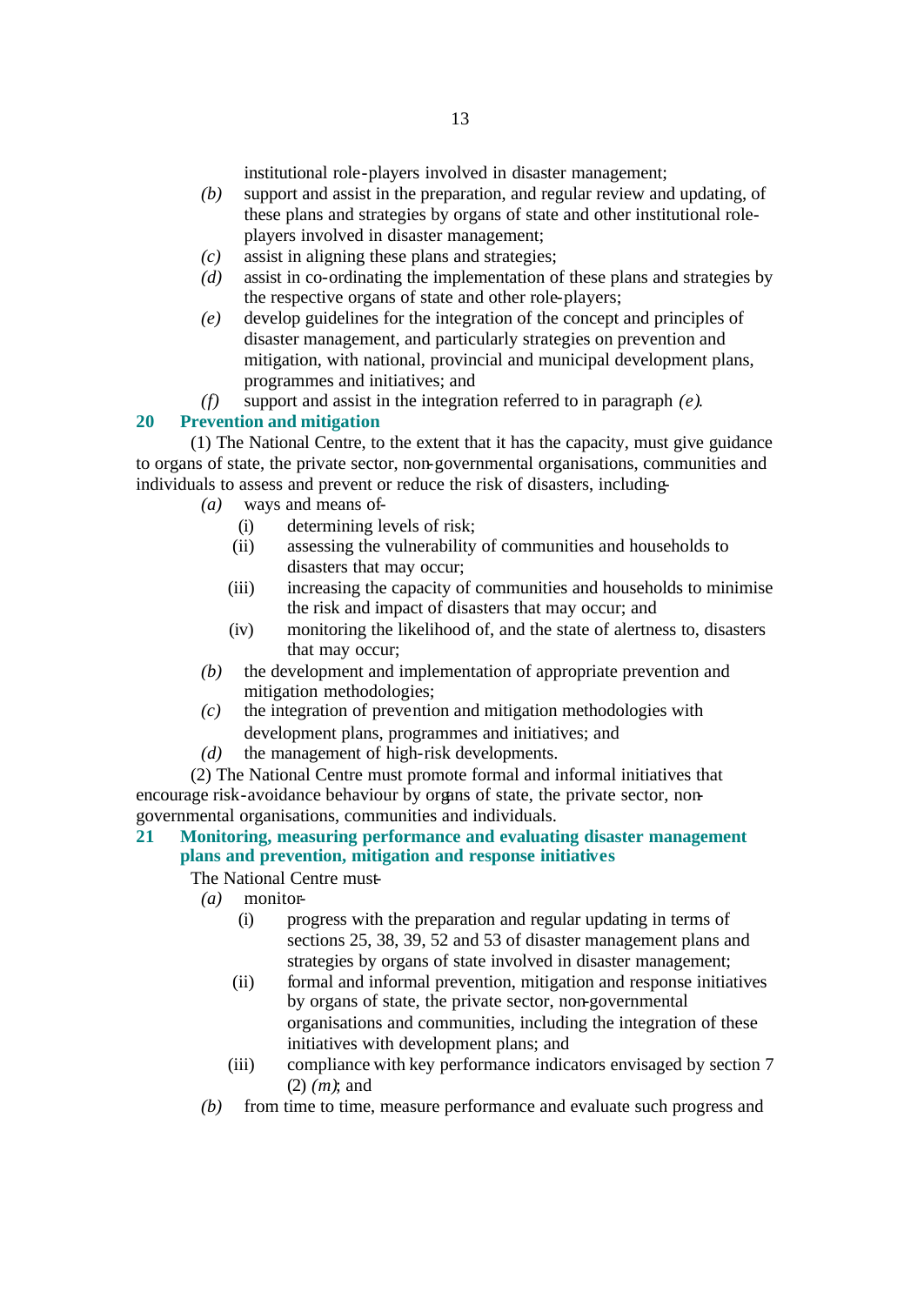initiatives.

#### **22 Giving of advice and guidance**

The National Centre may give advice and guidance by-

- *(a)* publishing guidelines and recommendations in the *Gazette* or a *Provincial Gazette*;
- *(b)* interacting with specific role-players and individuals;
- *(c)* disseminating information;
- *(d)* conducting workshops;
- *(e)* facilitating access to its electronic database; and
- *(f)* acting in any other way approved by the Director-General of the Department.

# **23 Classification and recording of disasters**

(1) When a disastrous event occurs or threatens to occur, the National Centre must, for the purpose of the proper application of this Act, determine whether the event should be regarded as a disaster in terms of this Act, and if so, the National Centre must immediately-

- *(a)* assess the magnitude and severity or potential magnitude and severity of the disaster;
- *(b)* classify the disaster as a local, provincial or national disaster in accordance with subsections  $(4)$ ,  $(5)$  and  $(6)$ ; and
- *(c)* record the prescribed particulars concerning the disaster in the prescribed register.

(2) When assessing the magnitude and severity or potential magnitude and severity of a disaster, the National Centre-

- *(a)* must consider any information and recommendations concerning the disaster received from a provincial or municipal disaster management centre in terms of section 35 or 49; and
- *(b)* may enlist the assistance of an independent assessor to evaluate the disaster on site.

(3) The National Centre may reclassify a disaster classified in terms of subsection (1) *(b)* as a local, provincial or national disaster at any time after consultation with the relevant provincial or municipal disaster management centres, if the magnitude and severity or potential magnitude and severity of the disaster is greater or lesser than the initial assessment.

(4) A disaster is a local disaster if-

- *(a)* it affects a single metropolitan, district or local municipality only; and
- *(b)* the municipality concerned, or, if it is a district or local municipality, that municipality either alone or with the assistance of local municipalities in the area of the district municipality is able to deal with it effectively.
- (5) A disaster is a provincial disaster if-
- *(a)* it affects-
	- (i) more than one metropolitan or district municipality in the same province;
	- (ii) a single metropolitan or district municipality in the province and that metropolitan municipality, or that district municipality with the assistance of the local municip alities within its area, is unable to deal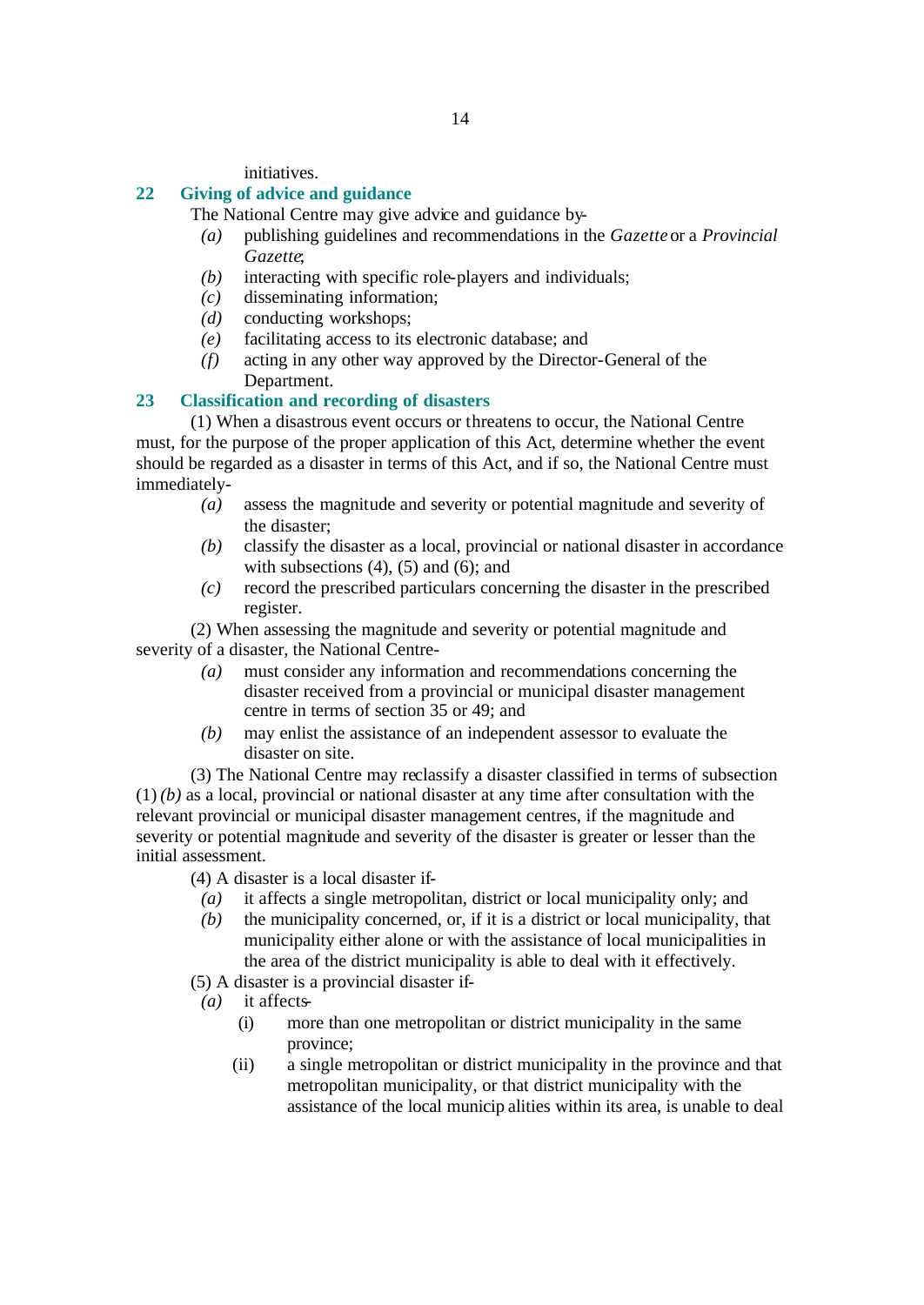with it effectively; or

- (iii) a cross-boundary municipality in respect of which only one province exercises executive authority as envisaged by section 90 (3) *(a)* of the Local Government: Municipal Structures Act, 1998 (Act 117 of 1998); and
- *(b)* the province concerned is able to deal with it effectively.
- (6) A disaster is a national disaster if it affects-
- *(a)* more than one province; or
- *(b)* a single province which is unable to deal with it effectively.

(7) Until a disaster is classified in terms of this section, the disaster must be regarded as a local disaster.

(8) The classification of a disaster in terms of this section designates primary responsibility to a particular sphere of government for the co-ordination and management of the disaster, but an organ of state in another sphere may assist the sphere having primary responsibility to deal with the disaster and its consequences.

### **24 Annual reports**

(1) The National Centre must submit a report annually to the Minister on-

- *(a)* its activities during the year;
- *(b)* the results of its monitoring of prevention and mitigation initiatives;
- *(c)* disasters that occurred during the year in each province;
- *(d)* the classification, magnitude and severity of these disasters;
- *(e)* the effects they had;
- *(f)* particular problems that were experienced-
	- (i) in dealing with these disasters; and
	- (ii) generally in implementing this Act and the national disaster management framework;
- *(g)* the way in which these problems were addressed and any recommendations the National Centre wishes to make in this regard;
- *(h)* progress with the preparation and regular updating in terms of sections 25, 38, 39, 52 and 53 of disaster management plans and strategies by organs of state involved in disaster management; and
- *(i)* an evaluation of the implementation of such plans and strategies.

(2) The Minister must submit the report to Parliament within 30 days after receipt of the report from the National Centre.

(3) The National Centre must, at the same time that its report is submitted to the Minister in terms of subsection (1), submit a copy of that report to each provincial and municipal disaster management centre.

#### *Part 2*

# *Powers and duties of national government* **(ss 25-27)**

# **25 Preparation of disaster management plans**

(1) Each national organ of state indicated in the national disaster management framework must-

- *(a)* prepare a disaster management plan setting out-
	- (i) the way in which the concept and principles of disaster management are to be applied in its functional area;
	- (ii) its role and responsibilities in terms of the national disaster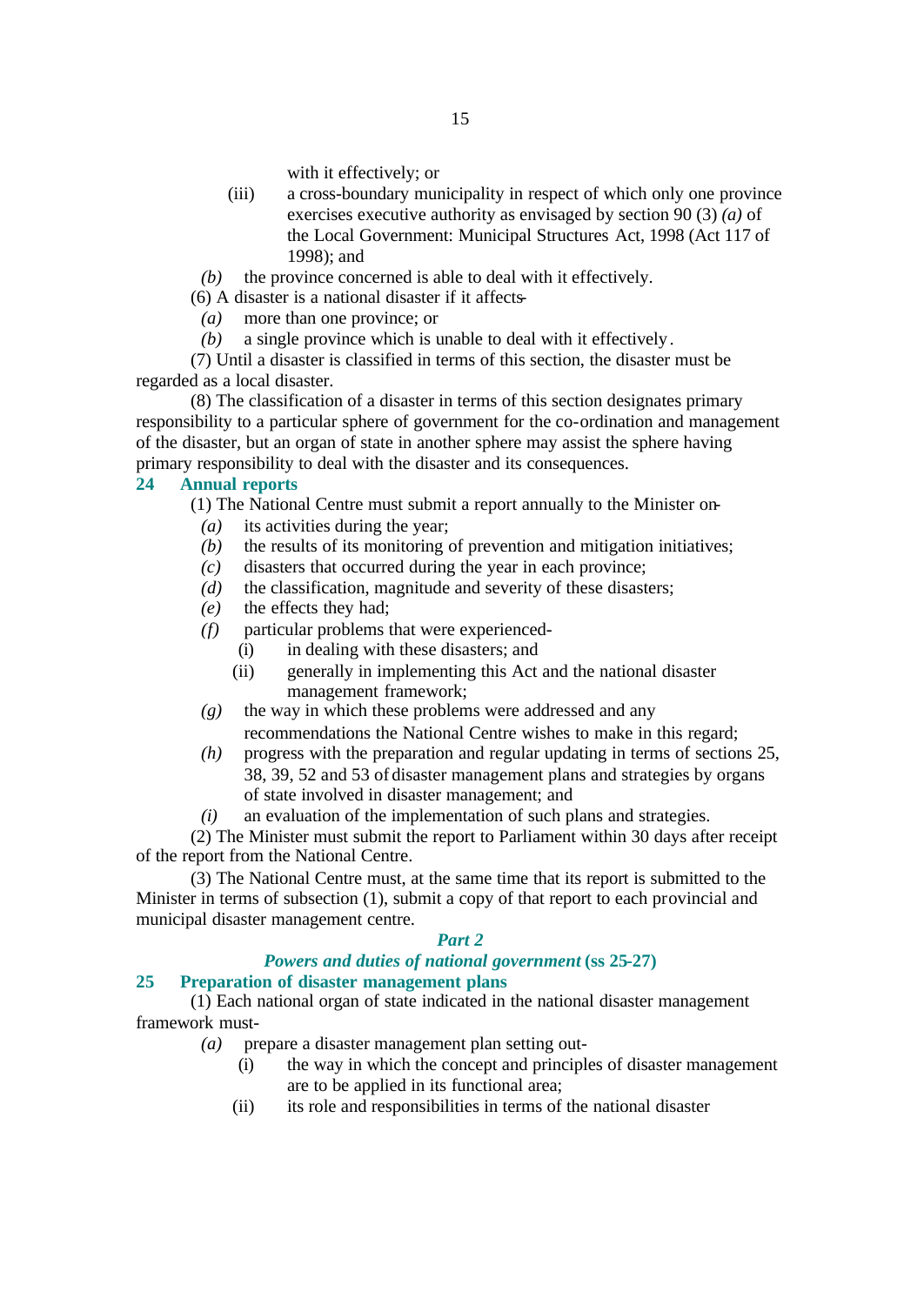management framework;

- (iii) its role and responsibilities regarding emergency response and postdisaster recovery and rehabilitation;
- (iv) its capacity to fulfil its role and responsibilities;
- (v) particulars of its disaster management strategies; and
- (vi) contingency strategies and emergency procedures in the event of a disaster, including measures to finance these strategies;
- *(b)* co-ordinate and align the implementation of its plan with those of other organs of state and institutional role-players; and
- *(c)* regularly review and update its plan.

(2) The disaster management plan of a national organ of state referred to in subsection (1) must form an integral part of its planning.

(3) *(a)* A national organ of state must submit a copy of its disaster management plan and of any amendment to the plan to the National Centre.

*(b)* If a national organ of state fails to submit a copy of its disaster management plan or of any amendment to the plan in terms of paragraph *(a)*, the National Centre must report the failure to the Minister, who must take such steps as may be necessary to secure compliance with that paragraph, including reporting the failure to Parliament.

#### **26 Responsibilities in event of national disaster**

(1) The national executive is primarily responsible for the co-ordination and management of national disasters irrespective of whether a national state of disaster has been declared in terms of section 27.

(2) The national executive must deal with a national disaster-

- *(a)* in terms of existing legislation and contingency arrangements, if a national state of disaster has not been declared in terms of section 27 (1); or
- *(b)* in terms of existing legislation and contingency arrangements as augmented by regulations or directions made or issued in terms of section 27 (2), if a national state of disaster has been declared.

(3) This section does not preclude a provincial or municipal organ of state from providing assistance to the national executive to deal with a national disaster and its consequences, and the national executive, in exercising its primary responsibility, must act in close co-operation with the other spheres of government.

#### **27 Declaration of national state of disaster**

(1) In the event of a national disaster, the Minister may, by notice in the *Gazette*, declare a national state of disaster if-

- *(a)* existing legislation and contingency arrangements do not adequately provide for the national executive to deal effectively with the disaster; or
- *(b)* other special circumstances warrant the declaration of a national state of disaster.

(2) If a national state of disaster has been declared in terms of subsection (1), the Minister may, subject to subsection (3), and after consulting the responsible Cabinet member, make regulations or issue directions or authorise the issue of directions concerning-

- *(a)* the release of any available resources of the national government, including stores, equipment, vehicles and facilities;
- *(b)* the release of personnel of a national organ of state for the rendering of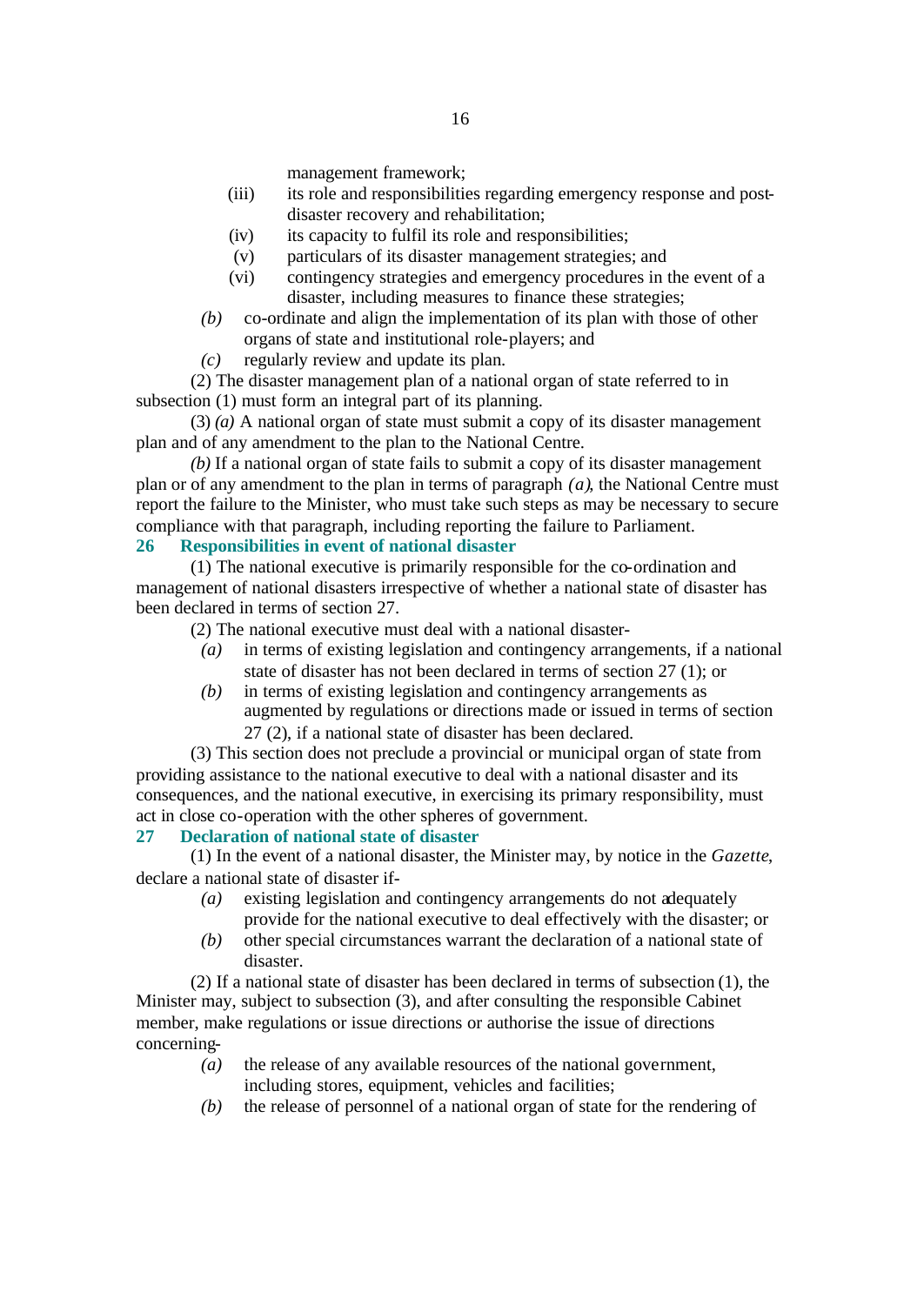emergency services;

- *(c)* the implementation of all or any of the provisions of a national disaster management plan that are applicable in the circumstances;
- *(d)* the evacuation to temporary shelters of all or part of the population from the disaster-stricken or threatened area if such action is necessary for the preservation of life;
- *(e)* the regulation of traffic to, from or within the disaster-stricken or threatened area;
- *(f)* the regulation of the movement of persons and goods to, from or within the disaster-stricken or threatened area;
- *(g)* the control and occupancy of premises in the disaster-stricken or threatened area;
- *(h)* the provision, control or use of temporary emergency accommodation;
- *(i)* the suspension or limiting of the sale, dispensing or transportation of alcoholic beverages in the disaster-stricken or threatened area;
- *(j)* the maintenance or installation of temporary lines of communication to, from or within the disaster area;
- *(k)* the dissemination of information required for dealing with the disaster;
- *(l)* emergency procurement procedures;
- *(m)* the facilitation of response and post-disaster recovery and rehabilitation;
- *(n)* other steps that may be necessary to prevent an escalation of the disaster, or to alleviate, contain and minimise the effects of the disaster; or
- *(o)* steps to facilitate international assistance.

(3) The powers referred to in subsection (2) may be exercised only to the extent that this is necessary for the purpose of-

- *(a)* assisting and protecting the public;
- *(b)* providing relief to the public;
- *(c)* protecting property;
- *(d)* preventing or combating disruption; or
- *(e)* dealing with the destructive and other effects of the disaster.

(4) Regulations made in terms of subsection (2) may include regulations

prescribing penalties for any contravention of the regulations.

- (5) A national state of disaster that has been declared in terms of subsection (1)-
	- *(a)* lapses three months after it has been declared;
	- *(b)* may be terminated by the Minister by notice in the *Gazette* before it lapses in terms of paragraph *(a)*; and
	- *(c)* may be extended by the Minister by notice in the *Gazette* for one month at a time before it lapses in terms of paragraph *(a)* or the existing extension is due to expire.

#### **CHAPTER 4**

# **PROVINCIAL DISASTER MANAGEMENT (ss 28-41)**

#### *Part 1*

#### *Provincial disaster management framework* **(s 28)**

#### **28 Provincial disaster management framework**

(1) Each province must establish and implement a framework for disaster management in the province aimed at ensuring an integrated and uniform approach to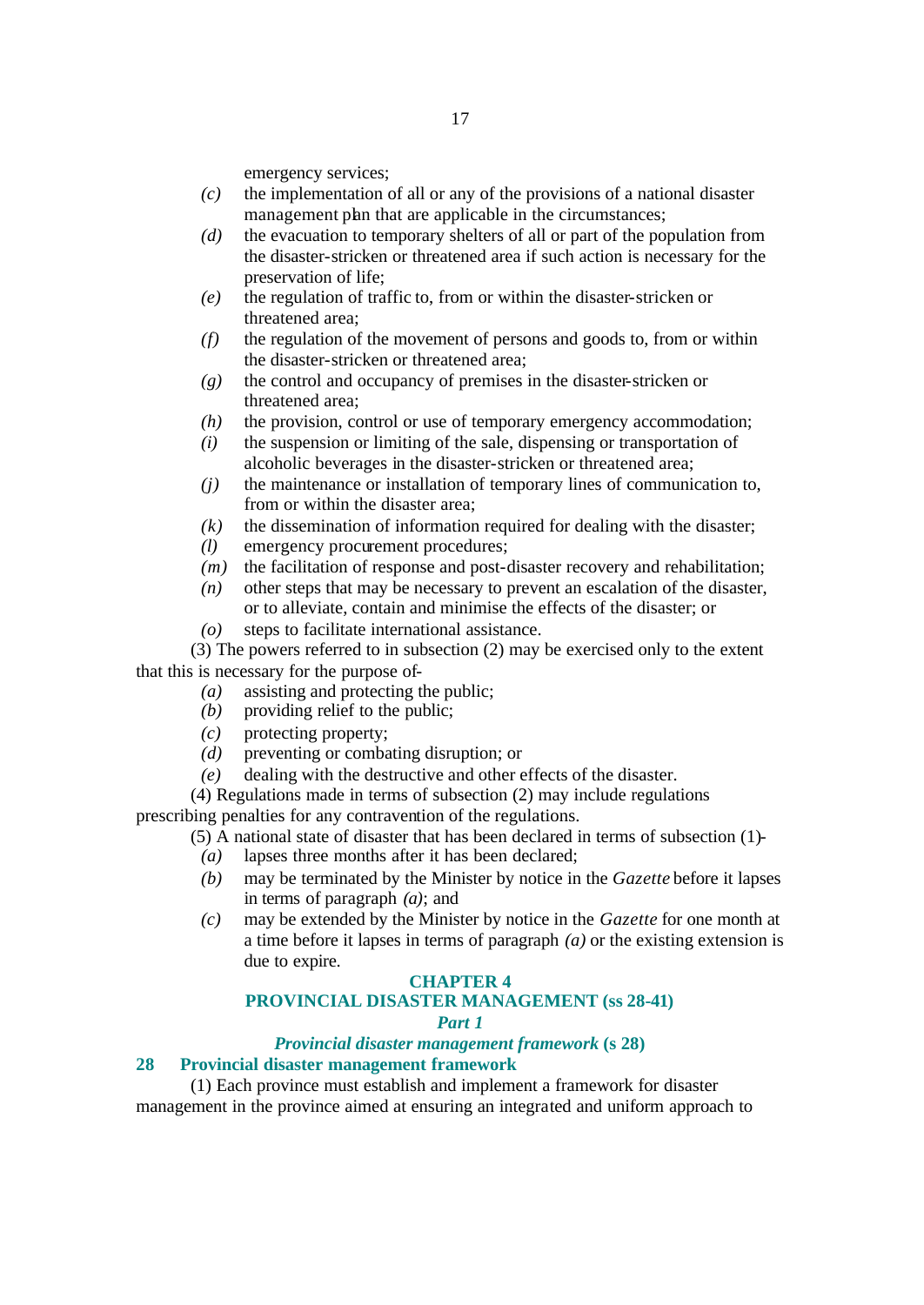disaster management in the province by all provincial organs of state, provincial statutory functionaries, non-governmental organisations involved in disaster management in the province and by the private sector.

(2) A provincial disaster management framework must be consistent with the provisions of this Act and the national disaster management framework.

(3) *(a)* A provincial disaster management framework, or any amendment thereto, must be published in the relevant *Provincial Gazette*.

*(b)* Before establishing or amending a provincial disaster management framework, particulars of the proposed framework or amendment must be published in the relevant *Provincial Gazette* for public comment.

# *Part 2*

### *Provincial disaster management centres* **(ss 29-36)**

#### **29 Establishment**

(1) Each province must establish a disaster management centre.

(2) A provincial disaster management centre forms part of, and functions within, a department designated by the Premier in the provincial administration.

#### **30 Powers and duties**

(1) A provincial disaster management centre-

- *(a)* must specialise in issues concerning disasters and disaster management in the province;
- *(b)* must promote an integrated and co-ordinated approach to disaster management in the province, with special emphasis on prevention and mitigation, by-
	- (i) provincial organs of state in the province; and
	- (ii) other role-players involved in disaster management in the province;
- *(c)* must act as a repository of, and conduit for, information concerning disasters, impending disasters and disaster management in the province;
- *(d)* may act as an advisory and consultative body on issues concerning disasters and disaster management in the province to-
	- (i) organs of state and statutory functionaries;
	- (ii) the private sector and non-governmental organisations; and
	- (iii) communities and individuals;
- *(e)* must make recommendations regarding the funding of disaster management in the province, and initiate and facilitate efforts to make such funding available;
- *(f)* may make recommendations to any relevant organ of state or statutory functionary-
	- (i) on draft legislation affecting this Act, the national disaster management framework or any other disaster management issue;
	- (ii) on the alignment of provincial or municipal legislation with this Act and the national disaster management framework; or
	- (iii) in the event of a provincial disaster, on whether a provincial state of disaster should be declared in terms of section 41;
- *(g)* must promote the recruitment, training and participation of volunteers in disaster management in the province;
- *(h)* must promote disaster management capacity building, training and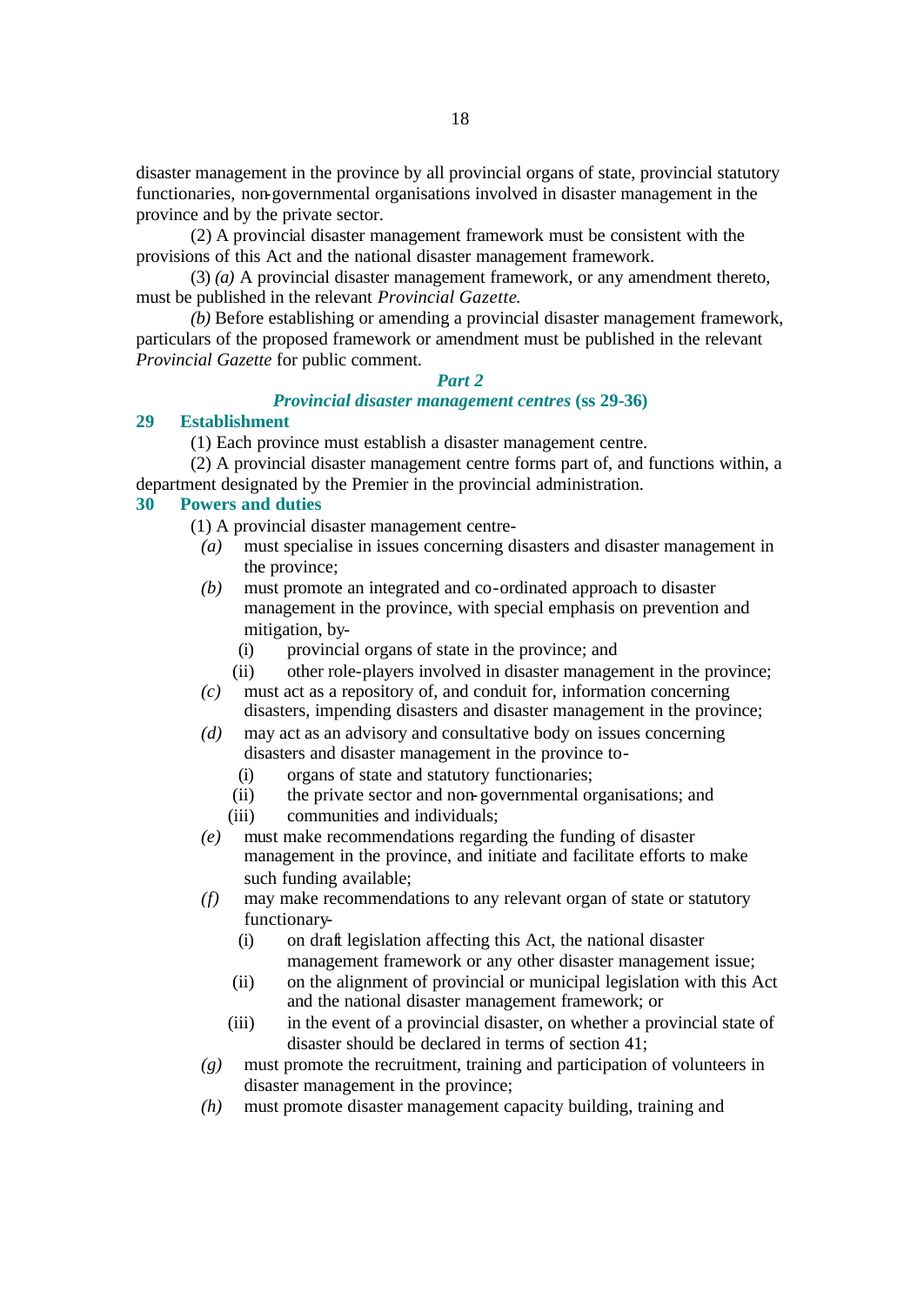education, including in schools, in the province;

- *(i)* may promote research into all aspects of disaster management in the province;
- *(j)* may give advice and guidance by disseminating information regarding disaster management in the province, especially to communities that are vulnerable to disasters;
- *(k)* may exercise any powers and must perform any duties delegated and assigned to it in terms of section 14; and
- *(l)* may assist in the implementation of legislation referred to in section 2 (1) *(b)* to the extent required by the administrator of such legislation and approved by the MEC responsible for the department in which the centre is located.

(2) A provincial disaster management centre may engage in any lawful activity in the province, whether alone or together with any other organisation, aimed at promoting the proper exercise of its powers or performance of its duties.

(3) A provincial disaster management centre must exercise its powers and perform its duties-

- *(a)* within the national disaster management framework and the provincial disaster management framework referred to in section 28;
- *(b)* subject to the policy directions of the MEC responsible for disaster management in the province acting within the national disaster management framework and the provincial disaster management framework;
- *(c)* in accordance with the administrative instructions of the head of the provincial department in which it is located; and
- *(d)* subject to the Public Finance Management Act, 1999.

(4) A provincial disaster management centre must liaise and co-ordinate its activities with the National Centre and the municipal disaster management centres in the province.

# **31 Head of provincial disaster management centre**

(1) The MEC responsible for the department in which a provincial disaster management centre is located must, subject to subsection (2) and legislation governing the public service, appoint a person as the head of the provincial disaster management centre.

(2) A person appointed as the head of a provincial disaster management centre holds office on terms and conditions set out in a written employment contract which must include terms and conditions setting performance standards.

(3) The head of a provincial disaster management centre-

- *(a)* is responsible for the exercise by the centre of its powers and the performance of its duties; and
- *(b)* takes all decisions of the centre in the exercise of its powers and the performance of its duties, except decisio ns taken by another person in consequence of a delegation by the head of the centre.

(4) The head of a provincial disaster management centre performs the functions of office subject to section 30 (3).

#### **32 Assistance to National Centre**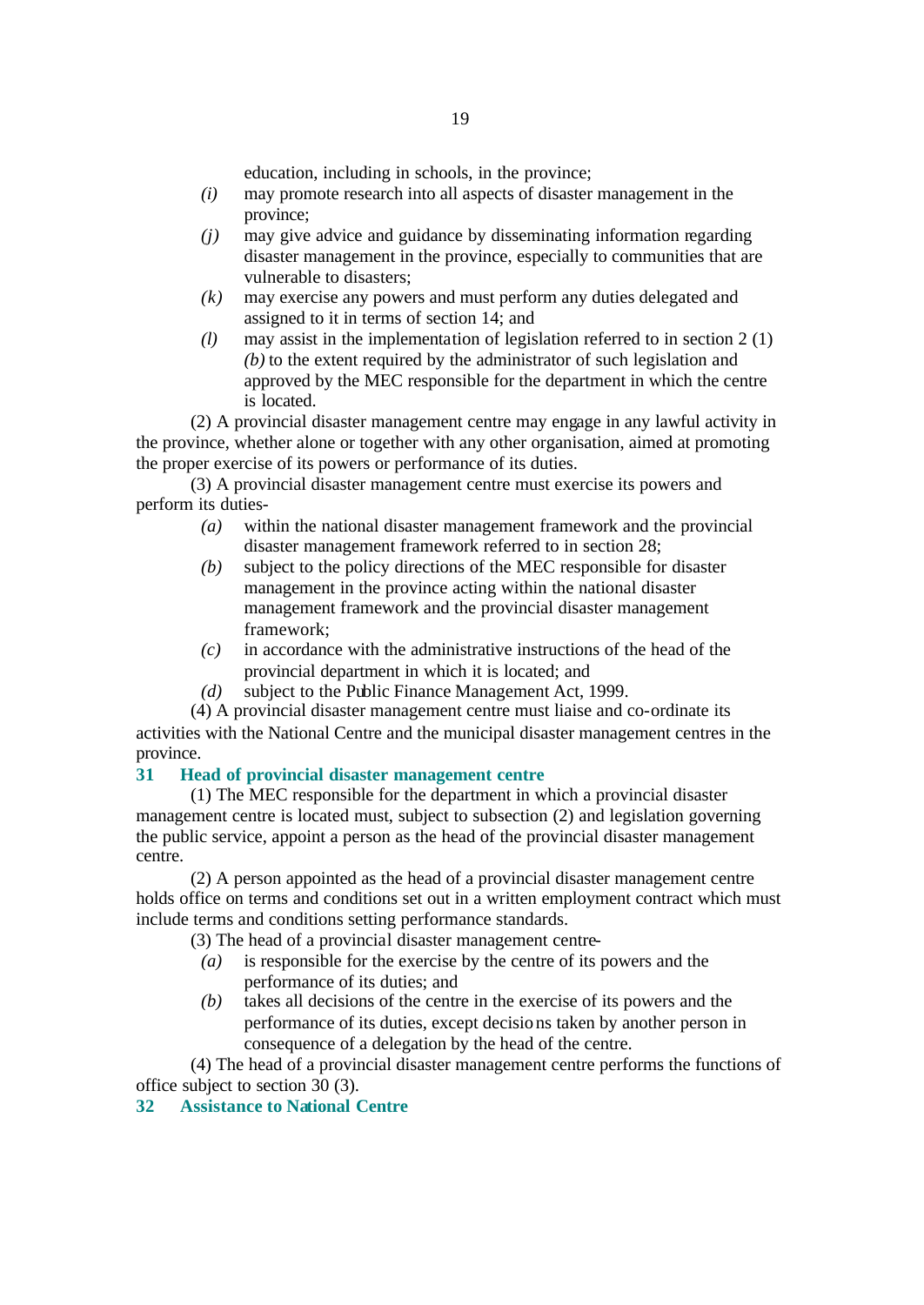(1) A provincial disaster management centre must assist the National Centre, at the request of the National Centre, to-

- *(a)* identify and establish communication links with provincial organs of state and other disaster management role-players in the province for the purposes of section 16;
- *(b)* develop and maintain the disaster management electronic database envisaged in section 17 in so far as the database applies to the province; and
- *(c)* develop guidelines in terms of section 19 for the-
	- (i) preparation and regular review of disaster management plans and strategies, including contingency plans and emergency procedures; and
	- (ii) the integration of the concept and principles of disaster management, and particularly prevention and mitigation strategies, with development plans and programmes.

(2) *(a)* A provincial disaster management centre may, in writing, request any provincial organ of state or person in possession of information reasonably required by that centre for the purpose of subsection (1) *(a)* or *(b)*, to provide such information to the centre within a reasonable period determined by the centre.

*(b)* If a provincial organ of state fails to comply with a request, the provincial disaster management centre must report the failure to the MEC responsible for disaster management in the province, who must take such steps as may be necessary to secure compliance with the request, including reporting the failure to the provincial legislature. **33 Prevention and mitigation** 

(1) A provincial disaster management centre, to the extent that it has the capacity, must give guidance to organs of state, the private sector, non-governmental organisations, communities and individuals in the province to assess and prevent or reduce the risk of disasters, including-

*(a)* ways and means of-

- (i) determining levels of risk;
- (ii) assessing the vulnerability of communities and households to disasters that may occur;
- (iii) increasing the capacity of communities and households to minimise the risk and impact of disasters that may occur; and
- (iv) monitoring the likelihood of, and the state of alertness to, disasters that may occur;
- *(b)* the development and implementation of appropriate prevention and mitigation methodologies;
- *(c)* the integration of prevention and mitigation methodologies with development plans, programmes and initiatives; and
- *(d)* the management of high-risk developments.

(2) A provincial disaster management centre must promote formal and informal initiatives that encourage risk-avoidance behaviour by organs of state, the private sector, non-governmental organisations, communities and individuals in the province.

**34 Monitoring, measuring performance and evaluating disaster management plans and prevention, mitigation and response initiatives**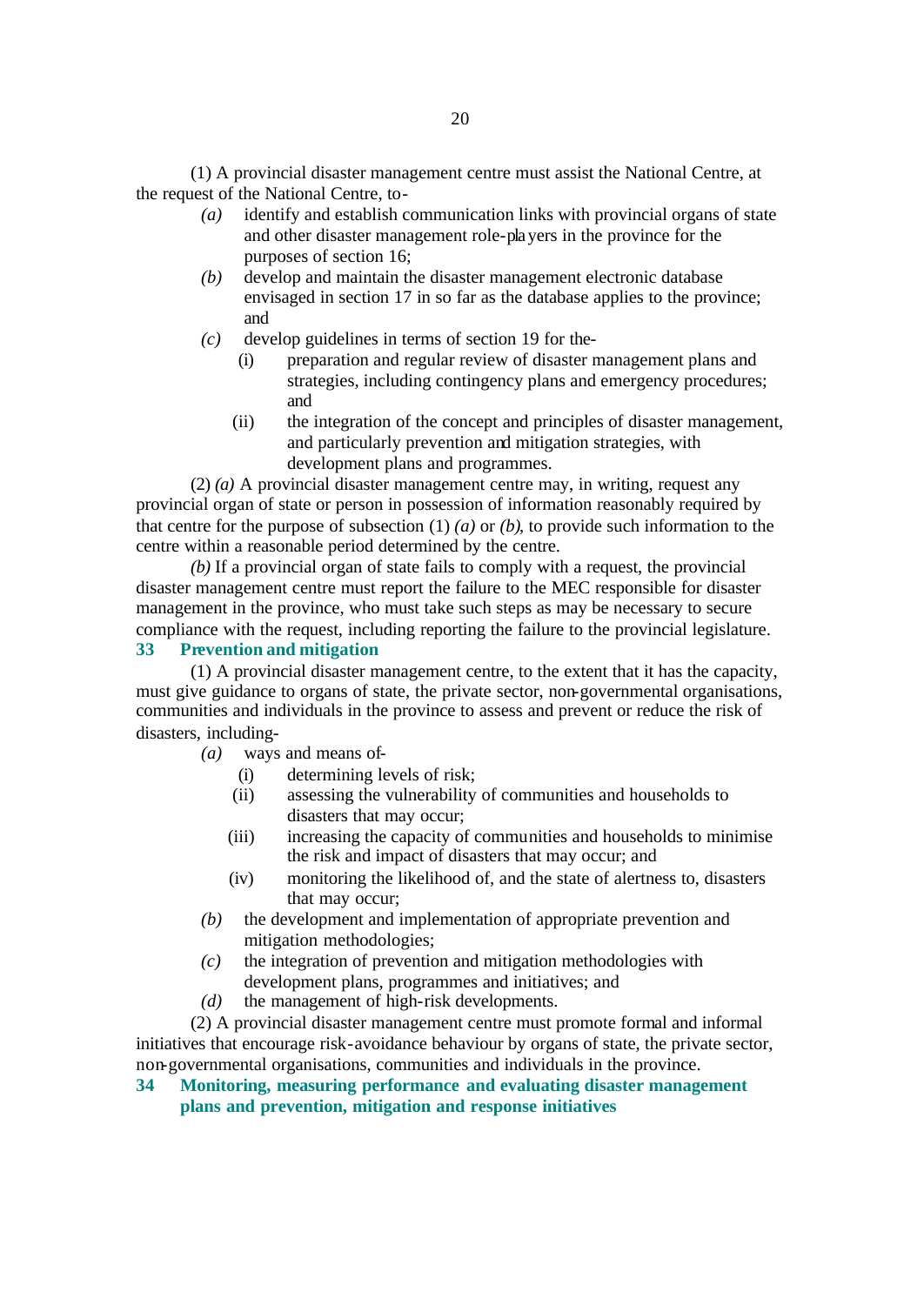A provincial disaster management centre must-

- *(a)* monitor-
	- (i) progress with the preparation and regular updating in terms of sections 38, 39, 52 and 53 of disaster management plans and strategies by provincial and municipal organs of state involved in disaster management in the province;
	- (ii) formal and informal prevention, mitigation and response initiatives by provincial and municipal organs of state, the private sector, nongovernmental organisations and communities, including the integration of these initiatives with development plans; and
	- (iii) the compliance in the province with key performance indicators envisaged by section 7 (2) *(m)*; and
- *(b)* from time to time, measure performance and evaluate such progress and initiatives.

#### **35 Disasters occurring or threatening to occur in provinces**

(1) When a disastrous event occurs or threatens to occur in a province, the disaster management centre of the province concerned must determine whether the event should be regarded as a disaster in terms of this Act, and, if so, the centre must immediately-

- *(a)* initiate efforts to assess the magnitude and severity or potential magnitude and severity of the disaster;
- *(b)* inform the National Centre of the disaster and its initial assessment of the magnitude and severity or potential magnitude and severity of the disaster;
- *(c)* alert disaster management role-players in the province that may be of assistance in the circumstances; and
- *(d)* initiate the implementation of any contingency plans and emergency procedures that may be applicable in the circumstances.
- (2) When informing the National Centre in terms of subsection (1) *(b)*, the

provincial disaster management centre may make such recommendations regarding the classification of the disaster as may be appropriate.

#### **36 Annual reports**

(1) The disaster management centre of a province must submit a report annually to the MEC responsible for the provincial department in which the centre is located, on-

- *(a)* its activities during the year;
- *(b)* the results of the centre's monitoring of prevention and mitigation initiatives;
- *(c)* disasters that occurred during the year in the province;
- *(d)* the classification, magnitude and severity of these disasters;
- *(e)* the effects they had;
- *(f)* particular problems that were experienced-
	- (i) in dealing with these disasters; and
	- (ii) generally in implementing this Act and the national disaster management framework;
- *(g)* the way in which these problems were addressed and any recommendations the centre wishes to make in this regard;
- *(h)* progress with the preparation and regular updating in terms of sections 38 and 39 of disaster management plans and strategies by provincial organs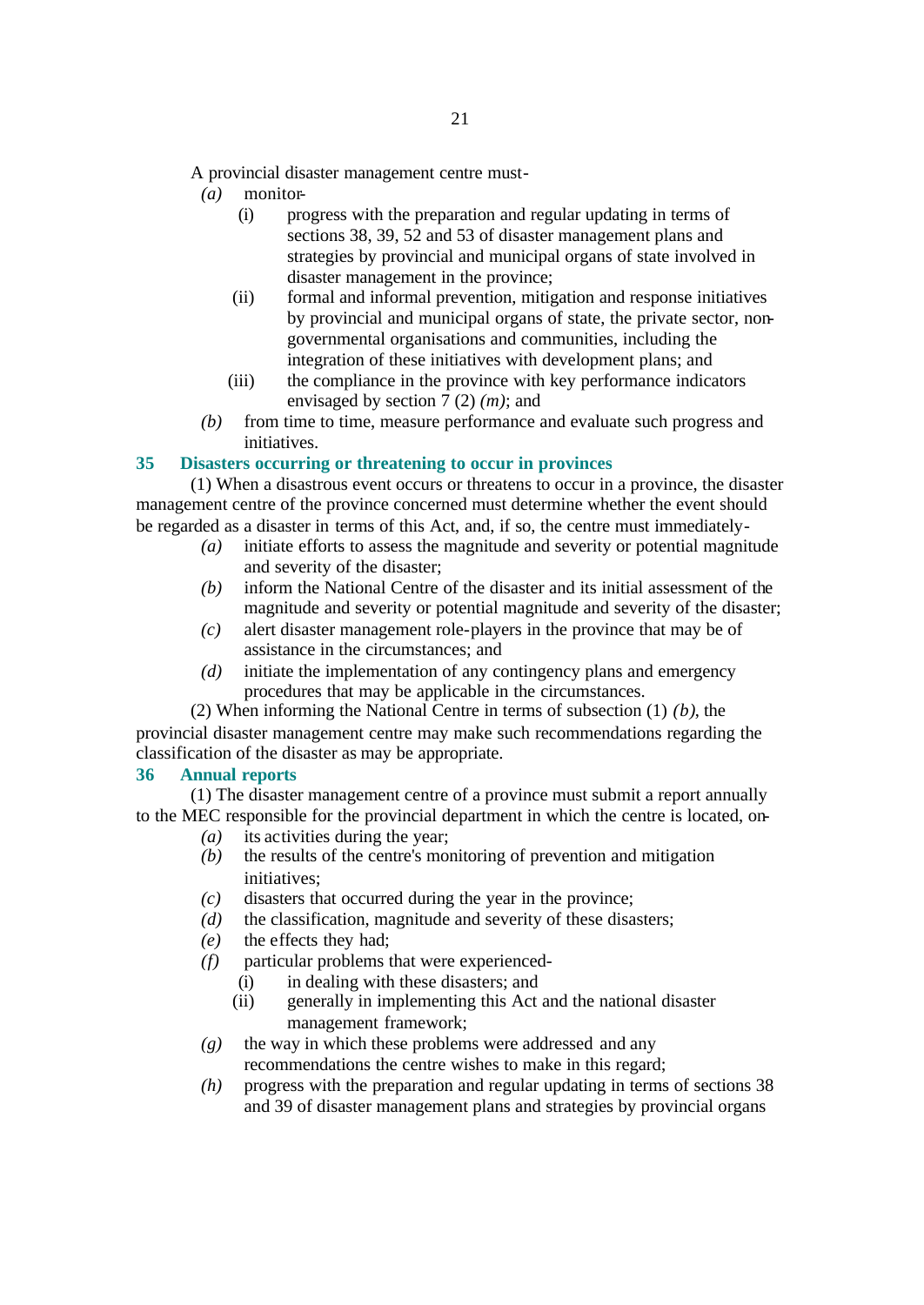of state involved in disaster management in the province; and

*(i)* an evaluation of the implementation of such plans.

(2) The MEC must submit the report to the provincial legislature within 30 days after receipt of the report from the provincial disaster management centre.

(3) The provincial disaster management centre must, at the same time that its report is submitted to the relevant MEC in terms of subsection (1), submit a copy of that report to the National Centre and to each municipal disaster management centre in the province.

#### *Part 3*

#### *Powers and duties of provincial government* **(ss 37-41) 37 Provincial disaster management advisory forum**

(1) The MEC responsible for disaster management in a province may establish a provincial disaster management advisory forum consisting of-

- *(a)* the head of the provincial disaster management centre;
- *(b)* a senior representative of each provincial department designated by the Premier of the province concerned:
- *(c)* the heads of the respective municipal disaster management centres in the province;
- *(d)* representatives of organised local government in the province;
- *(e)* representatives of other disaster management role-players in the province designated by the MEC, which may include-
	- (i) organised business in the province;
	- (ii) representatives of mines in the province;
	- (iii) organised labour in the province;
	- (iv) organised agriculture in the province;
	- (v) traditional leaders;
	- (vi) the insurance industry in the province;
	- (vii) religious and welfare organisations in the province;
	- (viii) medical, paramedical and hospital organisations in the province;
	- (ix) other relevant non-governmental organisations and relief agencies in the province;
	- (x) institutions of higher education in the province;
	- (xi) institutions that can provide scientific and technological advice or support to disaster management;
- *(f)* experts in disaster management designated by the MEC; and
- *(g)* persons co-opted by the forum in question for a specific period or specific discussion.

(2) A forum envisaged by subsection (1) is a body in which a provincial government and relevant disaster management role-players in the province consult one another and co-ordinate their actions on matters relating to disaster management in the province.

#### **38 Preparation of disaster management plans**

(1) Each provincial organ of state indicated in the national or provincial disaster management framework must, within the applicable provincial disaster management framework-

*(a)* prepare a disaster management plan setting out-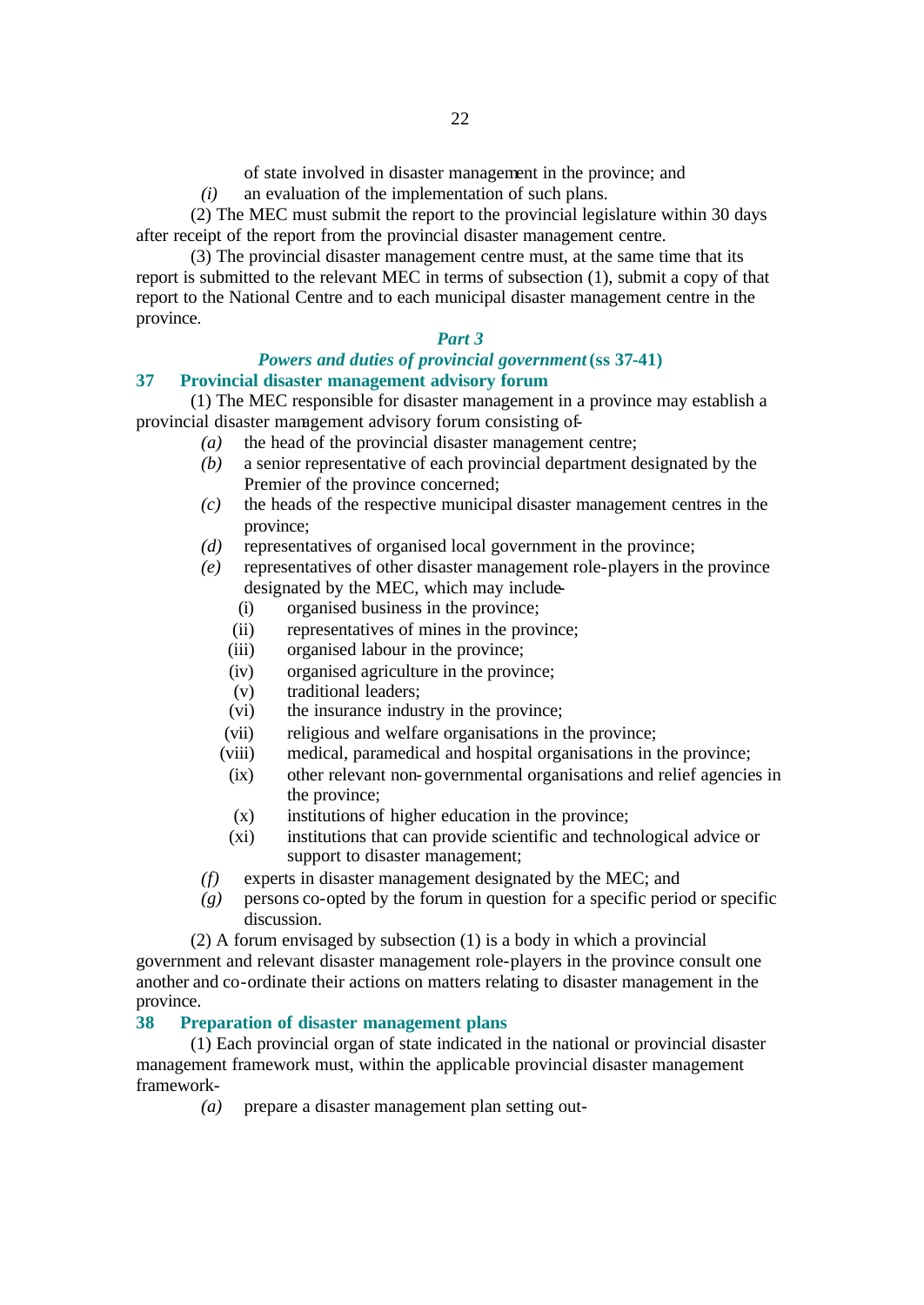- (i) the way in which the concept and principles of disaster management are to be applied in its functional area;
- (ii) its role and responsibilities in terms of the national or provincial disaster management framework;
- (iii) its role and responsibilities regarding emergency response and postdisaster recovery and rehabilitation;
- (iv) its capacity to fulfil its role and responsibilities;
- (v) particulars of its disaster management strategies; and
- (vi) contingency strategies and emergency procedures in the event of a disaster, including measures to finance these strategies;
- *(b)* co-ordinate and align the implementation of its plan with those of other organs of state and institutional role-players; and
- *(c)* regularly review and update its plan.

(2) The disaster management plan of a provincial organ of state referred to in subsection (1) must form an integral part of its planning.

(3) *(a)* A provincial organ of state must submit a copy of its disaster management plan and of any amendment to the plan to the National Centre and the relevant provincial disaster management centre.

*(b)* If a provincial organ of state fails to submit a copy of its disaster management plan or of any amendment to the plan in terms of paragraph *(a)*, the National Centre or relevant provincial disaster management centre must report the failure to the MEC responsible for disaster management in the province, who must take such steps as may be necessary to secure compliance with that paragraph, including reporting the failure to the provincial legislature.

# **39 Disaster management plans for provinces**

(1) Each province must-

- *(a)* prepare a disaster management plan for the province as a whole;
- *(b)* co-ordinate and align the implementation of its plan with those of other organs of state and institutional role-players; and
- *(c)* regularly review and update its plan.

(2) A disaster management plan for a province must-

- *(a)* form an integral part of development planning in the province;
- *(b)* anticipate the types of disaster that are likely to occur in the province and their possible effects;
- *(c)* guide the development of measures that reduce the vulnerability of disaster-prone areas, communities and households;
- *(d)* seek to develop a system of incentives that will promote disaster management in the province;
- *(e)* identify the areas or communities at risk;
- *(f)* take into account indigenous knowledge relating to disaster management;
- *(g)* promote disaster management research;
- *(h)* identify and address weaknesses in capacity to deal with possible disasters;
- *(i)* provide for appropriate prevention and mitigation strategies;
- *(j)* facilitate maximum emergency preparedness; and
- *(k)* contain contingency plans and emergency procedures in the event of a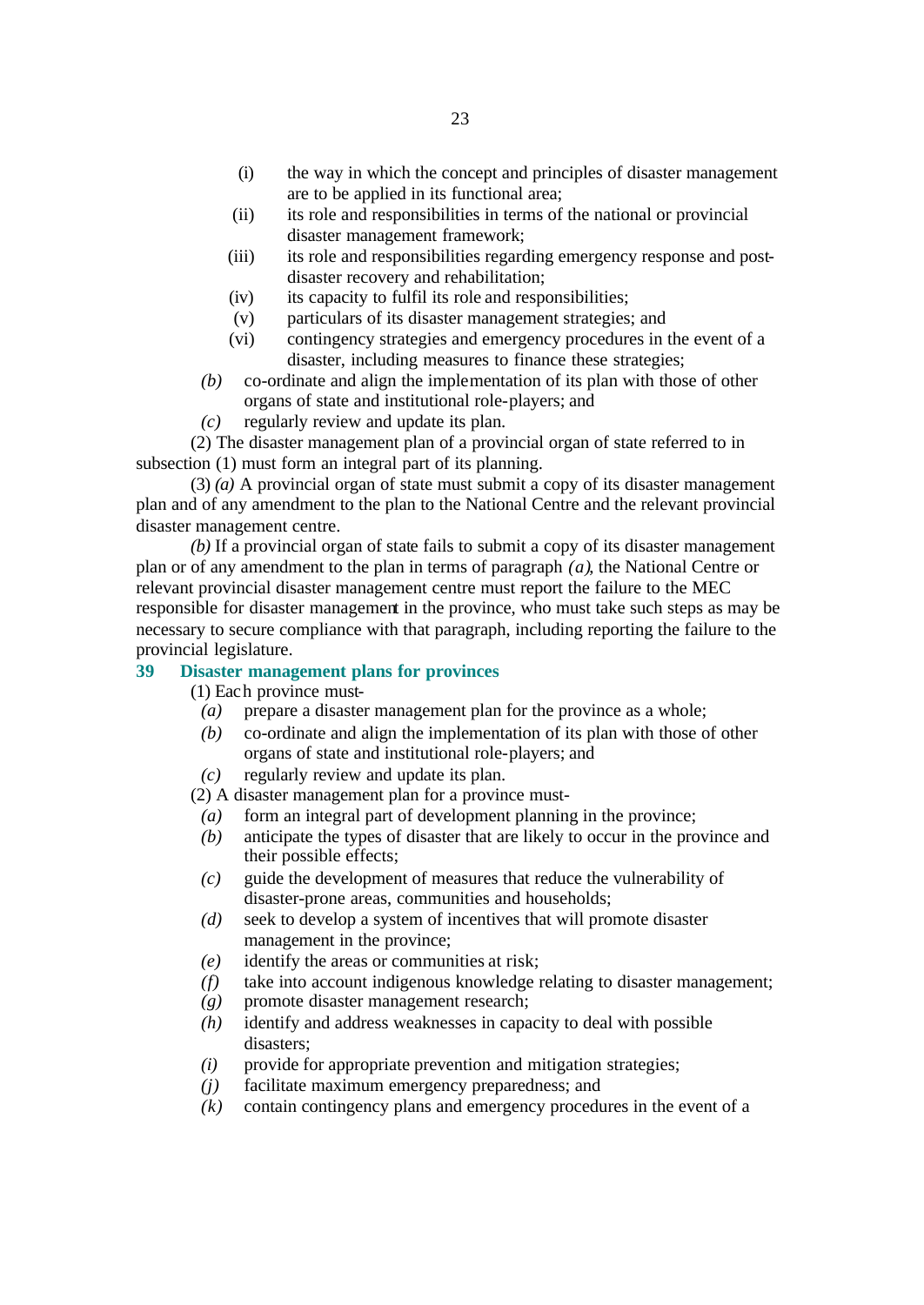disaster, providing for-

- (i) the allocation of responsibilities to the various role-players and coordination in the carrying out of those responsibilities;
- (ii) prompt disaster response and relief;
- (iii) the procurement of essential goods and services;
- (iv) the establishment of strategic communication links;
- (v) the dissemination of information; and
- (vi) other matters that may be prescribed.

(3) Municipal organs of state in the province, to the extent required by the province, may be requested to co-operate with the province in preparing a disaster management plan for the province.

(4) A province must submit a copy of its disaster management plan, and of any amendment to the plan, to the National Centre and each municipal disaster management centre in the province.

#### **40 Responsibilities in event of provincial disaster**

(1) The executive of a province is primarily responsible for the co-ordination and management of provincial disasters that occur in the province, irrespective of whe ther a provincial state of disaster has been declared in terms of section 41.

(2) The provincial executive must deal with a provincial disaster-

- *(a)* in terms of existing legislation and contingency arrangements, if a provincial state of disaster has not been declared in terms of section 41 (1); or
- *(b)* in terms of existing legislation and contingency arrangements as augmented by regulations or directions made or issued in terms of section 41 (2), if a provincial state of disaster has been declared.

(3) This section does not preclude a national or municipal organ of state from providing assistance to a provincial executive to deal with a provincial disaster and its consequences.

# **41 Declaration of provincial state of disaster**

(1) In the event of a provincial disaster, the Premier of a province, after consultation with the other MECs, may, by notice in the *Provincial Gazette*, declare a provincial state of disaster if-

- *(a)* existing legislation and contingency arrange ments do not adequately provide for the provincial executive to deal effectively with the disaster; or
- *(b)* other special circumstances warrant the declaration of a provincial state of disaster.

(2) If a provincial state of disaster has been declared in terms of subsection (1), the Premier of the province concerned may, subject to subsection (3), make regulations or issue directions or authorise the issue of directions concerning-

- *(a)* the release of any available resources of the provincial government, including stores, equipment, vehicles and facilities;
- *(b)* the release of personnel of a provincial organ of state for the rendering of emergency services;
- *(c)* the implementation of all or any of the provisions of a provincial disaster management plan that are applicable in the circumstances;
- *(d)* the evacuation to temporary shelters of all or part of the population from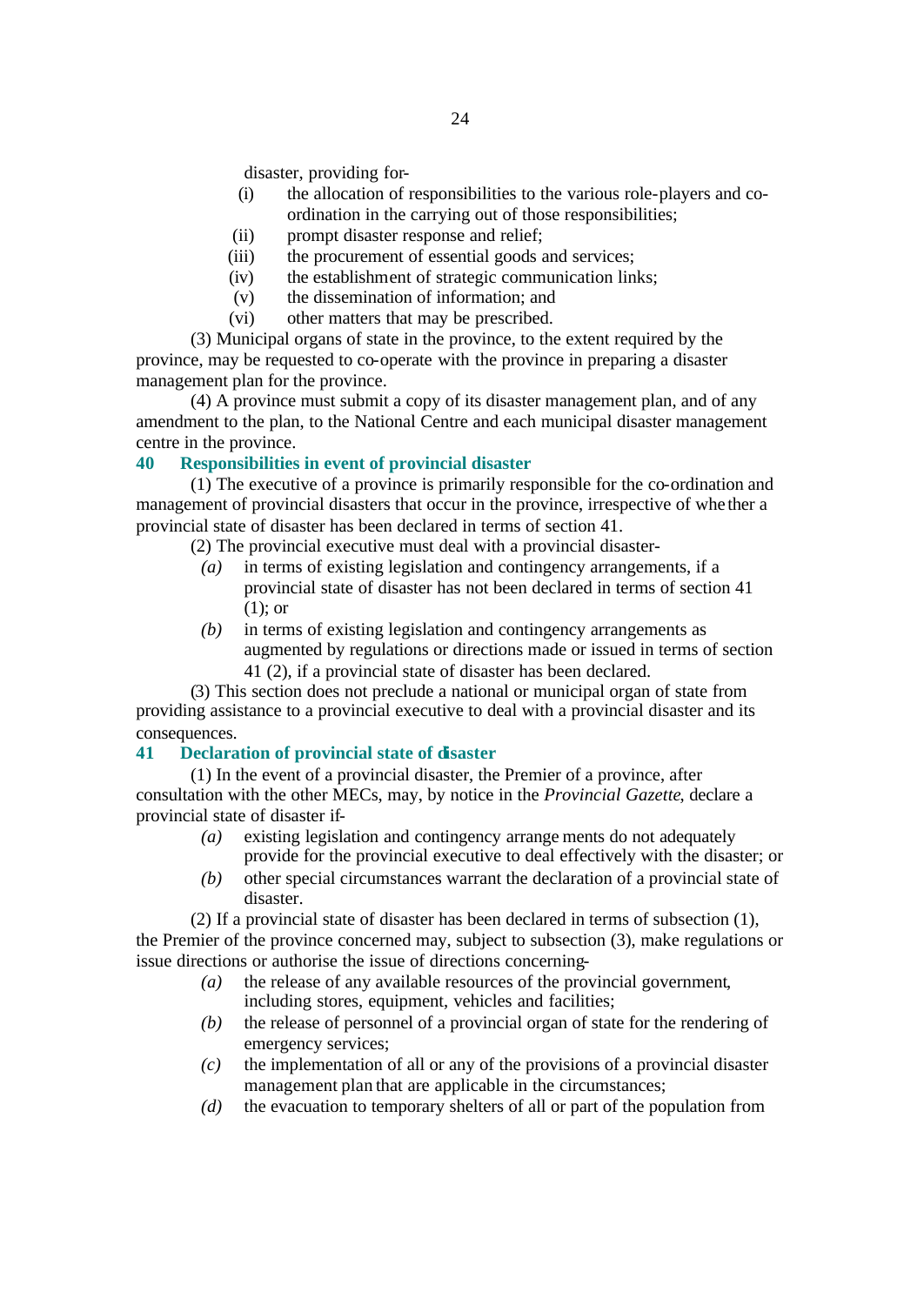the disaster-stricken or threatened area if such action is necessary for the preservation of life;

- *(e)* the regulation of traffic to, from or within the disaster-stricken or threatened area;
- *(f)* the regulation of the movement of persons and goods to, from or within the disaster-stricken or threatened area;
- *(g)* the control and occupancy of premises in the disaster-stricken or threatened area;
- *(h)* the provision, control or use of temporary emergency accommodation;
- *(i)* the suspension or limiting of the sale, dispensing or transportation of alcoholic beverages in the disaster-stricken or threatened area;
- *(j)* the maintenance or installation of temporary lines of communication to, from or within the disaster area;
- *(k)* the dissemination of information required for dealing with the disaster;
- *(l)* emergency procurement procedures;
- *(m)* the facilitation of response and post-disaster recovery and rehabilitation;
- *(n)* steps to facilitate international assistance; or
- *(o)* other steps that may be necessary to prevent an escalation of the disaster, or to alleviate, contain and minimise the effects of the disaster.

(3) The powers referred to in subsection (2) may be exercised only to the extent that this is necessary for the purpose of-

- *(a)* assisting and protecting the public;
- *(b)* providing relief to the public;
- *(c)* protecting property;
- *(d)* preventing or combating disruption; or
- *(e)* dealing with the destructive and other effects of the disaster.
- (4) Regulations made in terms of subsection (2) may include regulations

prescribing penalties for any contravention of the regulations.

(5) A provincial state of disaster that has been declared in terms of subsection (1)-

- *(a)* lapses three months after it has so been declared;
- *(b)* may be terminated by the Premier by notice in the *Provincial Gazette* before it lapses in terms of paragraph *(a)*; and
- *(c)* may be extended by the Premier by notice in the *Provincial Gazette* for one month at a time before it lapses in terms of paragraph *(a)* or the existing extension is due to expire.

#### **CHAPTER 5**

#### **MUNICIPAL DISASTER MANAGEMENT (ss 42-55)**

[Date of commencement of Chapter 5: 1 July 2004.]

#### *Part 1*

#### *Municipal disaster management framework* **(s 42)**

#### **42 Municipal disaster management framework**

(1) Each metropolitan and each district municipality must establish and implement a framework for disaster management in the municipality aimed at ensuring an integrated and uniform approach to disaster management in its area by-

*(a)* the municipality and statutory functionaries of the municipality, including, in the case of a district municipality, the local municipalities and statutory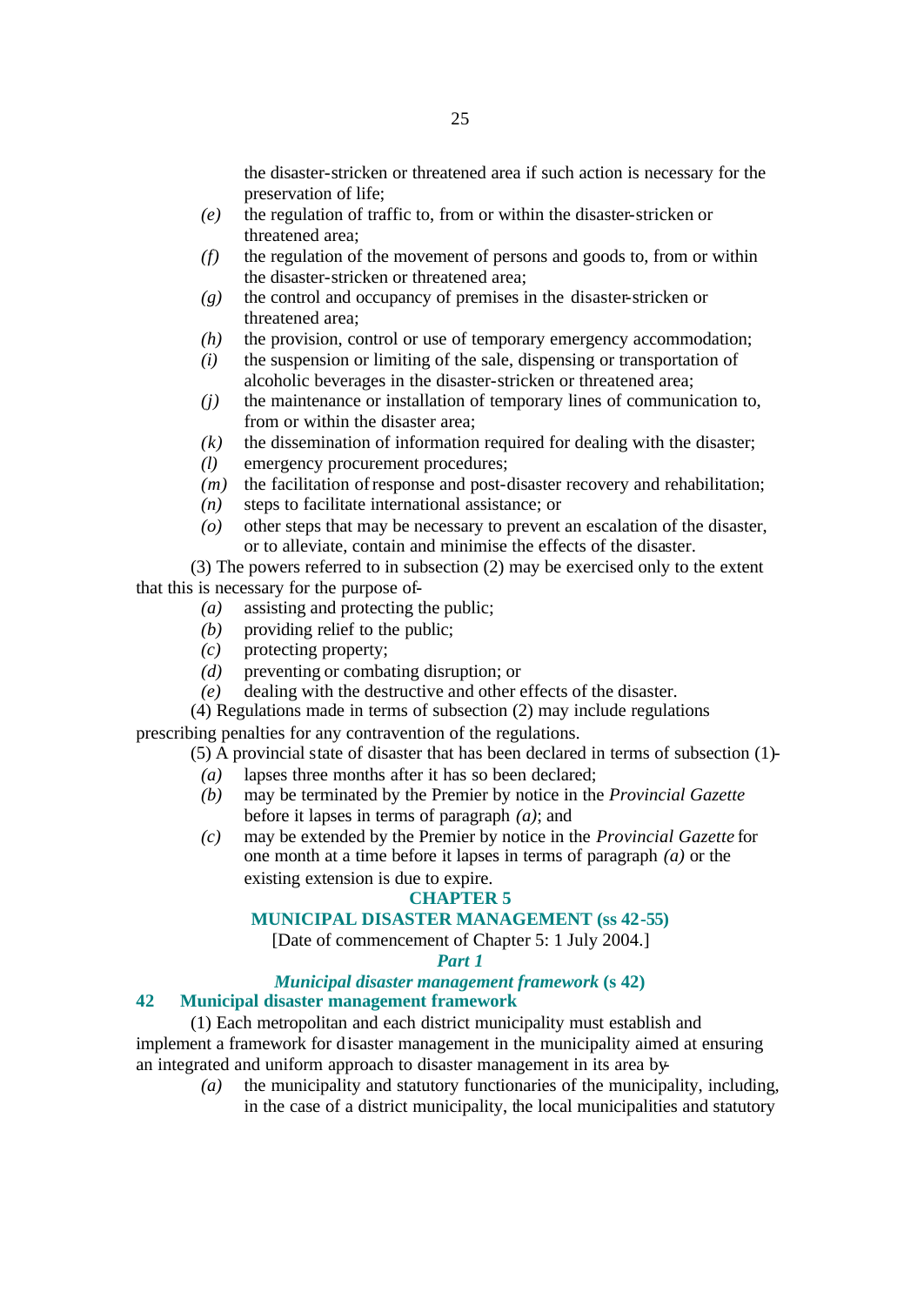functionaries of the local municipalities in its area;

- *(b)* all municipal entities operating in its area;
- *(c)* all non-governmental institutions involved in disaster management in its area; and
- *(d)* the private sector.

(2) A district municipality must establish its disaster management framework after consultation with the local municipalities in its area.

(3) A municipal disaster management framework must be consistent with the provisions of this Act, the national disaster management framework and the disaster management framework of the province concerned.

# [Date of commencement of s. 42: 1 July 2004.]

# *Part 2*

# *Municipal disaster management centres* **(ss 43-50)**

#### **43 Establishment**

(1) Each metropolitan and each district municipality must establish in its administration a disaster management centre for its municipal area.

- (2) A district municipality-
	- *(a)* must establish its disaster management centre after consultation with the local municipalities within its area; and
	- *(b)* may operate such centre in partnership with those local municipalities. [Date of commencement of s. 43: 1 July 2004.]

# **44 Powers and duties**

(1) A municipal disaster management centre-

- *(a)* must specialise in issues concerning disasters and disaster management in the municipal area;
- *(b)* must promote an integrated and co-ordinated approach to disaster management in the municipal area, with special emphasis on prevention and mitigation, by-
	- (i) departments and other internal units within the administration of the municipality, and, in the case of a district municipality, also by departments and other internal units within the administration of the local municipalities in the area of the district municipality;
	- (ii) all municipal entities operating in the municipal area; and
	- (iii) other role-players involved in disaster management in the municipal area;
- *(c)* must act as a repository of, and conduit for, information concerning disasters, impending disasters and disaster management in the municipal area;
- *(d)* may act as an advisory and consultative body on issues concerning disasters and disaster management in the municipal area for-
	- (i) organs of state and statutory functionaries;
	- (ii) the private sector and non-governmental organisations; and
	- (iii) communities and individuals;
- *(e)* must make recommendations regarding the funding of disaster management in the municipal area, and initiate and facilitate efforts to make such funding available;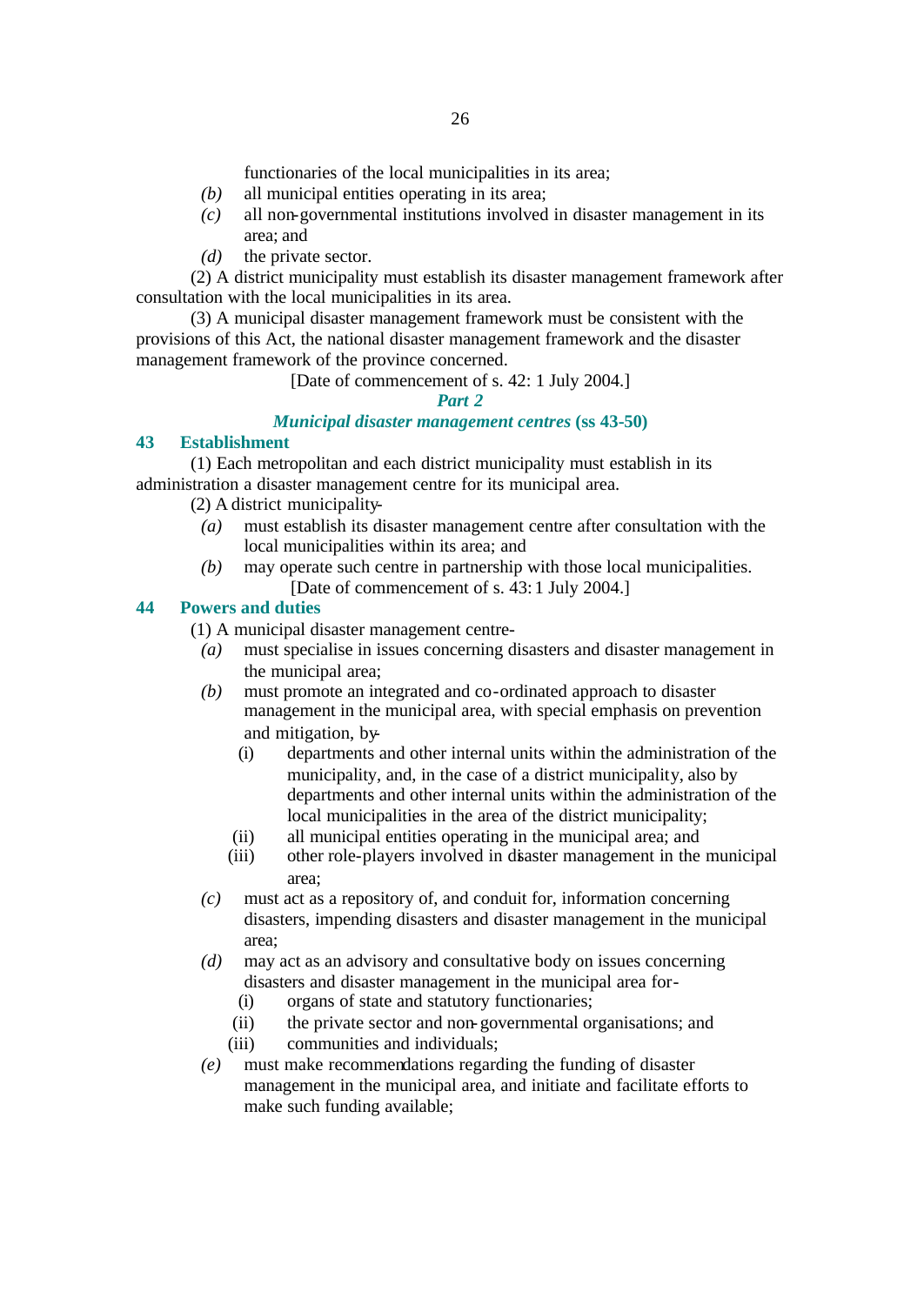- *(f)* may make recommendations to any relevant organ of state or statutory functionary-
	- (i) on draft legislation affecting this Act, the national disaster management framework or any other disaster management issue;
	- (ii) on the alignment of municipal legislation with this Act, the national disaster management framework and the relevant provincial disaster management framework; or
	- (iii) in the event of a local disaster, on whether a local state of disaster should be declared in terms of section 55;
- *(g)* must promote the recruitment, training and participation of volunteers in disaster management in the municipal area;
- *(h)* must promote disaster management capacity building, training and education, including in schools, in the municipal area;
- *(i)* may promote research into all aspects of disaster management in the municipal area;
- *(j)* may give advice and guidance by disseminating information regarding disaster management in the municipal area, especially to communities that are vulnerable to disasters;
- *(k)* may exercise any powers and must perform any duties delegated and assigned to it in terms of section 14; and
- *(l)* may assist in the implementation of legislation referred to in section 2 (1) *(b)* to the extent required by the administrator of such legislation and approved by the municipal council.

(2) A municipal disaster management centre may engage in any lawful activity in the municipal area, whether alone or together with any other organisation, aimed at promoting the effective exercise of its powers and performance of its duties.

(3) A municipal disaster management centre must exercise its powers and perform its duties-

- *(a)* within the national disaster management framework, the disaster management framework of the province concerned and the disaster management framework of its municipality;
- *(b)* subject to the municipality's integrated development plan and other directions of the municipal council acting within the national disaster management framework, the disaster management framework of the province concerned and the disaster management framework of that municipality; and
- *(c)* in accordance with the administrative instructions of the municipal manager.

(4) A municipal disaster management centre must liaise and co-ordinate its activities with the National Centre and the relevant provinc ial disaster management centre.

[Date of commencement of s. 44: 1 July 2004.]

# **45 Head of municipal disaster management centre**

(1) A municipal council must, subject to the applicable provisions of the Local Government: Municipal Systems Act, 2000 (Act 32 of 2000), appoint a person as head of its municipal disaster management centre.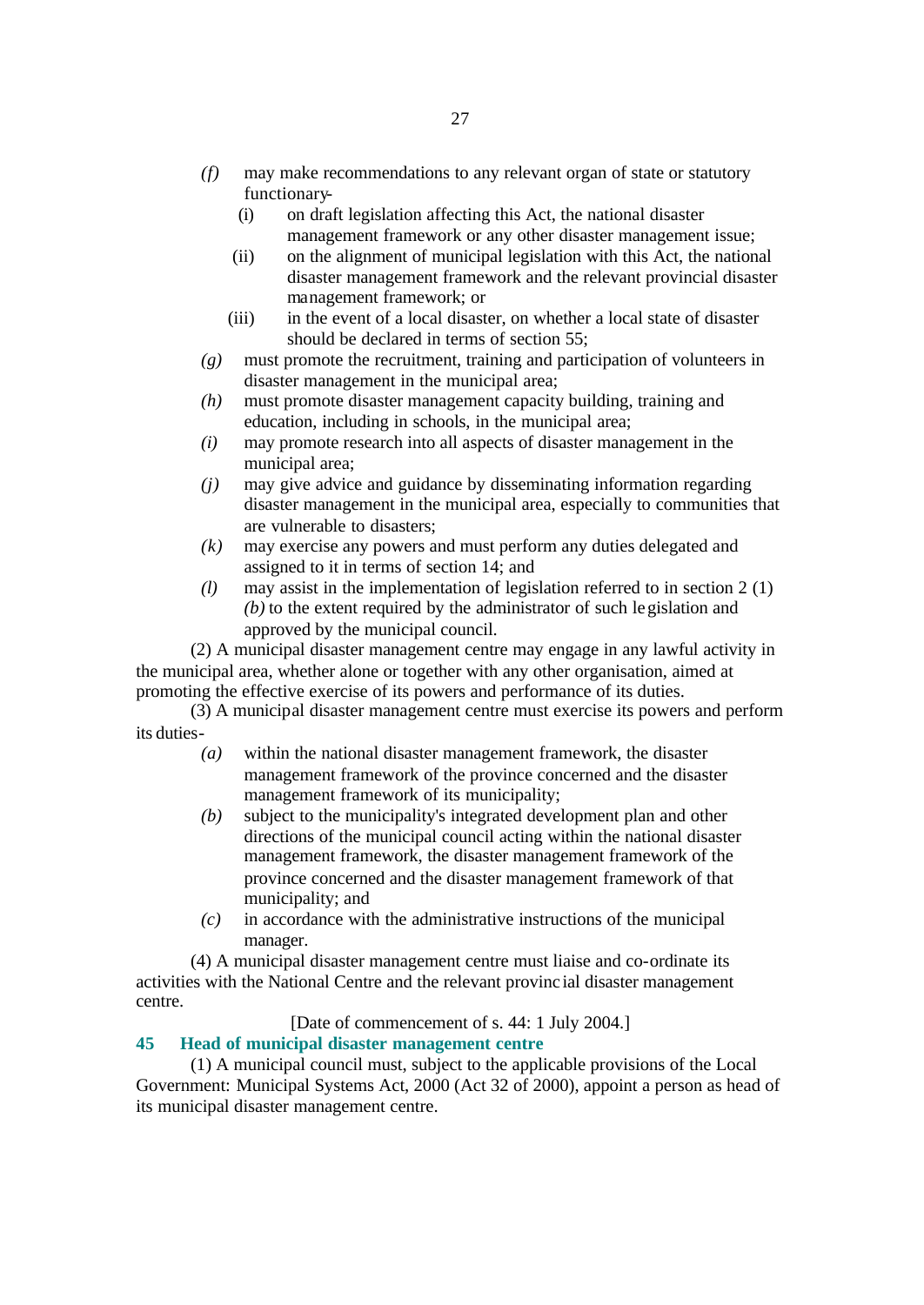(2) The head of a municipal disaster management centre-

- *(a)* is responsible for the exercise by the centre of its powers and the performance of its duties; and
- *(b)* in accordance with the directions of the council, takes all decisions of the centre in the exercise of its powers and the performance of its duties, except decisions taken by another person in consequence of a delegation by the head of the centre.

(3) The head of a municipal disaster management centre performs the functions of office subject to section 44 (3).

[Date of commencement of s. 45: 1 July 2004.]

#### **46 Assistance to National Centre and provincial disaster management centre**

(1) A municipal disaster management centre must assist the National Centre and the relevant provincial disaster management centre at that centre's request to-

- *(a)* identify and establish communication links with disaster management role-players in the municipal area for the purposes of section 16;
- *(b)* develop and maintain the disaster management electronic database envisaged in section 17 in so far as the database applies to the municipality; and
- *(c)* develop guidelines in terms of section 19 for the-
	- (i) preparation and regular review of disaster management plans and strategies, including contingency plans and emergency procedures; and
	- (ii) the integration of the concept and principles of disaster management, and particularly prevention and mitigation strategies, with development plans and programmes.

(2) *(a)* A municipal disaster management centre may, in writing, request any municipal organ of state or person in possession of information reasonably required by that centre for the purpose of subsection (1) *(a)* or *(b)*, to provide such information to the centre within a reasonable period determined by the centre.

*(b)* If a municipal organ of state fails to comply with a request, the municipal disaster management centre must report the failure to the executive mayor or mayor, as the case may be, of that municipality, who must take such steps as may be necessary to secure compliance with the request, including reporting the failure to the municipal council.

[Date of commencement of s. 46: 1 July 2004.]

#### **47 Prevention and mitigation**

(1) A municipal disaster management centre, to the extent that it has the capacity, must give guidance to organs of state, the private sector, non-governmental organisations, communities and individuals in the municipal area to assess and prevent or reduce the risk of disasters, including-

*(a)* ways and means of-

- (i) determining levels of risk;
- (ii) assessing the vulnerability of communities and households to disasters that may occur;
- (iii) increasing the capacity of communities and households to minimise the risk and impact of disasters that may occur; and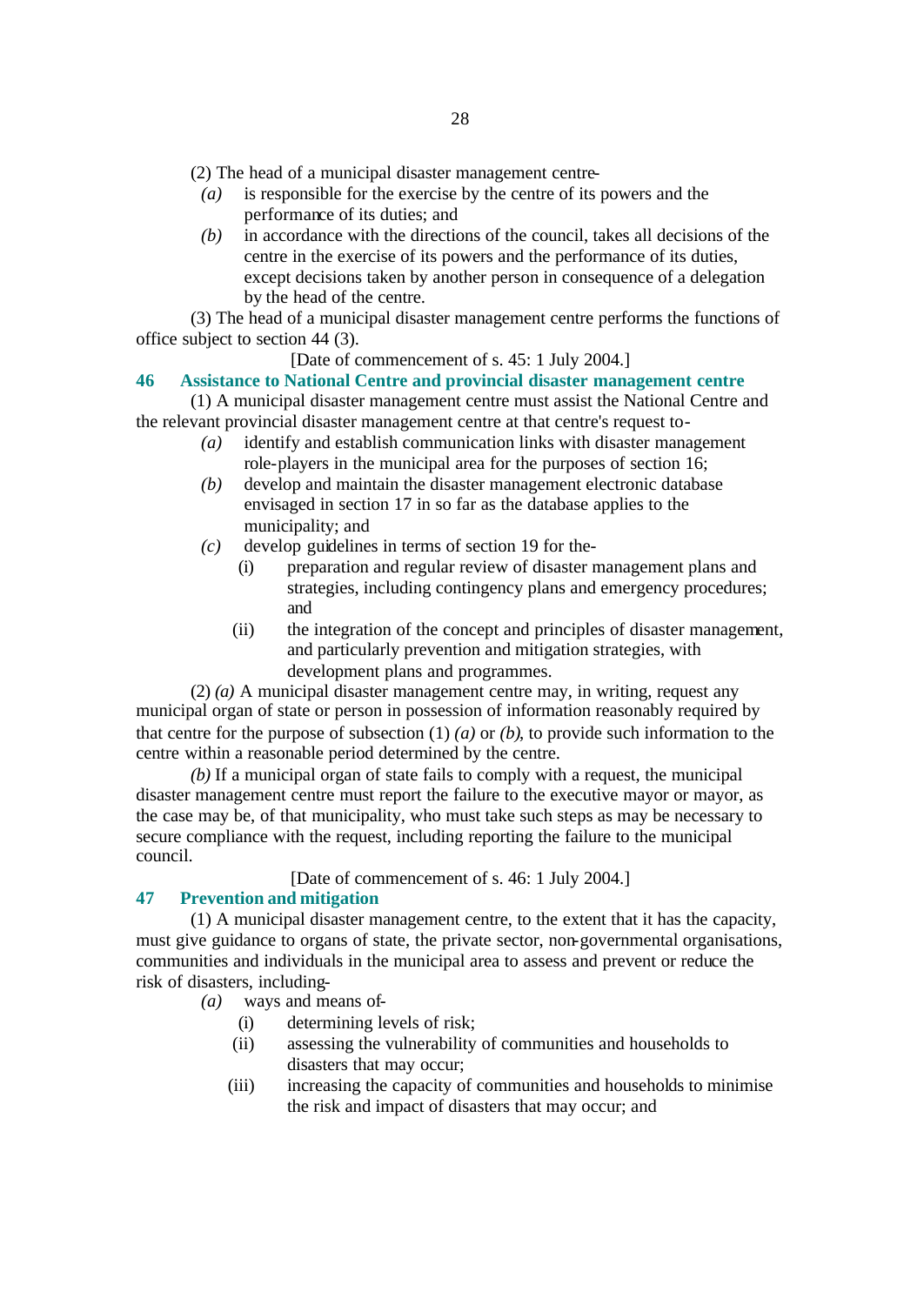- (iv) monitoring the likelihood of, and the state of alertness to, disasters that may occur;
- *(b)* the development and implementation of appropriate prevention and mitigation methodologies;
- *(c)* the integration of prevention and mitigation methodologies with development plans, programmes and initiatives; and
- *(d)* the management of high-risk developments.

(2) A municipal disaster management centre must promote formal and informal initiatives that encourage risk-avoidance behaviour by organs of state, the private sector, non-governmental organisations, communities, households and individuals in the municipal area.

#### [Date of commencement of s. 47: 1 July 2004.]

# **48 Monitoring, measuring performance and evaluating disaster management plans and prevention, mitigation and response initiatives**

#### (1) A municipal disaster management centre must-

- *(a)* monitor-
	- (i) progress with the preparation and regula r updating in terms of sections 52 and 53 of disaster management plans and strategies by municipal organs of state involved in disaster management in the municipal area;
	- (ii) formal and informal prevention, mitigation and response initiatives by municipal organs of state, the private sector, non-governmental organisations and communities in the municipal area, including the integration of these initiatives with development plans; and
	- (iii) the compliance in the municipal area with key performance indicators envisaged by section 7 (2) *(m)*; and
- *(b)* from time to time, measure performance and evaluate such progress and initiatives.

[Date of commencement of s. 48: 1 July 2004.]

# **49 Disaster occurring or threatening to occur in municipal areas**

(1) When a disastrous event occurs or is threatening to occur in the area of a municipality, the disaster management centre of the municipality concerned must determine whether the event should be regarded as a disaster in terms of this Act, and, if so, must immediately-

- *(a)* initiate efforts to assess the magnitude and severity or potential magnitude and severity of the disaster;
- *(b)* inform the National Centre and the relevant provincial disaster management centre of the disaster and its initial assessment of the magnitude and severity or potential magnitude and severity of the disaster;
- *(c)* alert disaster management role-players in the municipal area that may be of assistance in the circumstances; and
- *(d)* initiate the implementation of any contingency plans and emergency procedures that may be applicable in the circumstances.

(2) When informing the National Centre and the relevant provincial disaster management centre in terms of subsection (1) *(b)*, the municipal disaster management centre may make such recommendations regarding the classification of the disaster as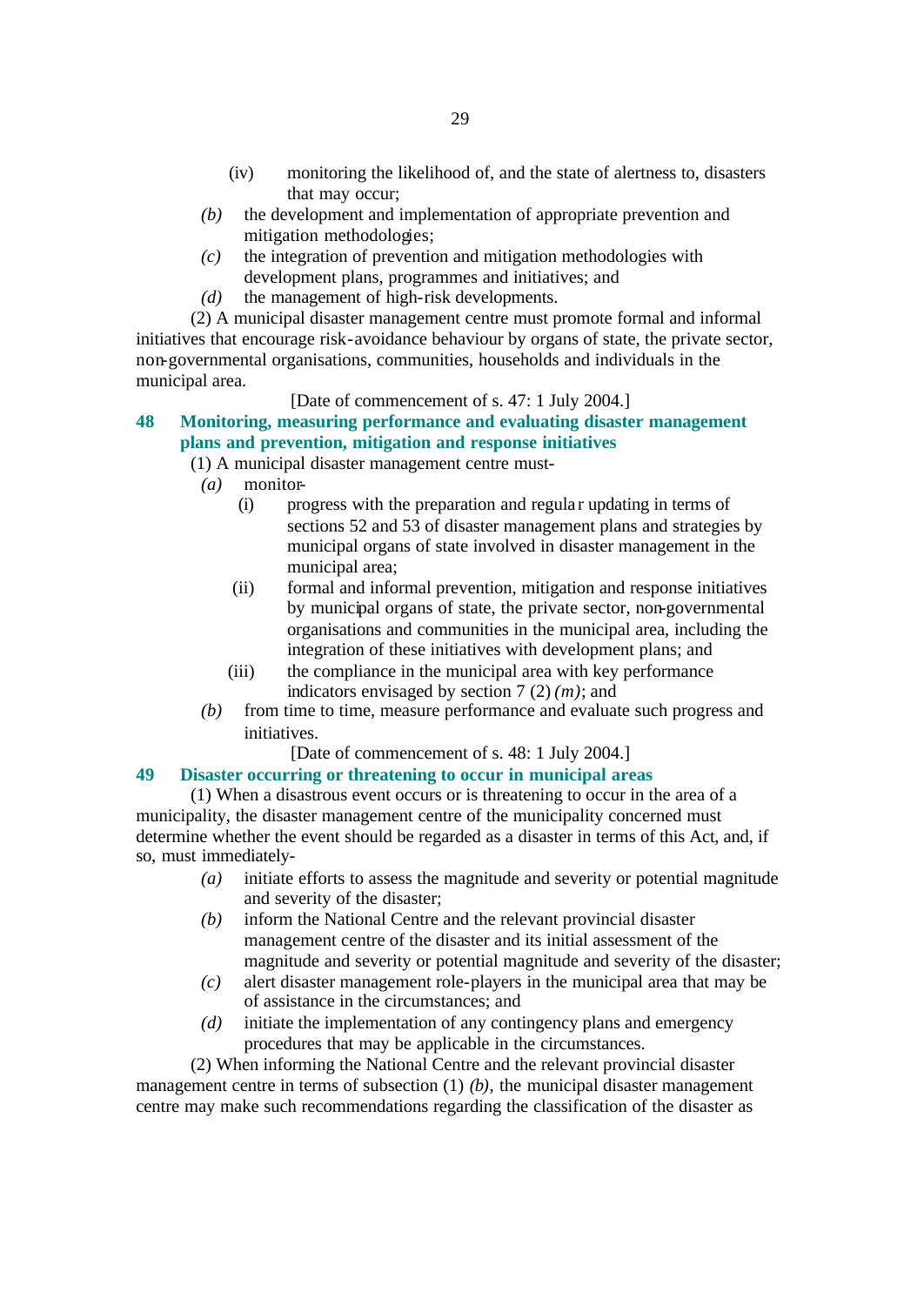may be appropriate.

#### [Date of commencement of s. 49: 1 July 2004.]

#### **50 Annual reports**

(1) The disaster mana gement centre of a municipality must submit a report annually to the municipal council on-

- *(a)* its activities during the year;
- *(b)* the results of the centre's monitoring of prevention and mitigation initiatives:
- *(c)* disasters that occurred during the year in the area of the municipality;
- *(d)* the classification, magnitude and severity of these disasters;
- *(e)* the effects they had;
- *(f)* particular problems that were experienced-
	- (i) in dealing with these disasters; and
	- (ii) generally in implementing this Act, the national disaster management framework, the disaster management framework of the province concerned and the disaster management framework of its municipality;
- *(g)* the way in which these problems were addressed and any recommendations the centre wishes to make in this regard;
- *(h)* progress with the preparation and regular updating in terms of sections 52 and 53 of disaster management plans and strategies by municipal organs of state involved in disaster management in the municipal area; and
- *(i)* an evaluation of the implementation of such plans.

(2) *(a)* A municipal disaster management centre must, at the same time that its report is submitted to the municipal council in terms of subsection (1), submit a copy of the report to the National Centre and the disaster management centre of the province concerned.

*(b)* The disaster management centre of a district municipality must, at the same time, also submit a copy of its report to each local municipality in the area of the district municipality.

(3) The disaster management centre of a district municipality that is operated in partnership with local municipalities within the area of the district municipality must prepare its report in consultation with those local municipalities.

[Date of commencement of s. 50: 1 July 2004.]

#### *Part 3*

#### *Powers and duties of municipalities and municipal entities* **(ss 51-55) 51 Municipal disaster management advisory forum**

(1) A metropolitan or district municipality may establish a municipal disaster management advisory forum consisting of-

- *(a)* the head of the municipal disaster management centre in the municipality;
- *(b)* a senior representative of each department or component within the administration of the municipality designated by the executive mayor or mayor, as the case may be;
- *(c)* if it is a district municipality, representatives of the local municipalities within the area of jurisdiction of the district municipality;
- *(d)* representatives of other disaster management role-players in the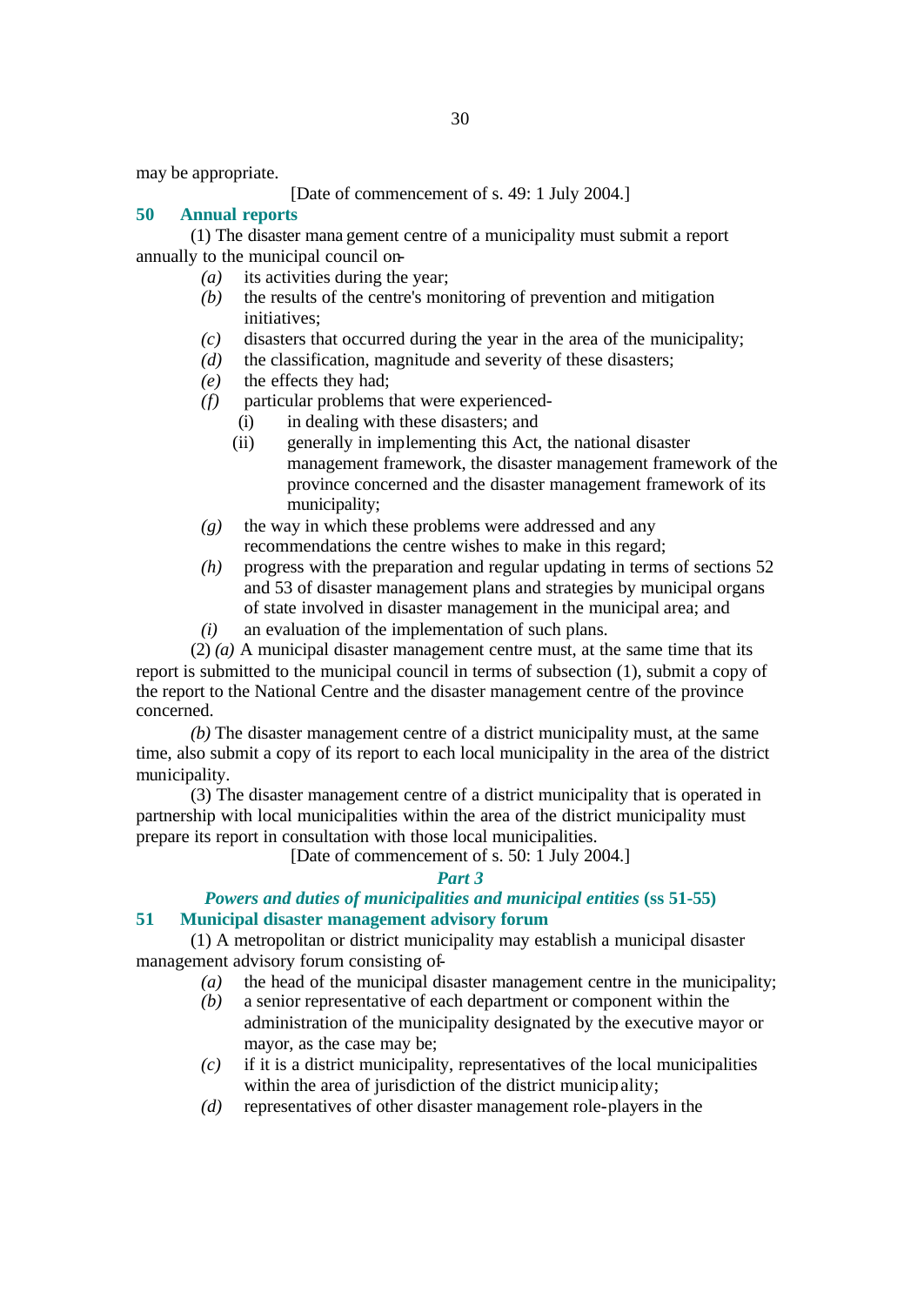municipality designated by the executive mayor or mayor, as the case may be, which may include-

- (i) organised business in the municipality;
- (ii) organised labour in the municipality;
- (iii) relevant community-based organisations;
- (iv) traditional leaders;
- (v) the insurance industry in the municipality;
- (vi) representatives of the agricultural sector in the municipality;
- (vii) religious and welfare organisations in the municipality;
- (viii) medical, paramedical and hospital organisations in the municipality;
- (ix) institutions of higher education;
- (x) institutions that can provide scientific and technological advice or support to disaster management;
- (xi) other relevant non-governmental organisations and relief agencies in the municipality;
- *(e)* experts in disaster management designated by the executive mayor or mayor, as the case may be; and
- *(f)* persons co-opted by the forum in question for a specific period or specific discussion.

(2) A forum envisaged by subsection (1) is a body in which a municipality and relevant disaster management role -players in the municipality consult one another and co-ordinate their actions on matters relating to disaster management in the municipality.

[Date of commencement of s. 51: 1 July 2004.]

#### **52 Preparation of disaster management plans by municipal entities**

(1) Each municipal entity indicated in the national or the relevant provincial or municipal disaster management framework must-

- *(a)* prepare a disaster management plan setting out-
	- (i) the way in which the concept and principles of disaster management are to be applied in its functional area;
	- (ii) its role and responsibilities in terms of the national, provincial or municipal disaster management frameworks;
	- (iii) its role and responsibilities regarding emergency response and postdisaster recovery and rehabilitation;
	- (iv) its capacity to fulfil its role and responsibilities;
	- (v) particulars of its disaster management strategies; and
	- (vi) contingency strategies and emergency procedures in the event of a disaster, including measures to finance these strategies;
- *(b)* co-ordinate and align the implementation of its plan with those of other organs of state and institutional role-players; and
- *(c)* regularly review and update its plan.

(2) *(a)* A municipal entity referred to in subsection (1) must submit a copy of its disaster management plan, and of any amendment to the plan, to the National Centre and the relevant provincial and municipal disaster management centres.

*(b)* If a municipal entity fails to submit a copy of its disaster management plan or of any amendment to the plan in terms of paragraph *(a)*, the National Centre or relevant provincial or municipal disaster management centre must report the failure to the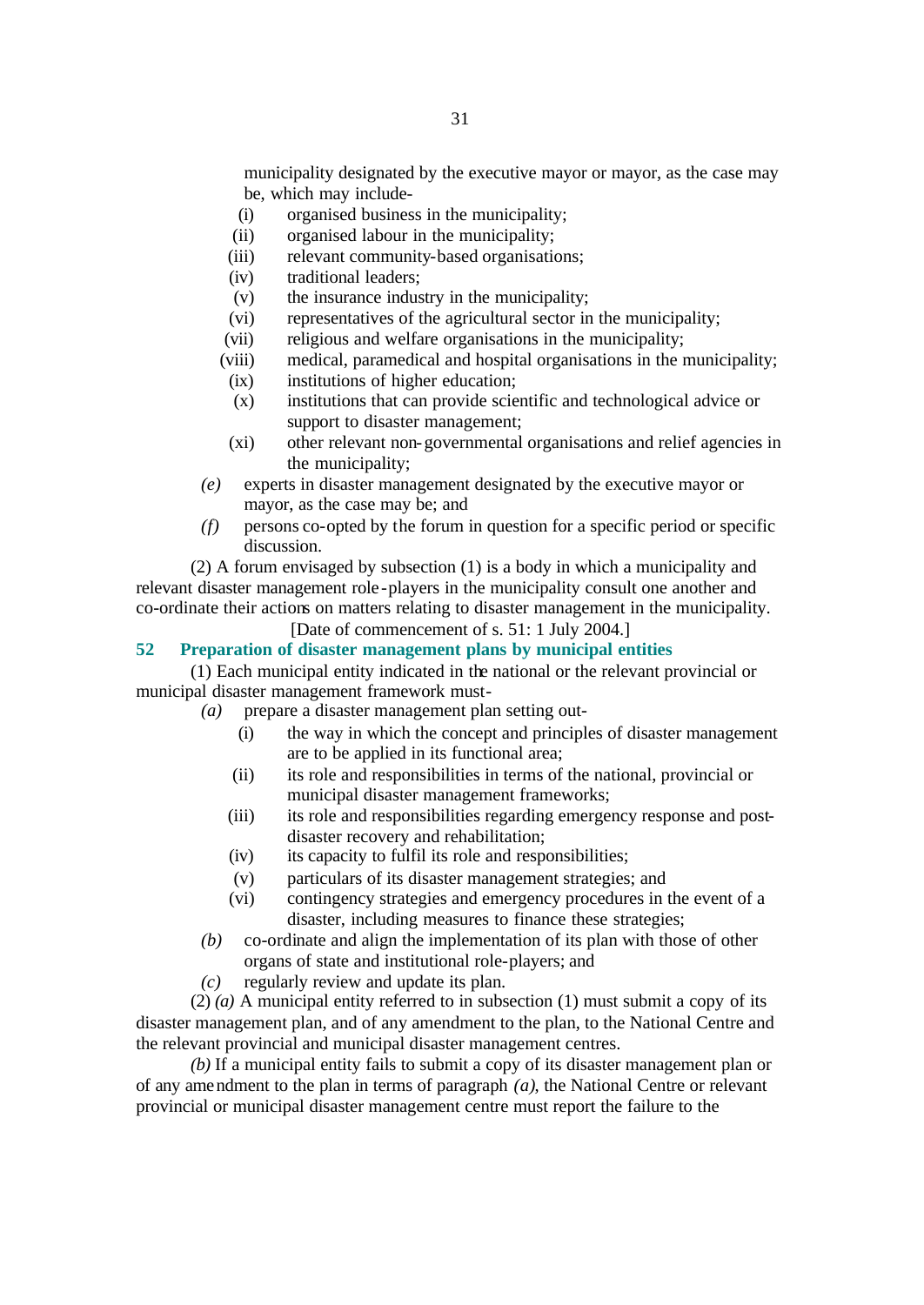executive mayor or mayor, as the case may be, of the municipality concerned, who must take such steps as may be necessary to secure compliance with that paragraph, including reporting the failure to the municipal council.

[Date of commencement of s. 52: 1 July 2004.]

#### **53 Disaster management plans for municipal areas**

(1) Each municipality must, within the applicable municipal disaster management framework-

- *(a)* prepare a disaster management plan for its area according to the circumstances prevailing in the area;
- *(b)* co-ordinate and align the implementation of its plan with those of other organs of state and institutional role-players;
- *(c)* regularly review and update its plan; and
- *(d)* through appropriate mechanisms, processes and procedures established in terms of Chapter 4 of the Local Government: Municipal Systems Act, 2000 (Act 32 of 2000), consult the local community on the preparation or amendment of its plan.

(2) A disaster management plan for a municipal area must-

- *(a)* form an integral part of the municipality's integrated development plan;
- *(b)* anticipate the types of disaster that are likely to occur in the municipal area and their possible effects;
- *(c)* place emphasis on measures that reduce the vulnerability of disaster-prone areas, communities and households;
- *(d)* seek to develop a system of incentives that will promote disaster management in the municipality;
- *(e)* identify the areas, communities or households at risk;
- *(f)* take into account indigenous knowledge relating to disaster management;
- *(g)* promote disaster management research;
- *(h)* identify and address weaknesses in capacity to deal with possible disasters;
- *(i)* provide for appropriate prevention and mitigation strategies;
- *(j)* facilitate maximum emergency preparedness; and
- *(k)* contain contingency plans and emergency procedures in the event of a disaster, providing for-
	- (i) the allocation of responsibilities to the various role-players and coordination in the carrying out of those responsibilities;
	- (ii) prompt disaster response and relief;
	- (iii) the procurement of essential goods and services;
	- (iv) the establishment of strategic communication links;
	- (v) the dissemination of information; and
	- (vi) other matters that may be prescribed.

(3) A district municipality and the local municipalities within the area of the district municipality must prepare their disaster management plans after consulting each other.

(4) A municipality must submit a copy of its disaster management plan, and of any amendment to the plan, to the National Centre, the disaster management centre of the relevant province, and, if it is a district municipality or a local municipality, to every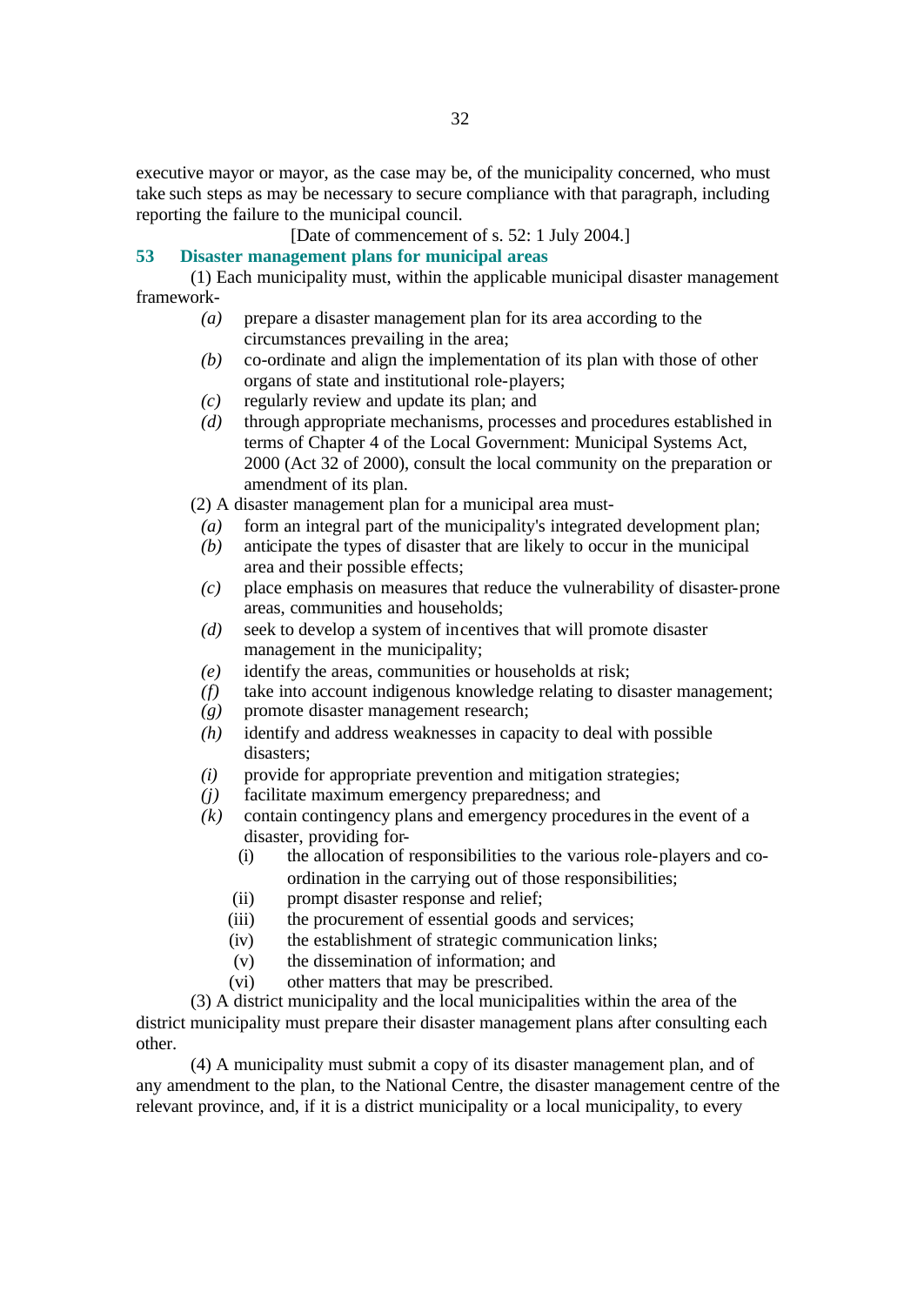municipal disaster management centre within the area of the district municipality concerned.

# [Date of commencement of s. 53: 1 July 2004.]

# **54 Responsibilities in event of local disaster**

(1) Irrespective of whether a local state of disaster has been declared in terms of section 55-

- *(a)* the council of a metropolitan municipality is primarily responsible for the co-ordination and management of local disasters that occur in its area; and
- *(b)* the council of a district municipality, acting after consultation with the relevant local municipality, is primarily responsible for the co-ordination and management of local disasters that occur in its area.

(2) A district municipality and the relevant local municipality may, despite subsection (1) (b), agree that the council of the local municipality assumes primary responsibility for the co-ordination and management of a local disaster that has occurred or may occur in the area of the local municipality.

(3) The municipality having primary responsibility for the co-ordination and management of a local disaster must deal with a local disaster-

- *(a)* in terms of existing legislation and contingency arrangements, if a local state of disaster has not been declared in terms of section 55 (1); or
- *(b)* in terms of existing legislation and contingency arrangements as augmented by by-laws or directions made or issued in terms of section 55 (2), if a local state of disaster has been declared.

(4) This section does not preclude a national or provincial organ of state, or another municipality or municipal organ of state from providing assistance to a municipality to deal with a local disaster and its consequences.

[Date of commencement of s. 54: 1 July 2004.]

# **55 Declaration of local state of disaster**

(1) In the event of a local disaster the council of a municipality having primary responsibility for the co-ordination and management of the disaster may, by notice in the *Provincial Gazette*, declare a local state of disaster if-

- *(a)* existing legislation and contingency arrangements do not adequately provide for that municipality to deal effectively with the disaster; or
- *(b)* other special circumstances warrant the declaration of a local state of disaster.

(2) If a local state of disaster has been declared in terms of subsection (1), the municipal council concerned may, subject to subsection (3), make by-laws or issue directions, or authorise the issue of directions, concerning-

- *(a)* the release of any available resources of the municipality, including stores, equipment, vehicles and facilities;
- *(b)* the release of personnel of the municipality for the rendering of emergency services;
- *(c)* the implementation of all or any of the provisions of a municipal disaster management plan that are applicable in the circumstances;
- *(d)* the evacuation to temporary shelters of all or part of the population from the disaster-stricken or threatened area if such action is necessary for the preservation of life;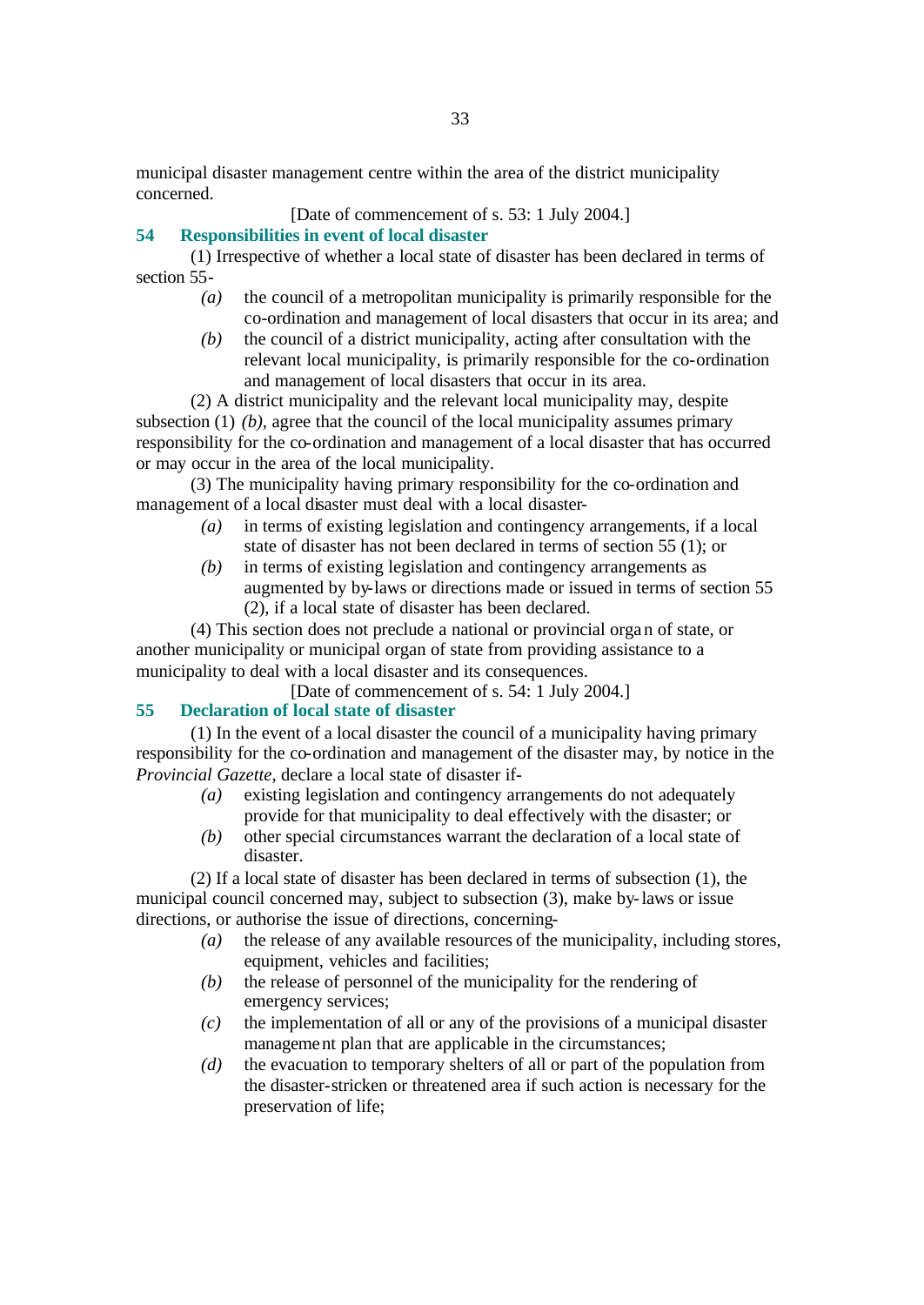- *(e)* the regulation of traffic to, from or within the disaster-stricken or threatened area;
- *(f)* the regulation of the movement of persons and goods to, from or within the disaster-stricken or threatened area;
- *(g)* the control and occupancy of premises in the disaster-stricken or threatened area;
- *(h)* the provision, control or use of temporary emergency accommodation;
- *(i)* the suspension or limiting of the sale, dispensing or transportation of alcoholic beverages in the disaster-stricken or threatened area;
- *(j)* the maintenance or installation of temporary lines of communication to, from or within the disaster area;
- *(k)* the dissemination of information required for dealing with the disaster;
- *(l)* emergency procurement procedures;
- *(m)* the facilitation of response and post-disaster recovery and rehabilitation; or
- *(n)* other steps that may be necessary to prevent an escalation of the disaster, or to alleviate, contain and minimise the effects of the disaster.

(3) The powers referred to in subsection (2) may be exercised only to the extent that this is necessary for the purpose of-

- *(a)* assisting and protecting the public;
- *(b)* providing relief to the public;
- *(c)* protecting property;
- *(d)* preventing or combating disruption; or
- *(e)* dealing with the destructive and other effects of the disaster.

(4) By-laws made in terms of subsection (2) may include by-laws prescribing penalties for any contravention of the by-laws.

(5) A municipal state of disaster that has been declared in terms of subsection (1)-

- *(a)* lapses three months after it has so been declared;
- *(b)* may be terminated by the council by notice in the *Provincial Gazette* before it lapses in terms of paragraph *(a)*; and
- *(c)* may be extended by the council by notice in the *Provincial Gazette* for one month at a time before it lapses in terms of paragraph *(a)* or the existing extension is due to expire.

[Date of commencement of s. 55: 1 July 2004.]

#### **CHAPTER 6**

#### **FUNDING OF POST-DISASTER RECOVERY AND REHABILITATION (ss 56- 57)**

[Date of commencement of Chapter 6 in so far as it does not relate to Chapters 2, 3 and 4: 1 July 2004.]

## **56 Guiding principles**

(1) This Chapter is subject to sections 16 and 25 of the Public Finance

Management Act, 1999, which provide for the use of funds in emergency situations.

- (2) When a disaster occurs the following principles apply:
	- *(a)* National, provincial and local organs of state may financially contribute to response efforts and post-disaster recovery and rehabilitation.
	- *(b)* The cost of repairing or replacing public sector infrastructure should be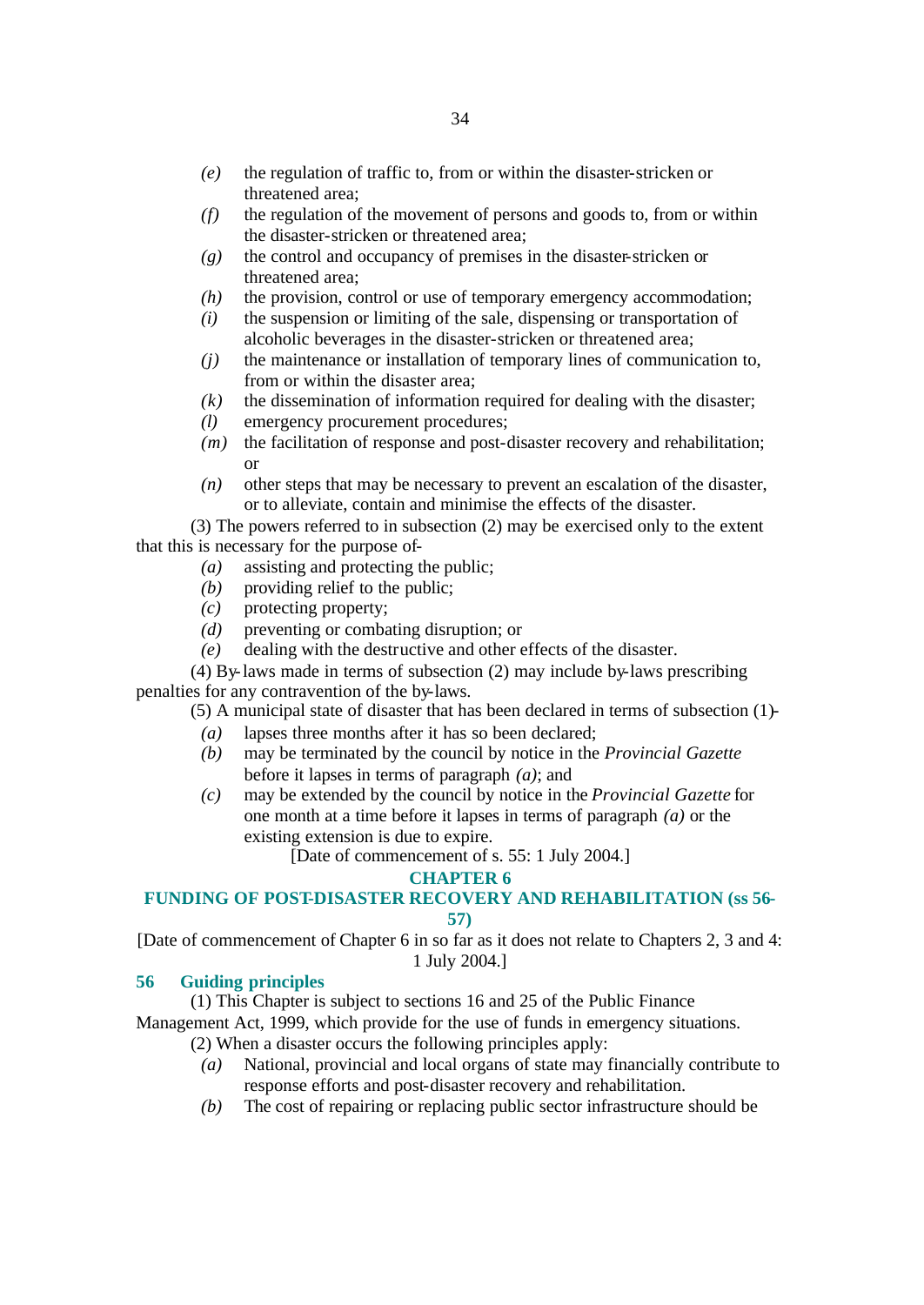borne by the organ of state responsible for the maintenance of such infrastructure.

(3) The Minister may, in the national disaster management framework, prescribe a percentage of the budget, or any aspect of a budget, of a provincial organ of state or a municipal organ of state, as the case may be, as a threshold for accessing additional funding from the national government for response efforts.

(4) Any financial assistance provided by a national, provincial or municipal organ of state in terms of subsection  $(2)$  *(a)* must be in accordance with the national disaster management framework and any applicable post-disaster recovery and rehabilitation policy of the relevant sphere of government, and may take into account-

- *(a)* whether any prevention and mitigation measures were taken, and if not, the reasons for the absence of such measures;
- *(b)* whether the disaster could have been avoided or minimised had prevention and mitigation measures been taken;
- *(c)* whether it is reasonable to expect that prevention and mitigation measures should have been taken in the circumstances;
- *(d)* whether the damage caused by the disaster is covered by adequate insurance, and if not, the reasons for the absence or inadequacy of insurance cover;
- *(e)* the extent of financial assistance available from community, public or other non-governmental support programmes; and
- *(f)* the magnitude and severity of the disaster, the financial capacity of the victims of the disaster and their accessibility to commercial insurance.

[Date of commencement of s. 56 in so far as it does not relate to Chapters 2, 3 and 4: 1

# July 2004.]

#### **57 National contributions to alleviate effects of local and provincial disasters**

When a municipality or a province in the event of a local or provincial disaster requests the national government to financially contrib ute to post-disaster recovery and rehabilitation, the following factors may be taken into account:

- *(a)* Whether any prevention and mitigation measures were taken or initiated by the municipality or province, and if not, the reasons for the absence of such measures;
- *(b)* whether the disaster could have been avoided or minimised had prevention and mitigation measures been taken;
- *(c)* whether it is reasonable to expect that prevention and mitigation measures should have been taken or initiated in the circumstances by the municipality or province;
- *(d)* whether the damage caused by the disaster is covered by adequate insurance, and if not, the reasons for the absence or inadequacy of insurance cover; and
- *(e)* the magnitude and severity of the disaster and whether or not available financial resources at local level, or if it is a provincial disaster, at provincial level, are exhausted.

[Date of commencement of s. 57 in so far as it does not relate to Chapters 2, 3 and 4: 1 July 2004.]

# **CHAPTER 7**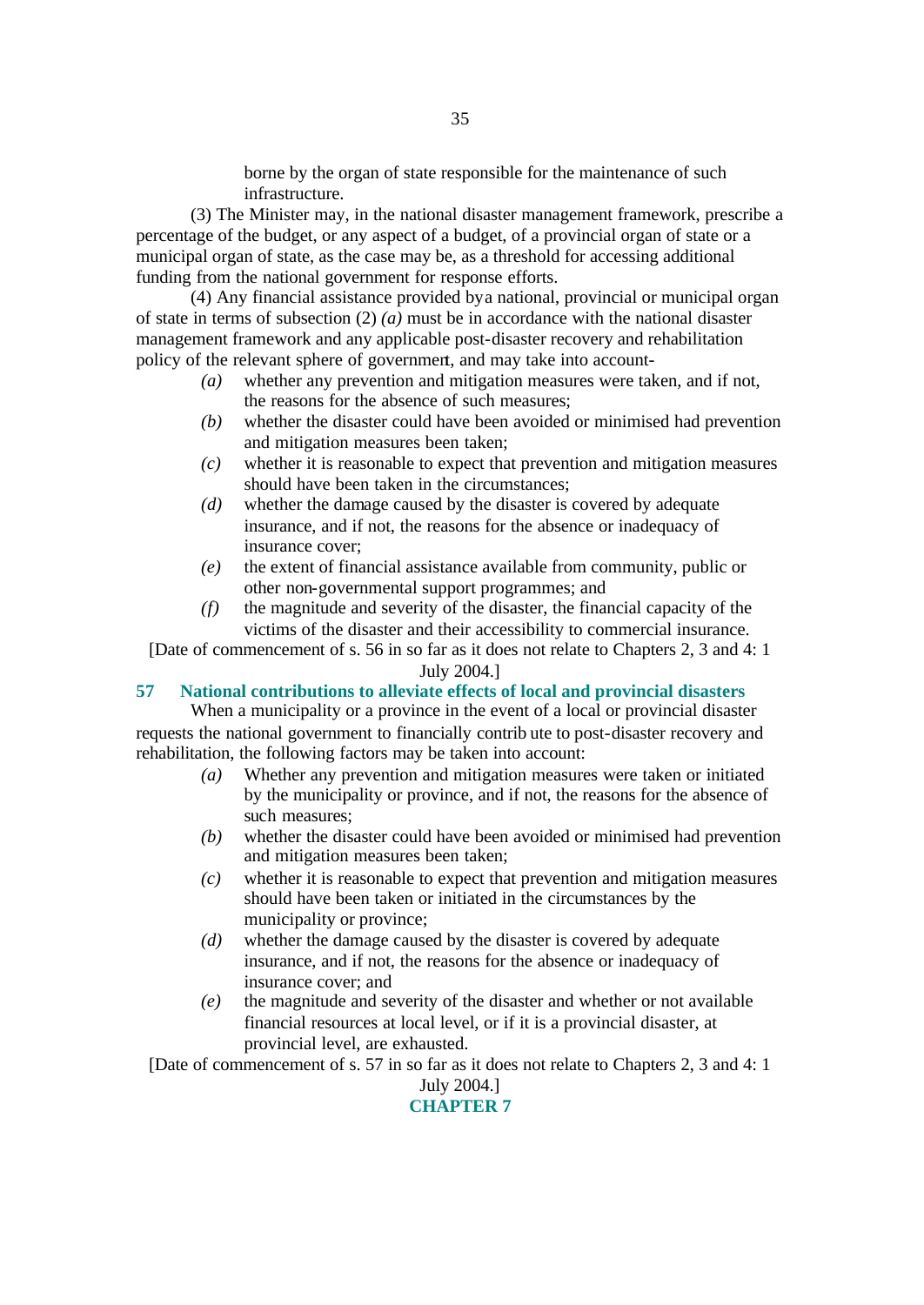#### **DISASTER MANAGEMENT VOLUNTEERS (s 58)**

[Date of commencement of Chapter 7: 1 July 2004.]

#### **58 Disaster management volunteers**

(1) A metropolitan or a district municipality may establish a unit of volunteers to participate in disaster ma nagement in the municipality.

(2) Any person that meets the prescribed minimum requirements may apply to enrol as a volunteer in the unit of volunteers of a relevant municipality.

(3) *(a)* The National Centre must maintain a register of all volunteers enrolled in a unit of volunteers.

*(b)* A municipality that has established a unit of volunteers must submit the prescribed particulars of any person that has enrolled in terms of subsection (2) to the National Centre within 21 days of such a person's enrolment.

(4) A unit of volunteers may participate in exercises related to disaster management organised by one or more municipal disaster management centres, a provincial disaster management centre or the National Centre.

(5) The Minister may prescribe the following:

- *(a)* The command structure of a unit of volunteers;
- *(b)* components within a unit of volunteers;
- *(c)* the requirements for, and recruitment of, a volunteer;
- *(d)* the manner in which any member of a unit of volunteers is to be activated and deployed;
- *(e)* the training of volunteers;
- *(f)* the use of equipment by volunteers;
- *(g)* the defraying of expenses incurred by volunteers;
- *(h)* uniforms of volunteers;
- *(i)* insignia to be worn by-
	- (i) different units of volunteers;
	- (ii) different components within a unit of volunteers; and
	- (iii) different positions of command within a unit of volunteers; and
- *(j)* the transfer of a volunteer from one unit of volunteers to another unit of volunteers.

(6) This section does not preclude-

- *(a)* a municipality from calling on persons who are not members of a unit of volunteers to assist the municipality in dealing with a disaster; or
- *(b)* any number of persons from taking reasonable steps to deal with a disaster in an appropriate manner until a municipality takes responsibility for that disaster, and, where appropriate, to continue dealing with the disaster under the control of the municipality.

[Date of commencement of s. 58: 1 July 2004.]

# **CHAPTER 8**

#### **MISCELLANEOUS (ss 59-65)**

[Date of commencement of Chapter 8 in so far as it does not relate to Chapters 2, 3 and 4: 1 July 2004.]

#### **59 Regulations**

- (1) The Minister may make regulations not inconsistent with this Act-
- *(a)* concerning any matter that-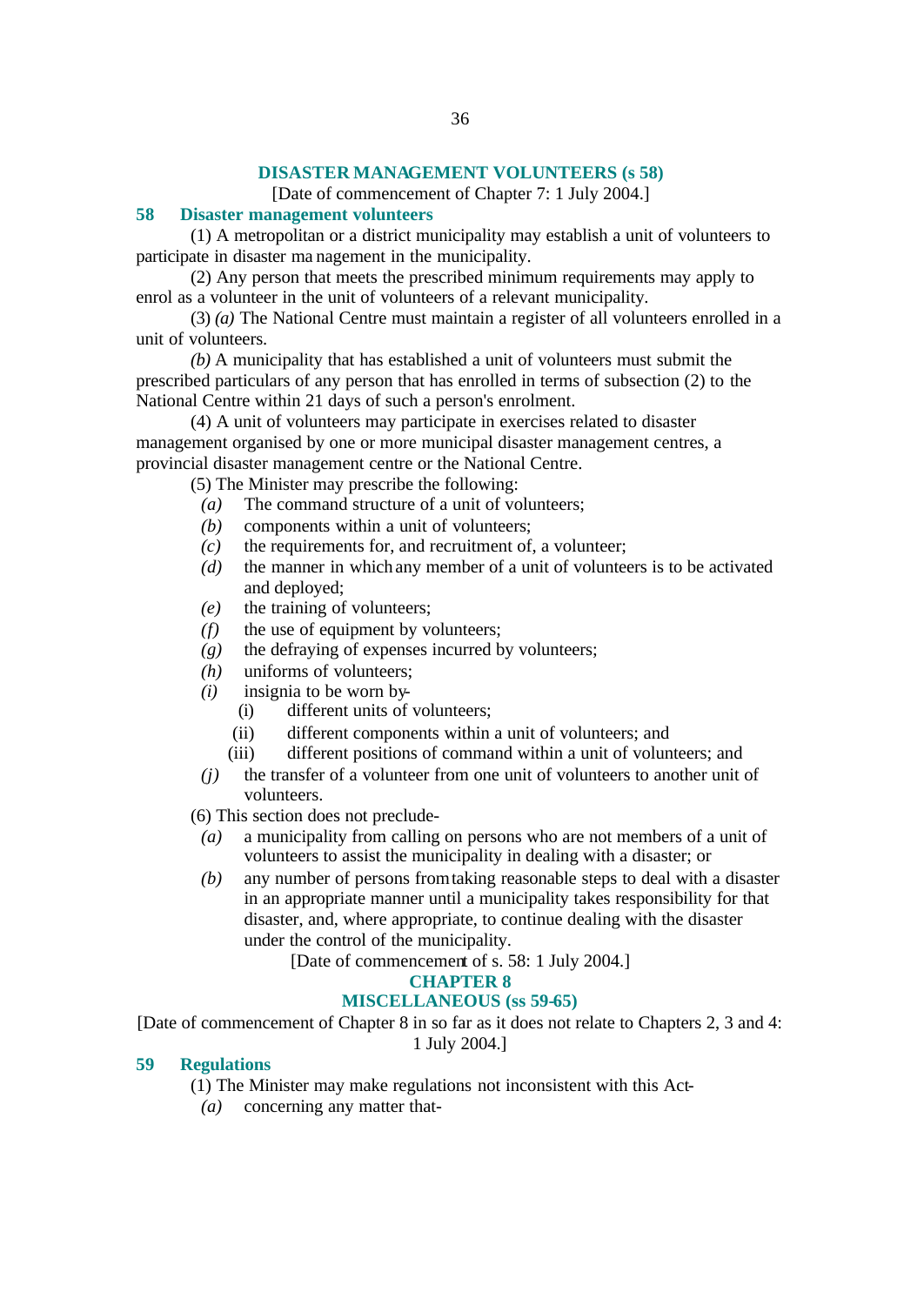- (i) may or must be prescribed in terms of a provision of this Act; or
- (ii) is necessary to prescribe for the effective carrying out of the objects of this Act; and
- *(b)* providing for the payment, out of moneys appropriated by Parliament for this purpose, of compensation to any person, or the dependants of any person, whose death, bodily injury or disablement results from any event occurring in the course of the performance of any function entrusted to such person in terms of this Act.
- (2) Regulations referred to in subsection (1) *(b)*-
- *(a)* must-
	- (i) determine the basis upon which and the conditions subject to which compensation must be paid in terms of such regulations;
	- (ii) determine the authority responsible for the administration of such regulations;
- *(b)* may, without derogating from the generality of the provisions of subsection (1) *(b)*-
	- (i) determine the persons who must be regarded as dependants for purposes of such regulations;
	- (ii) provide for the revision and, in appropriate cases, the discontinuance or reduction of any compensation payable in terms of such regulations;
	- (iii) prohibit the cession, assignment or attachment of any compensation payable in terms of such regulations, or the right to any such compensation;
	- (iv) determine that any compensation received in terms of such regulations must not form part of the estate of the recipient, should such estate be sequestrated;
	- (v) provide that if, in the opinion of the authority referred to in paragraph  $(a)$  (ii), it is for any reason undesirable to pay the whole amount of any compensation payable in terms of such regulations directly to the person entitled thereto, the said authority may direct that such compensation, or any part thereof, be paid to some other person, on such conditions as to its administration for the benefit of such first-mentioned person or his or her dependants as that authority may determine.

(3) The Minister may, in terms of subsection (1), prescribe a penalty of imprisonment for a period not exceeding six months or a fine for any contravention of, or failure to comply with, a regulation.

(4) Any regulations made by the Minister in terms of subsection (1) must be referred to the National Council of Provinces for purposes of section 146 (6) of the Constitution.

[Date of commencement of s. 59 in so far as it does not relate to Chapters 2, 3 and 4: 1 July 2004.]

#### **60 Offences**

(1) A person is guilty of an offence if that person fails to comply with a request made by the National Centre in terms of section 18 (1) or by a provincial or municipal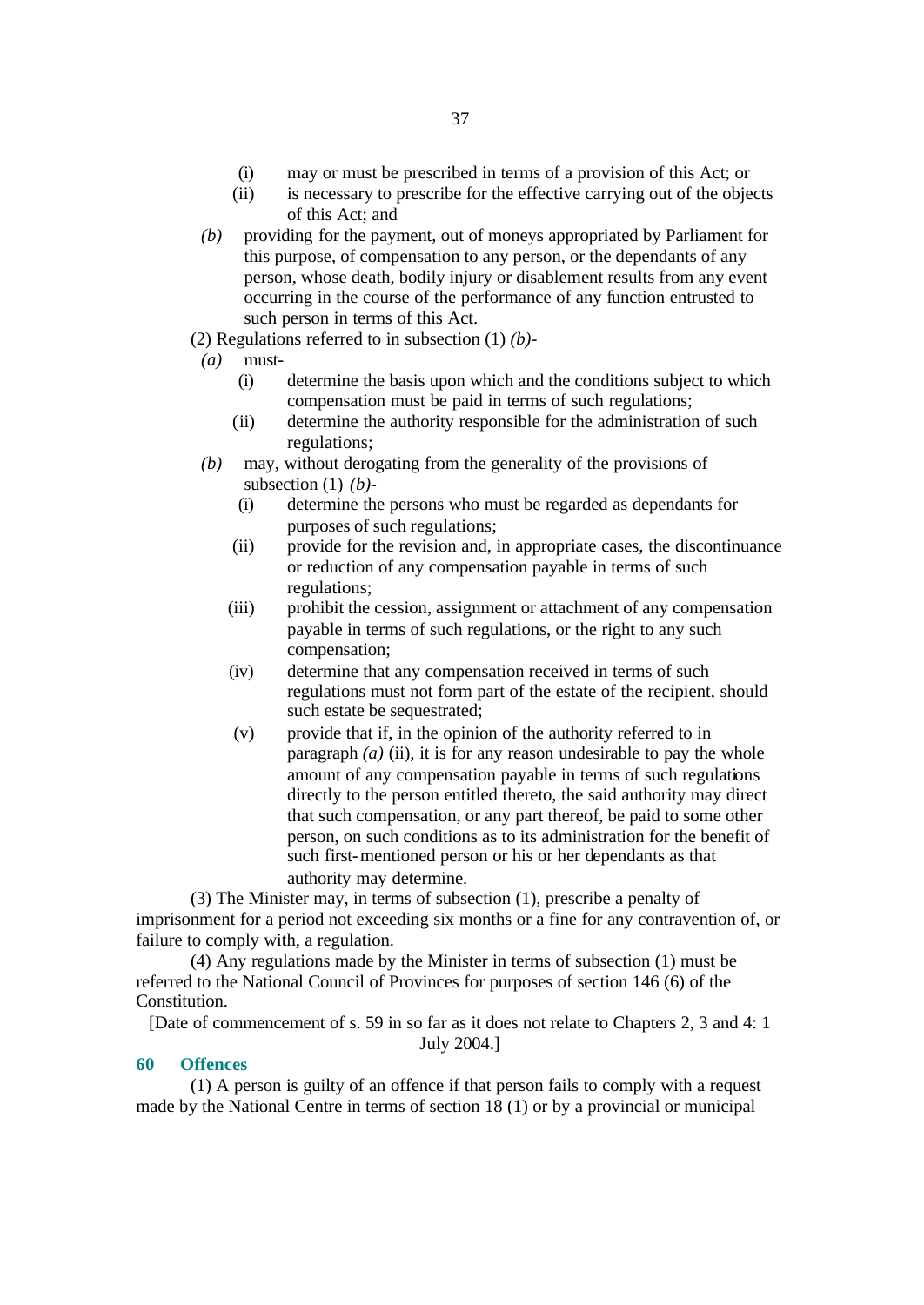disaster management centre in terms of section 32 (2) *(a)* or 46 (2) *(a)*.

(2) A person convicted of an offence mentioned in subsection (1) is liable on conviction to a fine or to imprisonment not exceeding six months or to both a fine and such imprisonment.

[Date of commencement of s. 60 in so far as it does not relate to Chapters 2, 3 and 4: 1 July 2004.]

#### **61 Indemnity**

The Minister, the National Centre, a provincial or municipal disaster management centre, an employee seconded or designated for the purpose of the National Centre or a provincial or municipal disaster management centre, a representative of the National Centre or a provincial or municipal disaster management centre, or any other person exercising a power or performing a duty in terms of this Act, is not liable for anything done in good faith in terms of, or in furthering the objects of, this Act.

[Date of commencement of s. 61 in so far as it does not relate to Chapters 2, 3 and 4: 1 July 2004.]

# **62 Scope of assistance by organs of state**

Where an organ of state provides assistance to another organ of state for purposes of this Act, the officials and equipment of the organ of state providing assistance must, for purposes of conditions of employment, utilisation of equipment and insurance, be deemed to be deployed within the normal area of jurisdiction of the organ of state providing assistance.

[Date of commencement of s. 62 in so far as it does not relate to Chapters 2, 3 and 4: 1

July 2004.]

# **63 Phasing in of certain provisions of Act**

(1) *(a)* The Minister, by notice in the *Gazette*, may phase in the application of the provisions of this Act which place a financial or administrative burden on organs of state by determining the period within which, and the extent to which, an organ of state must comply with a particular provision of this Act.

*(b)* The period referred to in paragraph *(a)* may not exceed two years after the commencement of this Act.

(2) A notice in terms of subsection (1), may-

- *(a)* differentiate between different organs of state;
- *(b)* differentiate between provincial organs of state in the different provinces;
- *(c)* apply to a specific municipal organ of state, subject to the Local
	- Government: Municipal Systems Act, 2000 (Act 32 of 2000); and
- *(d)* determine different periods in respect of different organs of state identified in terms of paragraphs *(a)* to *(c)*.

[Date of commencement of s. 63 in so far as it does not relate to Chapters 2, 3 and 4: 1 July 2004.]

# **64 Repeal of Act 67 of 1977**

(1) *(a)* The Civil Protection Act, 1977 (Act 67 of 1977), to the extent that provisions of that Act have not been assigned to a province, is repealed.

*(b)* Provisions of that Act that were assigned to a province, continue to apply in the province until repealed by the provincial legislature.

(2) Despite the repeal of provisions of the Civil Protection Act, 1977, section 9 of that Act continues to apply to any death, injury or disablement, as described in that